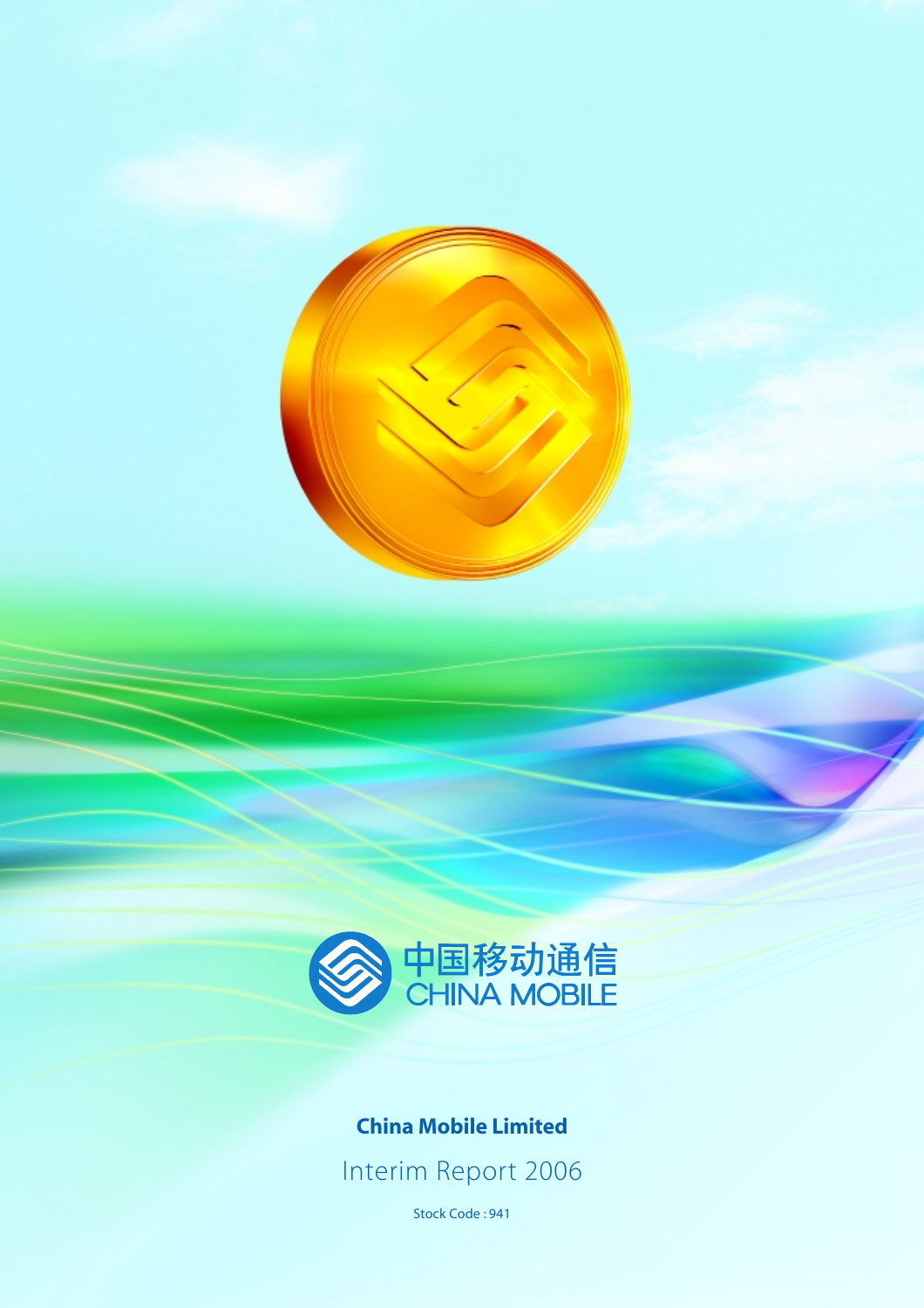

## **CONTENTS**

- Chairman's Statement **01**
- Interim Financial Report **04**
- Unaudited Consolidated Income Statement **04**
- Unaudited Consolidated Statement of Changes in Equity **05**
- Unaudited Consolidated Balance Sheet **06**
- Unaudited Condensed Consolidated Cash Flow Statement **08**
- Notes on the Unaudited Interim Financial Report **09**
- Independent Review Report **27**
- Discussion of Selected Items in the Interim Results **28**
- Other Information **29**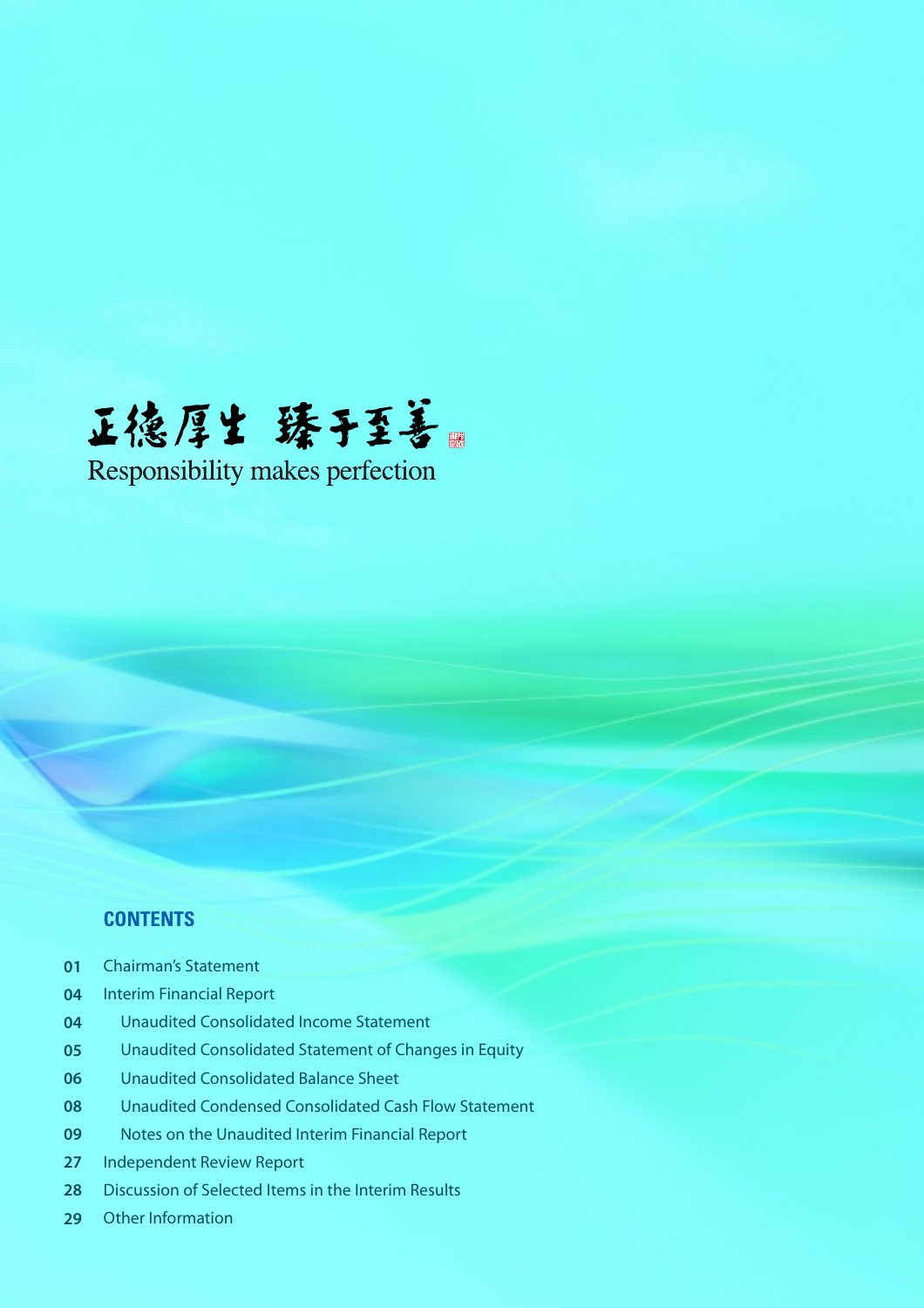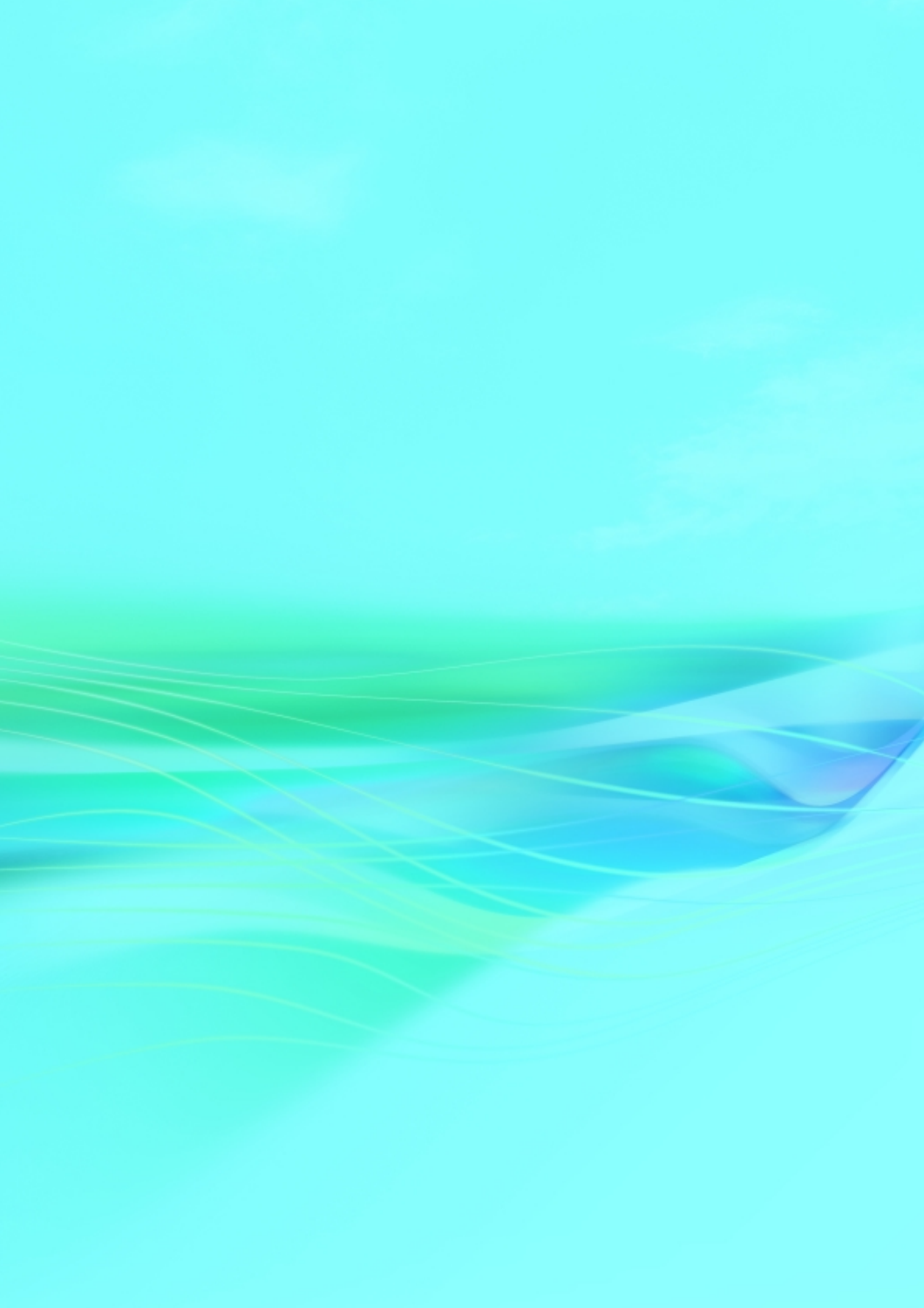## CHAIRMAN'S STATEMENT



## **DEAR SHAREHOLDERS,**

**In the first half of 2006, the Group promoted the development of economies of scale, maintained innovative growth and responded to competition rationally. With the continuing push of three driving forces of new customers, new businesses and new voice usage, business in the eastern regions continued to grow, and the momentum of growth in the central and western regions and in the rural market remained robust. The Company achieved commendable overall operating results, reinforced its financial strengths and consolidated its market leading position in the mobile telecommunications market.**

With the benefit of stable and rapid economic growth in China,<br>vibrant market demand and a rational competition<br>environment, in the first half of 2006, the Group continued to<br>environment, in the first half of 2006, the Gro vibrant market demand and a rational competition environment, in the first half of 2006, the Group continued to maintain a rapid and healthy development trend. For the six months ended 30 June 2006, the Group's operating revenue achieved notable growth and reached RMB136,979 million, representing an increase of 19.6 per cent. over the same period last year. EBITDA and profit attributable to shareholders reached RMB78,343 million and RMB30,168 million, respectively, representing an increase of 25.0 per cent. and 25.5 per cent. over the same period last year, respectively. EBITDA margin and margin of profit attributable to shareholders continued to be maintained at a high level of 57.2 per cent. and 22.0 per cent., respectively. Basic earnings per share reached RMB1.52, representing an increase of 24.6 per cent. compared with the same period last year. It is pleasing to note that the Group's revenue attributable to its value-added businesses continued to grow rapidly, and it amounted to RMB30,926 million, representing an increase of 37.1 per cent. over the same period last year. Such revenue, which accounted for 22.6 per cent. of the Group's operating revenue and representing an increase of 2.0 percentage points over the last

full year, continued to demonstrate robust development potential. The Group currently maintains a sound capital structure and solid financial strengths, thereby providing a firm foundation for its sustainable and healthy development in the future.

In the first half of 2006, the Group advocated and continued to promote rational competition, leveraged market opportunities, consolidated its competitive advantages in scale, brand, sales channel and service, and strengthened its innovative capabilities. Customer demand-oriented, the Group implemented effective measures to develop its market, and achieved notable results in the development of economies of scale. In the first half of 2006, the Group maintained rapid growth in its subscriber base, revenue and profit. In the first half of 2006, the total net addition in subscriber base was 25.775 million (excluding addition of subscribers arising from the acquisition of the former China Resources Peoples Telephone Company Limited (currently known as China Mobile Peoples Telephone Company Limited) ("Peoples Telephone")), and the average monthly subscribers net addition was over 4.29 million. As at 30 June 2006, the Group's total subscriber base was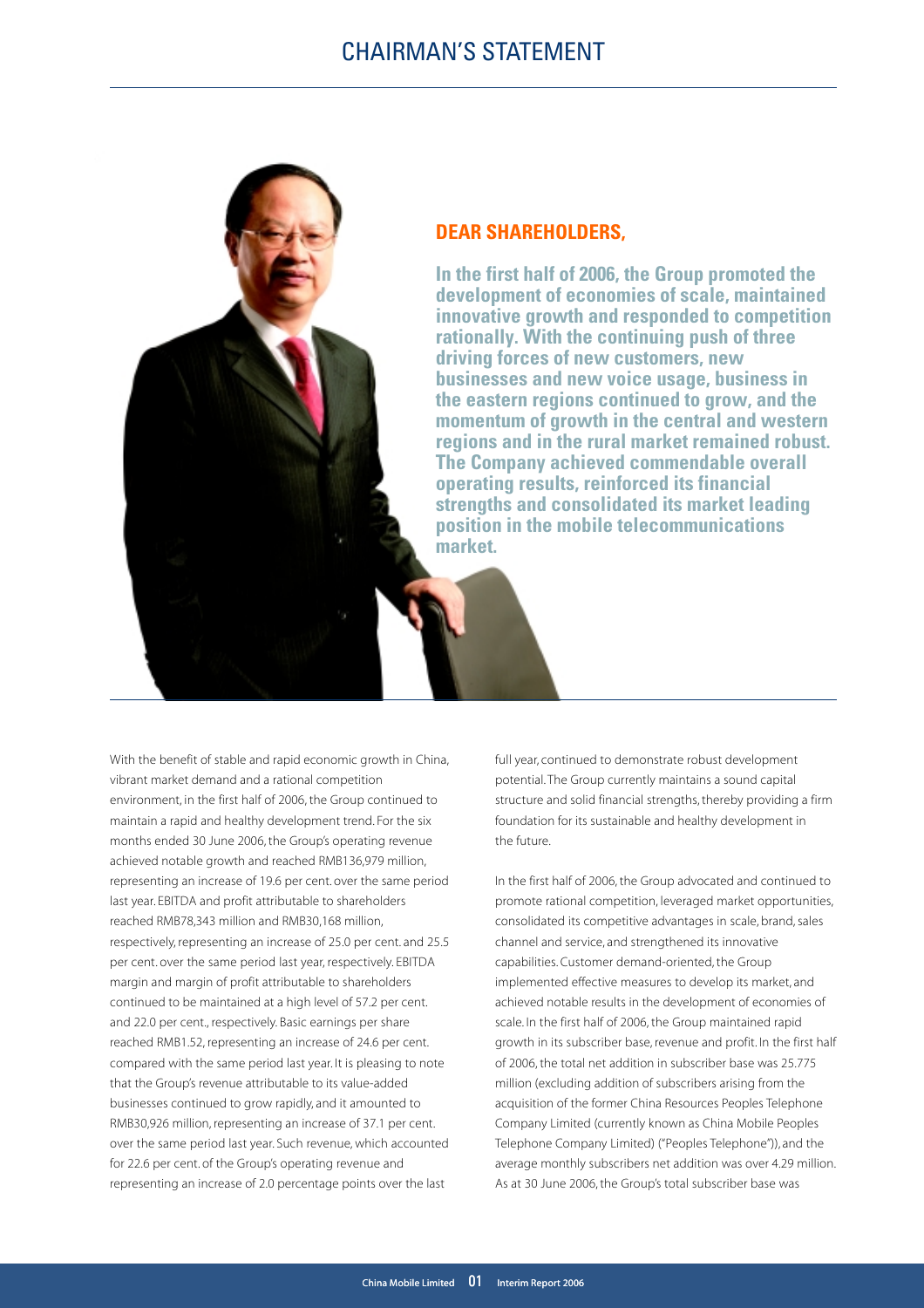approximately 274 million; voice usage volume demonstrated a favorable growth trend; total usage volume reached 569,203 million minutes, average minutes of usage per user per month (MOU) reached 367 minutes, average revenue per user per month (ARPU) kept at RMB88, and the Group maintained a rapid and healthy development momentum.

In 2006, on the basis of sustained subscriber growth in the eastern regions, the subscriber base in the central and western regions grew rapidly. In areas where there is a large proportion of rural population and where the penetration rate of mobile telecommunications is relatively low, the Group strengthened the construction of infrastructure including telecommunications network and sales channels, actively developed products and services targeting rural customers, launched sales packages that fit the unique consumption characteristics in rural areas and applied low cost strategies to tap into the enormous potential of the rural markets. These efforts have resulted in remarkable success.

The Group proactively developed value-added businesses and promoted product and service innovations; various value-added businesses maintained good growth momentum and the revenue attributable to such businesses is increasingly notable. In the first half of 2006, the Group's SMS volume continued to increase, WAP and "Color Ring" maintained rapid growth. New product offerings and new applications such as "IM" and "BlackBerry" were introduced to the market in the first half of 2006 and are gradually gaining recognition and popularity among customers. Through the promotion of the "Mobile Music Rank" and the establishment of the "Mobile Music Club", mobile music market was further developed. Complying with the collaboration and win-win principle, the Company established strategic cooperation with Phoenix Satellite Television and News Corporation to explore new opportunities for mobile telecommunications businesses and fully prepare for the development of the next generation of mobile information businesses.

In the first half of 2006, the Group strengthened its operation in areas such as brand development, service enhancement and network support to hone premium service quality. The Group continued to enhance brand awareness, emphasize brand differentiation and enriched brand association. The Group further consolidated and expanded customers services and sales channels, and provided its customers with more convenient services and service channels. The Group also refined its customer-oriented service systems and improved its service processes and services details. As a result, the Group solidly maintained the loyalty of its high-value and corporate customers, customer satisfaction continued to increase, brand influence widened and brand value continued to increase. In April 2006,

"China Mobile" ranked number 4 in the "BRANDZTM Top 100 Most Powerful Brands" announced by Millward Brown, a global market research firm, and was the most valuable brand in Asia.

The Group enjoys remarkable advantages network coverage and quality. In the first half of 2006, the Group continued the centralized construction of network, optimized resource allocation and fully explored the potential of network resources, thereby further enhancing network capacity. The Group's network capacity reached 329.863 million users, population coverage rate reached 97 per cent., wireless connection rate reached 99 per cent., voice call drop rate was less than 0.8 per cent. and various network performance indicators continued to show favorable results. The coverage of the Group's global roaming services was further extended. As of the end of June 2006, the Group's GSM global roaming services covered 281 operators in 209 countries and regions and GPRS roaming services covered 111 countries and regions. The Group maintained its leading position in networks and business offerings.

On 28 March 2006, Peoples Telephone formally became the Company's wholly-owned subsidiary, and the listing of its shares was withdrawn from the Hong Kong Stock Exchange on 29 March 2006. The Company is proactively achieving synergies and, through the implementation of centralized and unified management and the integration of network and support systems, has achieved cost reduction. Combining the Group's and Peoples Telephone's experiences, the Company will improve its service and management level and extend the Group's advantages in network, service and business offerings to provide better roaming and cross-border services to subscribers in Hong Kong and Mainland China, with a view to generating greater returns for shareholders.

The Company has always put emphasis on its management and corporate governance. In the first half of 2006, the Company strengthened its integrated management over its operating subsidiaries and optimized its management process. Through the comprehensive implementation of a series of management reforms, the Group has further enhanced its management efficiency and the overall execution capabilities. In 2006, the Company continued to proceed with the special project in relation to the compliance with Section 404 of the Sarbanes-Oxley Act, and established internal control and risk management systems in accordance with the COSO framework which is in common practice internationally. The Company will further enhance its internal control and risk management to build a solid foundation for improving its corporate governance.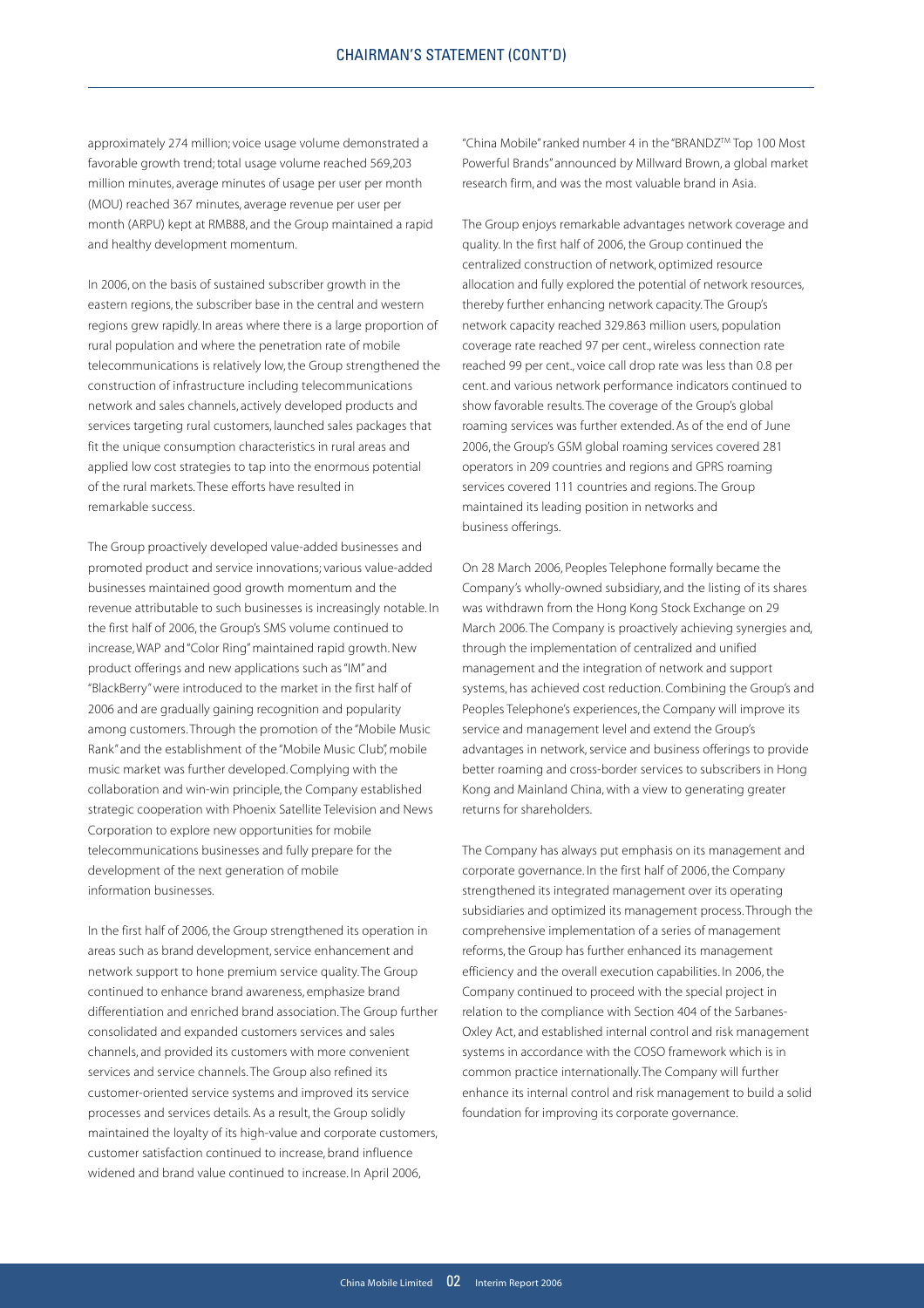The Company has upheld its core value proposition of "responsibility makes perfection" and put emphasis on its corporate social responsibility. In the first half of 2006, in addition to making donations to educational programs in the povertystricken areas in the central and western regions, donating the "8899" SMS platform to the China Welfare Fund for the Handicapped and providing continuous assistance to its parent company in the implementation of the "Village-Connected Project", the Group also attached great importance to environmental protection and energy conservation, implemented the environmentally-friendly base station project and promoted "Scenery-Friendly Antennae", thereby contributing our share in building a harmonious society and benefiting the people's livelihood.

The Company's outstanding performance has won popular recognition and acclaim. In 2006, the Company was selected and ranked number 112 as compared to number 128 last year in "The World's 2000 Biggest Public Companies" by Forbes magazine. The Company was once again selected by Financial Times as one of the "FT Global 500" companies, ranked number 38 as compared to number 64 last year. The Company was also selected by Business Week as one of the 2006 global "Info Tech 100" companies, leaping to number 8 from number 17 last year. Based on the Group's solid financial strengths, tremendous business development potential and sound financial management, in July 2006, Moody's and Standard & Poor's revised the Company's credit rating upward to A2/Outlook Positive and A/Stable Outlook, respectively.

The Company consistently holds in the highest regard the interests of its shareholders and the returns achieved for them, especially the minority shareholders. Having taken into account various relevant factors, including the Company's sustained sound corporate fundamentals, cash flow position and requirements for its future sustainable development, and in accordance with the plan under which the dividend payout ratio will be 42 per cent. for the full year of 2006, the Board has resolved to pay an ordinary interim dividend of HK\$0.62 per share for the year 2006. Apart from that the interim profit and dividend payout remained at stable growth and considering the returns to shareholders, the Board has resolved to pay a special dividend for the year of 2006 after taking into account of the resultant impact on profit attributable to shareholders from revision of asset depreciable lives. The special interim dividend is HK\$0.09 per share. The Board considers that the Company's strong free cash flow will be capable of supporting the investments required to maintain its stable growth, while also providing shareholders with a favorable cash return. The Company will continue its efforts to achieve a sustainable and steadily increasing dividend over the longer term, with a view to generating the best possible returns for shareholders.

The continued rapid growth of China's domestic economy, the rise of urban and rural residents' disposable income and purchasing power and the vibrant demand for mobile telecommunications services have presented the Group with tremendous development opportunities. Rural development as driven by macroeconomic development, accelerated growth in the central and western regions and the development of the rural markets also present new market potential to the Group. The accelerating process of "informationalization" in China and the formation of "informationalization" service markets present a potentially tremendous demand for the development of mobile information businesses. With the development of China's telecommunications industry, competition will become increasingly regulated and rational. Meanwhile, the market liberalization and technology development will result in a more complicated competition situation. As the conditions for the Third Generation Mobile Communication (3G) Technology gradually mature, the issuance of 3G licences may result in substantial changes in the industry and the competition environment.

Looking to the future, the Group sees opportunities as well as challenges. The Group will pursue the spirit of innovation, and focus on favorable results. The Group will proactively develop mobile telecommunications in rural areas, actively develop valueadded businesses, enhance the development of its economies of scale and expand its influence. As the only mobile telecommunications services partner for the 2008 Beijing Olympics, the Group will fully utilize its overall strength to provide premium quality mobile telecommunications services. At the same time, the Group will actively carry out preparatory work in the planning and construction of and market operations for 3G, in order to prepare for the launch of its commercial application. The Group will leverage off its advantages as a "Mobile Information Expert", actively explore market opportunities, maintain development momentum, create greater value, with a view to bringing long-term returns for its investors.

**Wang Jianzhou** *Chairman and Chief Executive Officer*

Hong Kong, 17 August 2006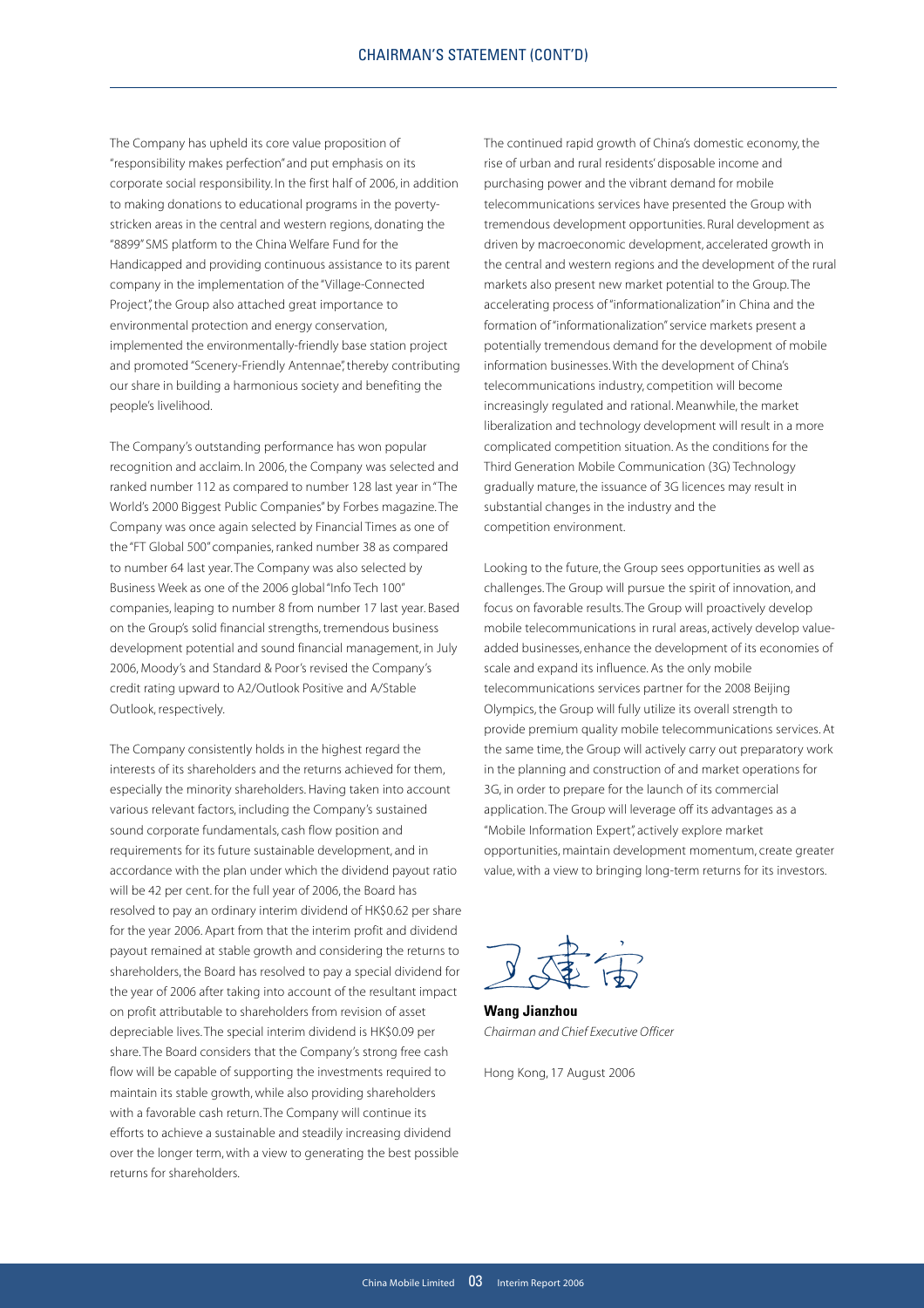## **UNAUDITED CONSOLIDATED INCOME STATEMENT**

For the six months ended 30 June 2006 (Expressed in Renminbi)

|                                                       | Six months ended 30 June |                |  |
|-------------------------------------------------------|--------------------------|----------------|--|
|                                                       | 2006                     | 2005           |  |
| Note                                                  | <b>RMB</b> million       | RMB million    |  |
| <b>Operating revenue (Turnover)</b><br>$\overline{4}$ |                          |                |  |
| Usage fees                                            | 87,806                   | 73,813         |  |
| Monthly fees                                          | 12,867                   | 13,826         |  |
| Other operating revenue<br>5                          | 36,306                   | 26,908         |  |
|                                                       | 136,979                  | 114,547        |  |
|                                                       |                          |                |  |
| <b>Operating expenses</b><br>Leased lines             | 1,230                    | 2,278          |  |
| Interconnection                                       | 8,946                    | 6,634          |  |
| Depreciation                                          | 34,542                   | 27,730         |  |
| Personnel                                             | 7,990                    | 6,723          |  |
| Other operating expenses                              | 42,317                   | 37,845         |  |
|                                                       | 95,025                   | 81,210         |  |
|                                                       |                          |                |  |
| <b>Profit from operations</b>                         | 41,954                   | 33,337         |  |
| Amortization of other intangible assets<br>11         | (100)                    |                |  |
| Other net income                                      | 1,847                    | 1,608          |  |
| Non-operating net income                              | 485                      | 464            |  |
| <b>Interest income</b>                                | 1,123                    | 607            |  |
| <b>Finance costs</b>                                  | (610)                    | (680)          |  |
|                                                       |                          |                |  |
| <b>Profit before taxation</b><br>6                    | 44,699                   | 35,336         |  |
| <b>Taxation</b><br>7                                  | (14, 493)                | (11, 275)      |  |
|                                                       |                          |                |  |
| <b>Profit for the period</b>                          | 30,206                   | 24,061         |  |
| <b>Attributable to:</b>                               |                          |                |  |
| <b>Equity shareholders of the Company</b>             | 30,168                   | 24,043         |  |
| <b>Minority interests</b>                             | 38                       | 18             |  |
|                                                       |                          |                |  |
| Profit for the period                                 | 30,206                   | 24,061         |  |
|                                                       |                          |                |  |
| Earnings per share - Basic<br>9(a)                    | <b>RMB1.52</b>           | <b>RMB1.22</b> |  |
| <b>Earnings per share - Diluted</b><br>9(b)           | <b>RMB1.51</b>           | RMB1.22        |  |
|                                                       |                          |                |  |
| <b>Dividend per share</b>                             |                          |                |  |
| - Ordinary<br>8(a)                                    | HK\$0.62                 | HK\$0.45       |  |
| - Special<br>8(a)                                     | HK\$0.09                 |                |  |
| <b>EBITDA (RMB million)</b>                           | 78,343                   | 62,675         |  |
|                                                       |                          |                |  |

The notes on pages 9 to 26 form part of this interim financial report.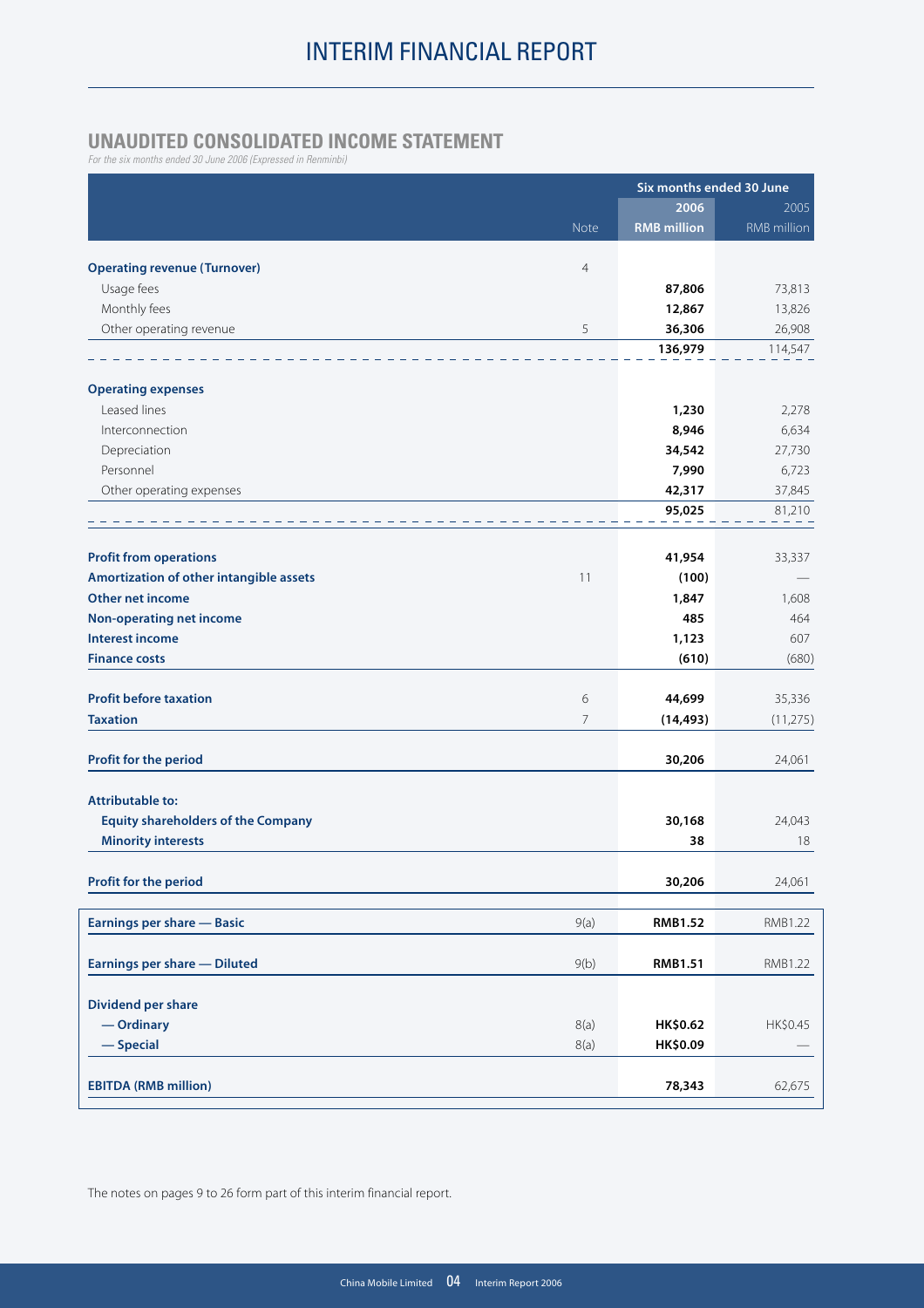## **UNAUDITED CONSOLIDATED STATEMENT OF CHANGES IN EQUITY**

For the six months ended 30 June 2006 (Expressed in Renminbi)

|                                                                                                        |                                                  |                                                  | Attributable to equity shareholders of the Company |                                             |                                                             |                                              |                                       | <b>Minority</b><br>interests | <b>Total</b><br>equity   |
|--------------------------------------------------------------------------------------------------------|--------------------------------------------------|--------------------------------------------------|----------------------------------------------------|---------------------------------------------|-------------------------------------------------------------|----------------------------------------------|---------------------------------------|------------------------------|--------------------------|
|                                                                                                        | <b>Share</b><br>capital<br><b>RMB</b><br>million | <b>Share</b><br>premium<br><b>RMB</b><br>million | <b>Capital</b><br>reserve<br><b>RMB</b><br>million | General<br>reserve<br><b>RMB</b><br>million | <b>PRC</b><br>statutory<br>reserve<br><b>RMB</b><br>million | Retained<br>profits<br><b>RMB</b><br>million | <b>Total</b><br><b>RMB</b><br>million | <b>RMB</b><br>million        | <b>RMB</b><br>million    |
| At 1 January 2006<br>Shares issued under share option scheme<br>(Note 18)                              | 2,116<br>6                                       | 379,240<br>1,556                                 | (294, 410)<br>(239)                                | 72                                          | 53,395                                                      | 132,411                                      | 272,824<br>1,323                      | 283                          | 273,107<br>1,323         |
| Dividend approved and paid during<br>the period (Note 8(b))<br>Equity settled share-based transactions |                                                  |                                                  | 1,272                                              |                                             |                                                             | (11, 719)                                    | (11,719)<br>1,272                     |                              | (11, 719)<br>1,272       |
| Profit for the period                                                                                  |                                                  |                                                  |                                                    |                                             |                                                             | 30,168                                       | 30,168                                | 38                           | 30,206                   |
| At 30 June 2006                                                                                        | 2,122                                            | 380,796                                          | (293, 377)                                         | 72                                          | 53,395                                                      | 150,860                                      | 293,868                               | 321                          | 294,189                  |
| At 1 January 2005<br>Shares issued under share option scheme<br>Dividend approved and paid during      | 2,102<br>$\overline{4}$                          | 375,279<br>784                                   | (295, 410)                                         | 72                                          | 42,277                                                      | 108,874                                      | 233,194<br>788                        | 243<br>$\qquad \qquad$       | 233,437<br>788           |
| the period (Note 8(b))<br>Equity settled share-based transactions<br>Profit for the period             |                                                  |                                                  | 697                                                |                                             |                                                             | (9,635)<br>24,043                            | (9,635)<br>697<br>24,043              | 18                           | (9,635)<br>697<br>24,061 |
| At 30 June 2005                                                                                        | 2,106                                            | 376,063                                          | (294, 713)                                         | 72                                          | 42,277                                                      | 123,282                                      | 249,087                               | 261                          | 249,348                  |

The notes on pages 9 to 26 form part of this interim financial report.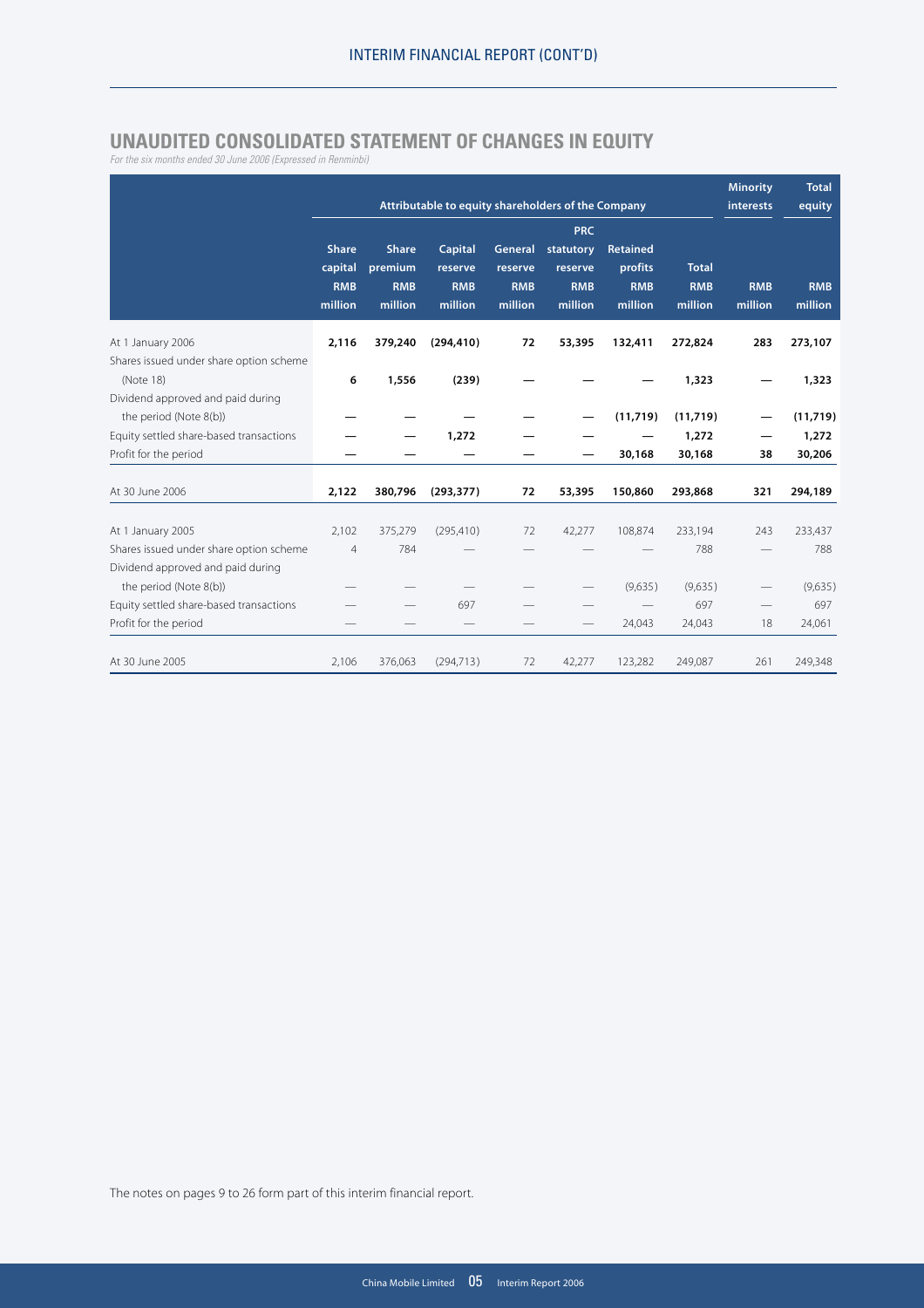## **UNAUDITED CONSOLIDATED BALANCE SHEET**

At 30 June 2006 (Expressed in Renminbi)

|                                                       |      | <b>Unaudited</b>   | Audited     |
|-------------------------------------------------------|------|--------------------|-------------|
|                                                       |      | At                 | At          |
|                                                       |      | 30 June            | 31 December |
|                                                       |      | 2006               | 2005        |
|                                                       | Note | <b>RMB</b> million | RMB million |
|                                                       |      |                    |             |
| <b>Non-current assets</b>                             |      |                    |             |
| Property, plant and equipment                         | 10   | 203,354            | 216,505     |
| Construction in progress                              | 10   | 44,800             | 34,201      |
| Land lease prepayments                                |      | 7,261              | 7,243       |
| Goodwill                                              |      | 36,894             | 35,300      |
| Other intangible assets                               |      | 772                |             |
| Interest in associates                                |      |                    |             |
| Other financial assets                                |      | 77                 | 77          |
| Deferred tax assets                                   |      | 7,350              | 6,625       |
|                                                       |      | 300,508            | 299,951     |
|                                                       |      |                    |             |
| <b>Current assets</b><br>Inventories                  |      |                    |             |
| Accounts receivable                                   |      | 2,010              | 2,365       |
|                                                       | 12   | 8,039              | 6,603       |
| Other receivables                                     | 13   | 2,653              | 1,911       |
| Prepayments and other current assets                  |      | 3,912              | 3,583       |
| Amount due from ultimate holding company              | 14   | 402                | 63          |
| Tax recoverable                                       |      | 192                | 165         |
| Deposits with banks                                   |      | 69,889             | 41,925      |
| Cash and cash equivalents                             | 15   | 71,411             | 64,461      |
|                                                       |      | 158,508            | 121,076     |
| <b>Current liabilities</b>                            |      |                    |             |
| Accounts payable                                      | 16   | 49,705             | 41,931      |
| Bills payable                                         |      | 1,177              | 1,359       |
| Deferred revenue                                      |      | 22,519             | 16,975      |
| Accrued expenses and other payables                   |      | 46,130             | 40,007      |
| Amount due to ultimate holding company                | 14   | 381                | 269         |
| Amount due to immediate holding company               |      | 105                | 96          |
| Obligations under finance lease                       |      | 68                 | 68          |
| Current taxation                                      |      | 6,843              | 9,249       |
|                                                       |      | 126,928            | 109,954     |
|                                                       |      |                    |             |
| <b>Net current assets</b>                             |      | 31,580             | 11,122      |
|                                                       |      |                    |             |
| Total assets less current liabilities carried forward |      | 332,088            | 311,073     |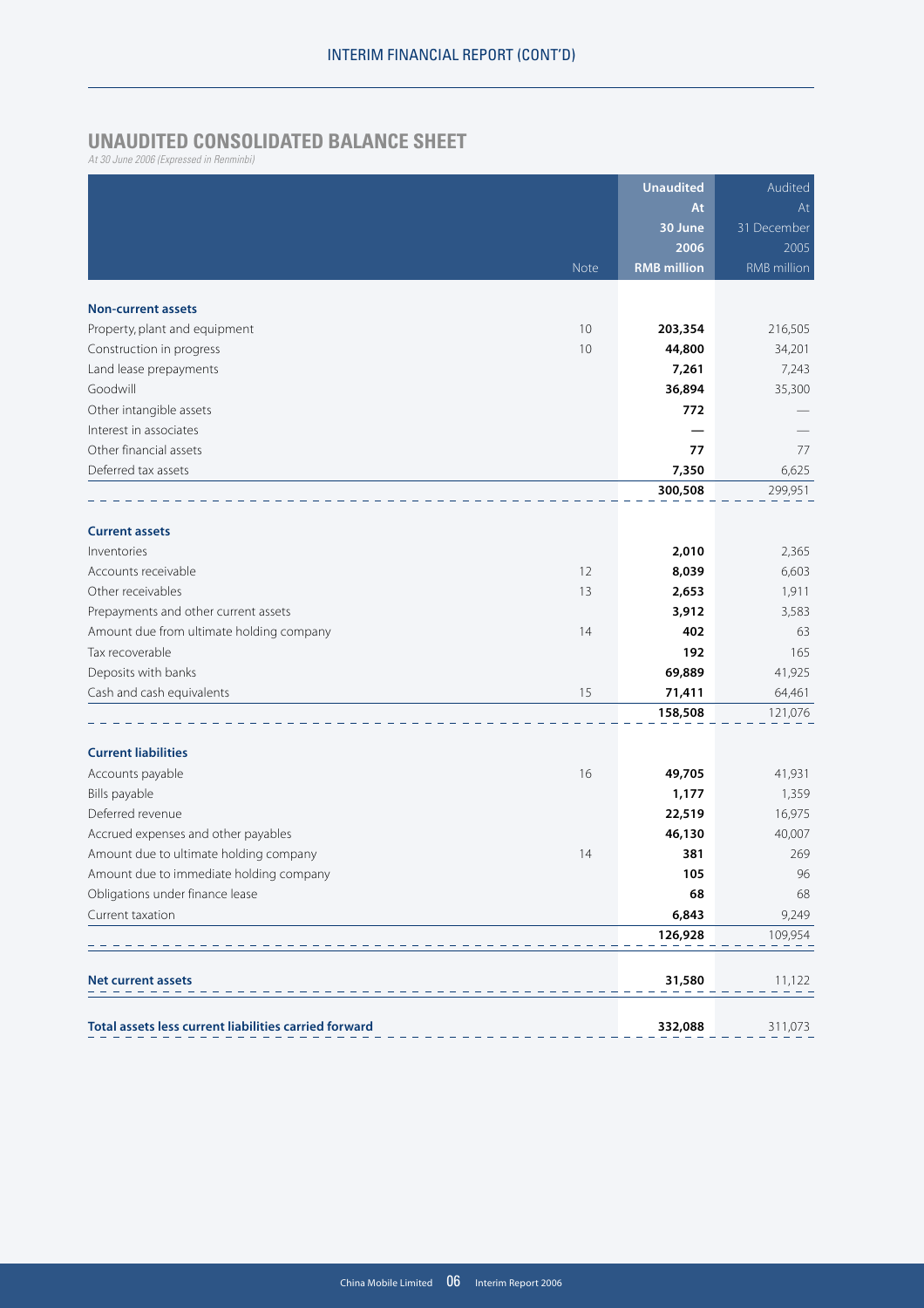## **UNAUDITED CONSOLIDATED BALANCE SHEET (CONT'D)**

At 30 June 2006 (Expressed in Renminbi)

|                                                                 |      | <b>Unaudited</b>   | Audited     |
|-----------------------------------------------------------------|------|--------------------|-------------|
|                                                                 |      | At                 | At          |
|                                                                 |      | 30 June            | 31 December |
|                                                                 |      | 2006               | 2005        |
|                                                                 | Note | <b>RMB</b> million | RMB million |
|                                                                 |      |                    |             |
| Total assets less current liabilities brought forward           |      | 332,088            | 311,073     |
| <b>Non-current liabilities</b>                                  |      |                    |             |
| Interest-bearing borrowings                                     | 17   | (36, 563)          | (36, 545)   |
| Deferred revenue, excluding current portion                     |      | (1, 145)           | (1, 324)    |
| Deferred tax liabilities                                        |      | (191)              | (97)        |
|                                                                 |      | (37, 899)          | (37,966)    |
|                                                                 |      |                    |             |
| <b>NET ASSETS</b>                                               |      | 294,189            | 273,107     |
| <b>CAPITAL AND RESERVES</b>                                     |      |                    |             |
| Share capital                                                   | 18   | 2,122              | 2,116       |
| Reserves                                                        |      | 291,746            | 270,708     |
|                                                                 |      |                    |             |
| Total equity attributable to equity shareholders of the Company |      | 293,868            | 272,824     |
| <b>Minority interests</b>                                       |      | 321                | 283         |
|                                                                 |      |                    |             |
| <b>TOTAL EQUITY</b>                                             |      | 294,189            | 273,107     |

The notes on pages 9 to 26 form part of this interim financial report.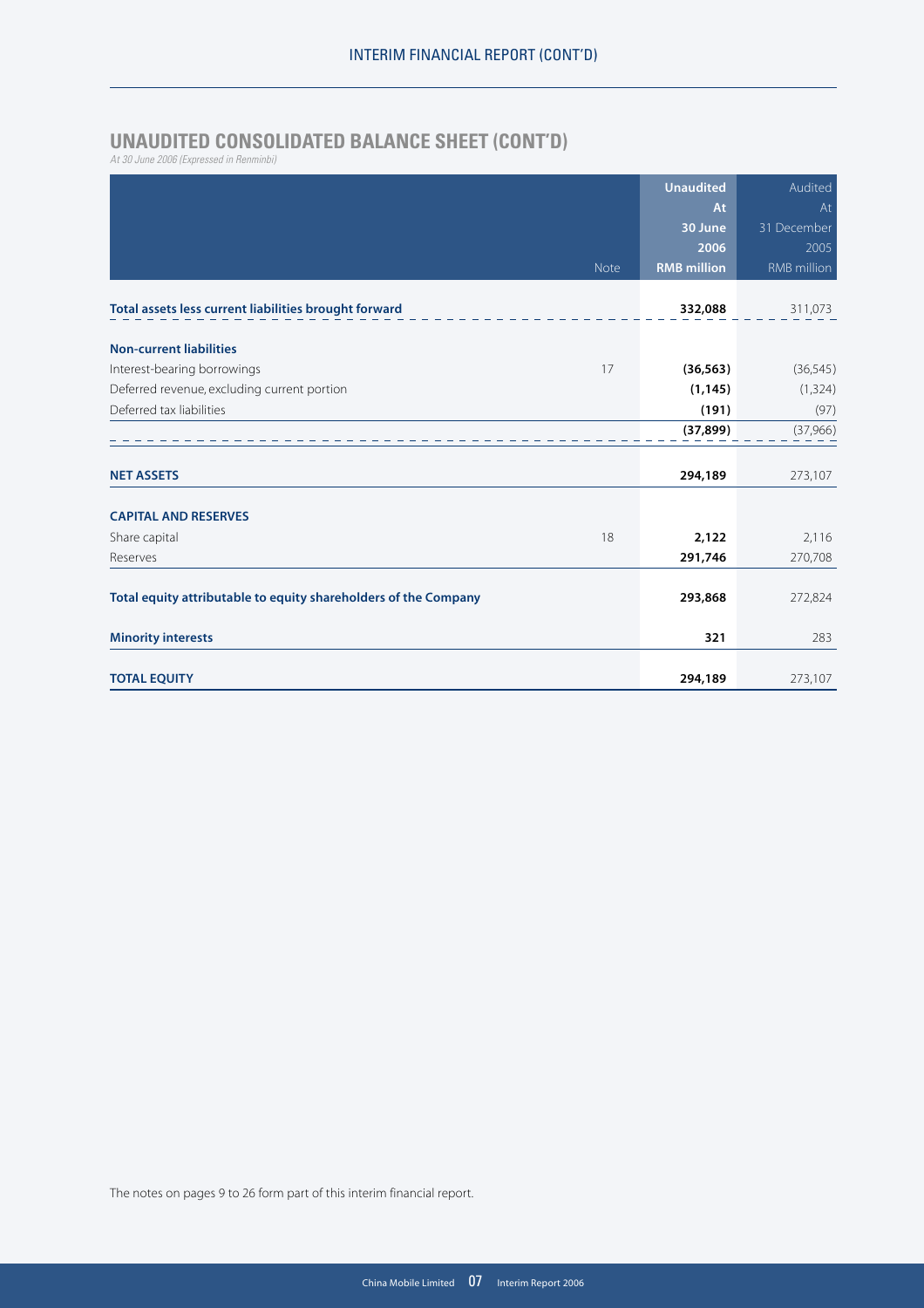## **UNAUDITED CONDENSED CONSOLIDATED CASH FLOW STATEMENT**

For the six months ended 30 June 2006 (Expressed in Renminbi)

|                                                              | Six months ended 30 June |             |
|--------------------------------------------------------------|--------------------------|-------------|
|                                                              | 2006                     | 2005        |
|                                                              | <b>RMB million</b>       | RMB million |
| Net cash from operating activities                           | 79,107                   | 66,727      |
| Net cash used in investing activities                        | (61, 132)                | (29, 533)   |
| Net cash used in financing activities                        | (11, 038)                | (11,503)    |
| Net increase in cash and cash equivalents                    | 6,937                    | 25,691      |
| Cash and cash equivalents at 1 January                       | 64,461                   | 45,149      |
| Effect of changes in foreign exchange rate                   | 13                       |             |
| Cash and cash equivalents at 30 June                         | 71,411                   | 70,840      |
| Analysis of the balances of cash and cash equivalents        |                          |             |
| Deposits with banks maturing within three months when placed | 11,293                   | 14,369      |
| Cash and bank balances                                       | 60,118                   | 56,471      |
|                                                              | 71,411                   | 70,840      |

The notes on pages 9 to 26 form part of this interim financial report.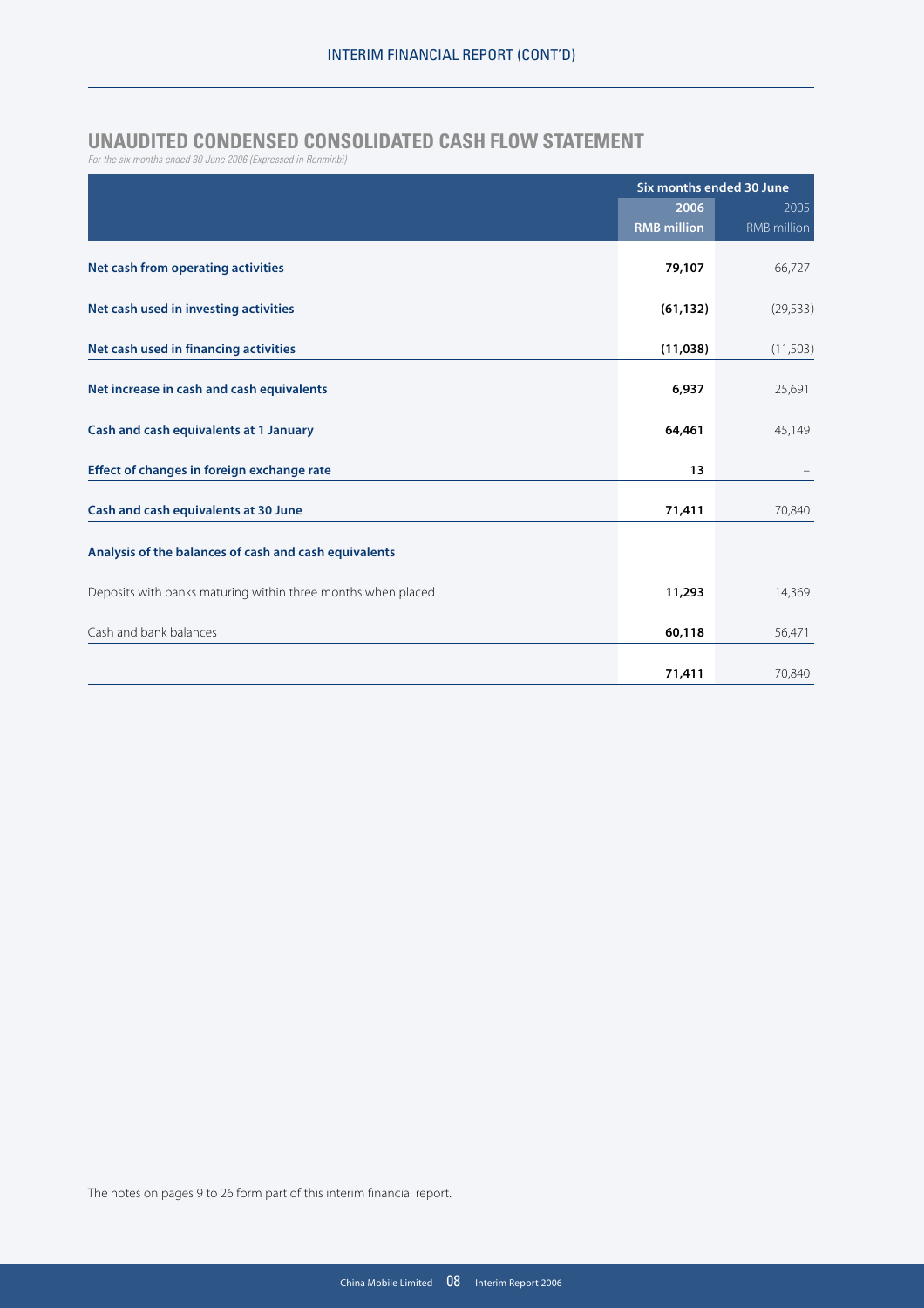## **NOTES ON THE UNAUDITED INTERIM FINANCIAL REPORT**

(Expressed in Renminbi)

## **1. BASIS OF PREPARATION**

The interim financial report of China Mobile Limited (formerly known as China Mobile (Hong Kong) Limited) (the "Company") and its subsidiaries (collectively known as the "Group") has been prepared in accordance with the applicable disclosure provisions of the Rules Governing the Listing of Securities on The Stock Exchange of Hong Kong Limited (the "Hong Kong Listing Rules"), including compliance with the Hong Kong Accounting Standard ("HKAS") 34, "Interim financial reporting", issued by the Hong Kong Institute of Certified Public Accountants ("HKICPA"). It was authorized for issuance on 17 August 2006.

The preparation of an interim financial report in conformity with HKAS 34 requires management to make judgements, estimates and assumptions that affect the application of policies and reported amounts of assets and liabilities, income and expenses on a year to date basis. Actual results may differ from these estimates.

This interim financial report contains condensed consolidated financial statements and selected explanatory notes. The notes include an explanation of events and transactions that are significant to an understanding of the changes in financial position and performance of the Group since the 2005 annual financial statements. The condensed consolidated interim financial statements and notes thereon do not include all of the information required for full set of financial statements prepared in accordance with Hong Kong Financial Reporting Standards ("HKFRS").

This interim financial report is unaudited, but has been reviewed by the Company's Audit Committee and the Company's auditors, KPMG, in accordance with Statement of Auditing Standards 700 "Engagements to review interim financial reports", issued by the HKICPA. KPMG's unmodified independent review report to the board of directors is included on page 27.

The unaudited consolidated financial information of the Group for the six months ended 30 June 2006 includes the financial information of the Company, the mobile telecommunications subsidiaries in each of the thirty-one provinces, autonomous regions and municipalities in the PRC and other subsidiaries including China Mobile Communication Company Limited, China Mobile Holding Company Limited, China Mobile (Shenzhen) Limited, Aspire Holdings Limited and its subsidiaries, Beijing P&T Consulting and Design Institute Company Limited, Advanced Roaming & Clearing House Limited and Fit Best Limited for the six months ended 30 June 2006, and the post-acquisition results of China Mobile Peoples Telephone Company Limited ("Peoples Telephone") for the period from 5 January 2006 (date of acquisition) to 30 June 2006.

The unaudited consolidated financial information of the Group for the six months ended 30 June 2005 includes the financial information of the Company, the mobile telecommunications subsidiaries in each of the thirty-one provinces, autonomous regions and municipalities in the PRC and other subsidiaries including China Mobile Communication Company Limited, China Mobile Holding Company Limited, China Mobile (Shenzhen) Limited, Aspire Holdings Limited and its subsidiaries, Beijing P&T Consulting and Design Institute Company Limited for the six months ended 30 June 2005, and the results of Advanced Roaming & Clearing House Limited for the period from 4 April 2005 (date of incorporation) to 30 June 2005.

The financial information relating to the financial year ended 31 December 2005 that is included in this interim financial report as being previously reported information does not constitute the Group's statutory financial statements for that financial year but is derived from those financial statements. Statutory financial statements for the year ended 31 December 2005 are available from the Company's registered office. The auditors have expressed an unqualified opinion on those financial statements in their report dated 16 March 2006.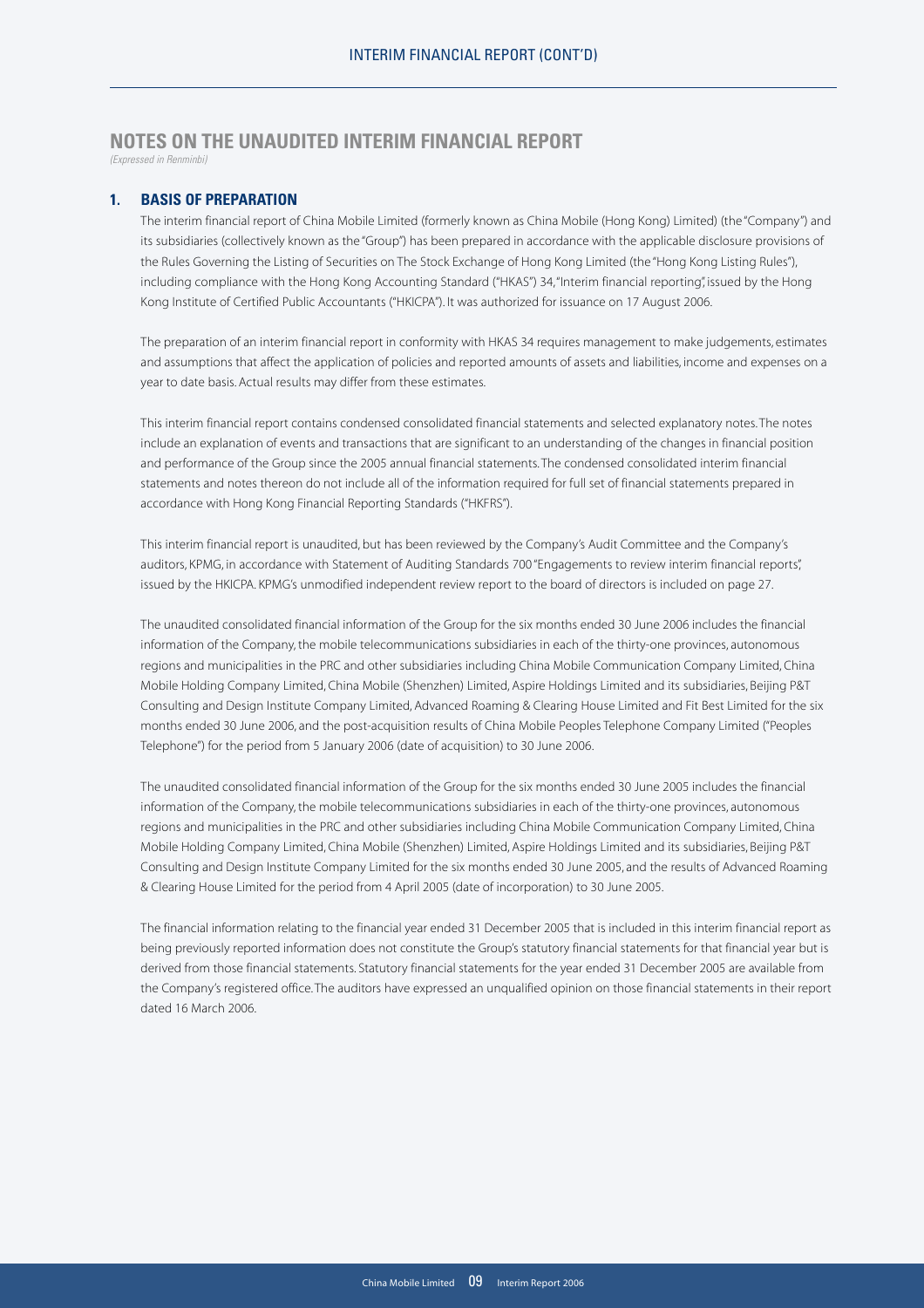#### **2. SIGNIFICANT ACCOUNTING POLICIES**

This interim financial report has been prepared in accordance with the same accounting policies adopted in the 2005 annual financial statements.

The HKICPA has issued a number of new and revised HKFRSs, which term collectively included HKASs and Interpretations, that are effective or available for early adoption for accounting periods beginning on or after 1 January 2006. The Group has determined the accounting policies expected to be adopted in the preparation of the Group's annual financial statements for the year ending 31 December 2006 on the basis of HKFRSs currently in issue, which the Group believes, do not have a significant impact on the Group's prior year financial position and results of operations.

The new and revised HKFRSs that will be effective or are available for voluntary early adoption in the annual financial statements for the year ending 31 December 2006 may be affected by the issue of additional interpretation(s) or other changes announced by the HKICPA subsequent to the date of this interim financial report. Therefore the policies that will be applied in the Group's financial statements for that period cannot be determined with certainty at the date of issuance of this interim financial report. The Group has not applied any new standards or interpretations that are not yet effective for the current accounting period (see Note 22).

#### **3. SEGMENT REPORTING**

No analysis of the Group's turnover and contribution to profit from operations by geographical segment or business segment has been presented as the majority of the Group's operating activities are carried out in the People's Republic of China (the "PRC") and less than 10 per cent. of the Group's turnover and contribution to profit from operations were derived from activities outside PRC or the Group's mobile telecommunications and related services activities. There is no other geographical or business segment with segment assets equal to or greater than 10 per cent. of the Group's total assets.

#### **4. TURNOVER**

Turnover represents usage fees, monthly fees and other operating revenue derived from the Group's mobile telecommunications networks, net of PRC business tax. Business tax is charged at approximately 3 per cent. of the corresponding revenue.

#### **5. OTHER OPERATING REVENUE**

Other operating revenue mainly represents voice value-added services revenue, short message services ("SMS") revenue, non-SMS data businesses revenue and interconnection revenue.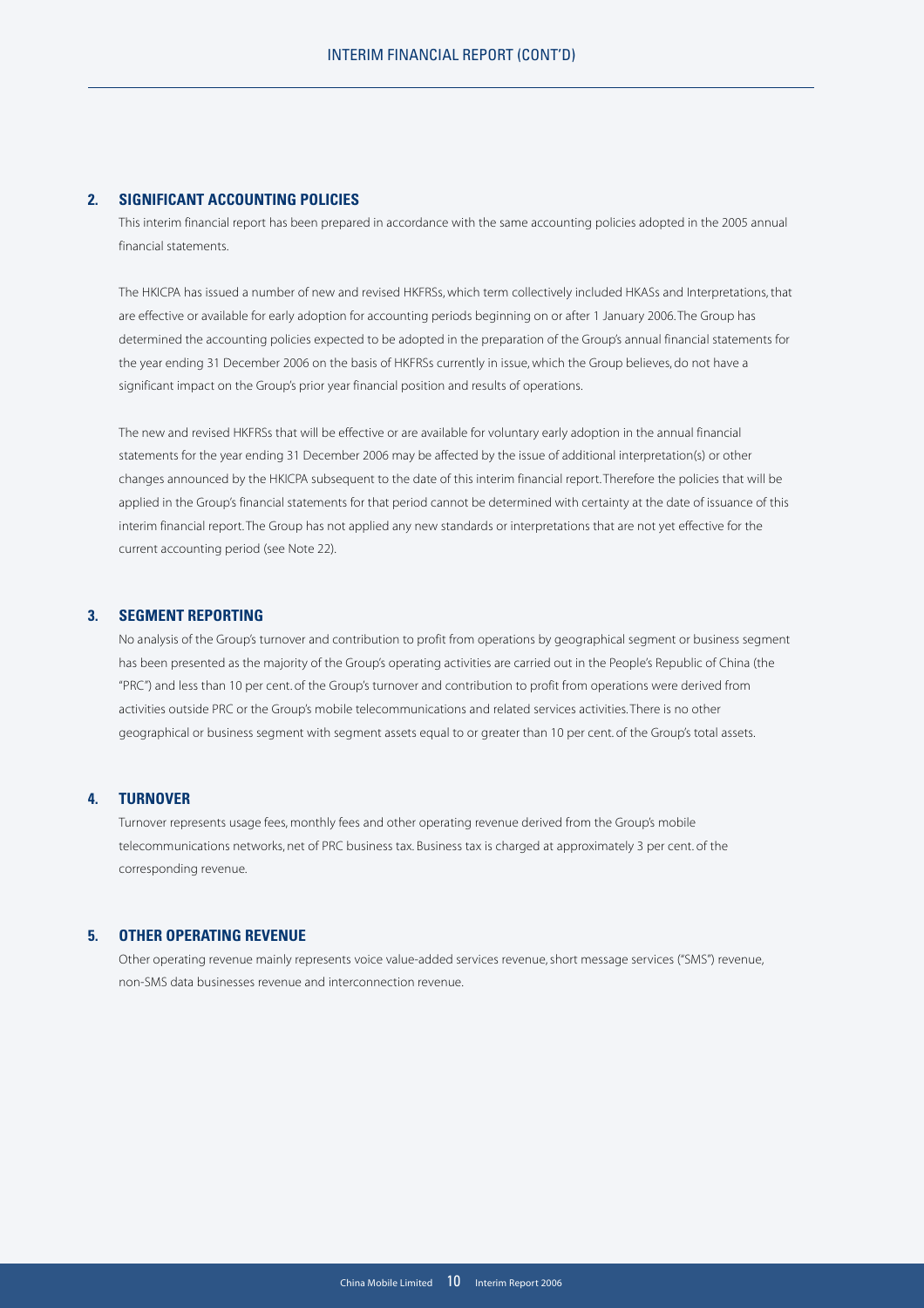### **6. PROFIT BEFORE TAXATION**

Profit before taxation is arrived at after charging:

|                                                        | Six months ended 30 June |             |
|--------------------------------------------------------|--------------------------|-------------|
|                                                        | 2006                     | 2005        |
|                                                        | <b>RMB</b> million       | RMB million |
|                                                        |                          |             |
| Interest on borrowings                                 | 610                      | 680         |
| Depreciation                                           | 34,542                   | 27,730      |
| Amortization of other intangible assets                | 100                      |             |
| Impairment loss for doubtful accounts                  | 1,708                    | 1,471       |
| Operating lease charges: minimum lease payments        |                          |             |
| -land and buildings                                    | 1,452                    | 1,139       |
| - leased lines                                         | 1,230                    | 2,278       |
| — others                                               | 896                      | 653         |
| Contributions to defined contribution retirement plans | 507                      | 465         |

## **7. TAXATION**

|                                                                                         | Six months ended 30 June |                    |
|-----------------------------------------------------------------------------------------|--------------------------|--------------------|
|                                                                                         | 2006                     | 2005               |
|                                                                                         | <b>RMB</b> million       | <b>RMB</b> million |
|                                                                                         |                          |                    |
| <b>Current tax</b>                                                                      |                          |                    |
| Provision for PRC enterprise income tax on the estimated taxable profits for the period | 15,216                   | 15,082             |
| Over-provision in respect of PRC enterprise income tax for prior period                 | (12)                     | (16)               |
|                                                                                         | 15,204                   | 15,066             |
| Deferred tax                                                                            |                          |                    |
| Origination and reversal of temporary differences                                       | (711)                    | (3,791)            |
|                                                                                         | 14,493                   | 11,275             |

(i) No provision for Hong Kong Profits Tax has been made for the six months ended 30 June 2006 and 2005 as there were either no estimated Hong Kong assessable profits for these periods or sufficient taxation losses brought forward to offset the assessable profit for the period.

(ii) The provision for the PRC enterprise income tax is based on a statutory tax rate of 33 per cent. of the assessable profit of the Group as determined in accordance with the relevant income tax rules and regulations of the PRC for the six months ended 30 June 2006 and 2005, except for certain subsidiaries of the Company or certain operations of the subsidiaries located within special economic zones in the PRC, which enjoy a preferential rate of 30 per cent. or 15 per cent. respectively.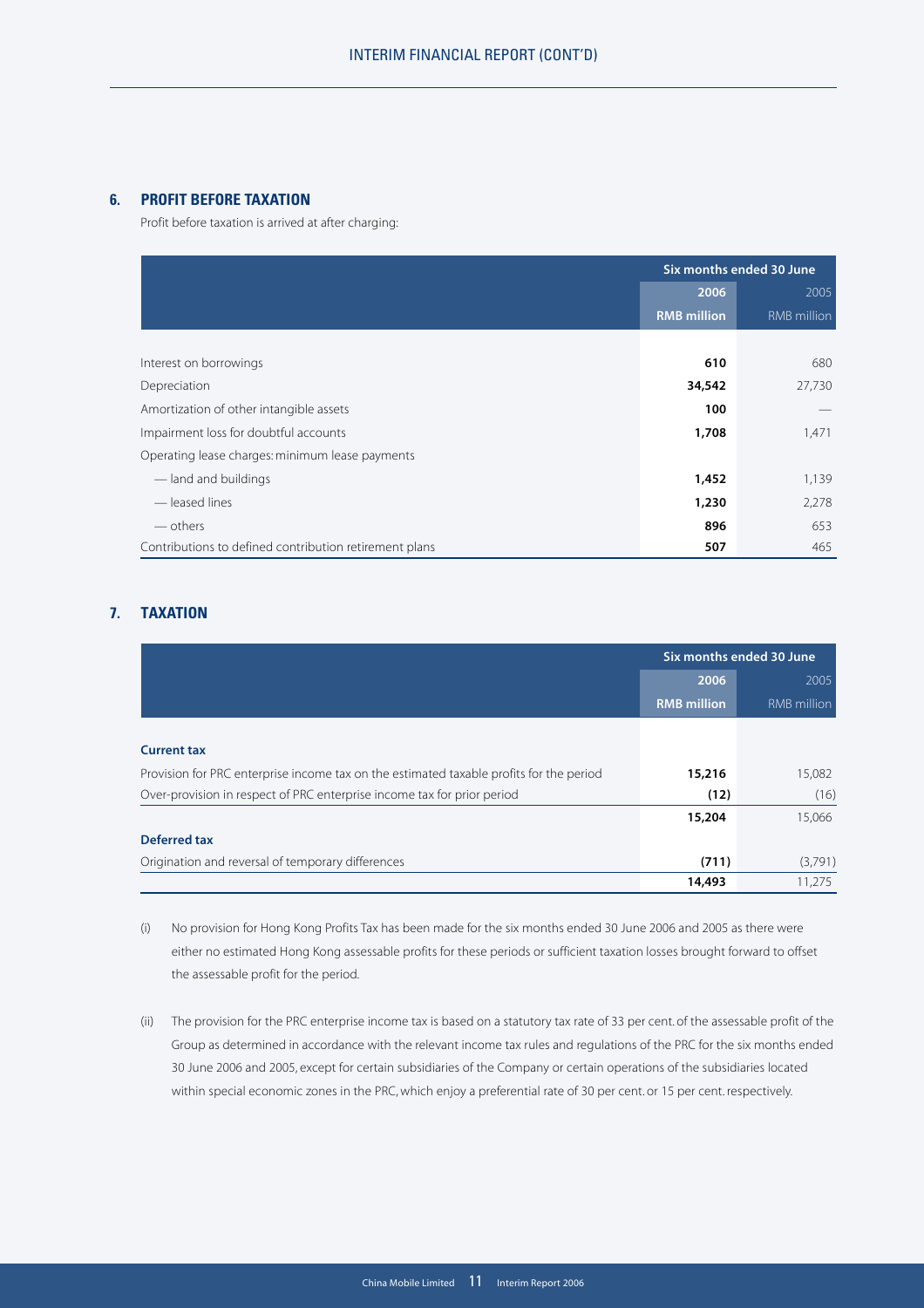#### **8. DIVIDENDS**

#### **(a) Dividends attributable to the period**

|                                                                                                                                                                                          | Six months ended 30 June |                    |  |
|------------------------------------------------------------------------------------------------------------------------------------------------------------------------------------------|--------------------------|--------------------|--|
|                                                                                                                                                                                          | 2006                     | 2005               |  |
|                                                                                                                                                                                          | <b>RMB million</b>       | <b>RMB</b> million |  |
| Ordinary interim dividend declared after the balance sheet date of HK\$0.62<br>(equivalent to approximately RMB0.64) (2005: HK\$0.45<br>(equivalent to approximately RMB0.47)) per share | 12,709                   | 9,267              |  |
| Special interim dividend declared after the balance sheet date of HK\$0.09<br>(equivalent to approximately RMB0.09) (2005: Nil) per share                                                | 1,845                    |                    |  |
|                                                                                                                                                                                          | 14,554                   | 9,267              |  |

The ordinary and special interim dividends which are declared in Hong Kong dollars are translated into RMB at the rate HK\$1 = RMB1.02942, being the rate announced by the State Administration of Foreign Exchange in the PRC on 30 June 2006. As the ordinary and special interim dividends are declared after the balance sheet date, the dividends are not recognized as liabilities as at 30 June 2006.

#### **(b) Dividends attributable to the previous financial year, approved and paid during the period**

|                                                                             | Six months ended 30 June |             |
|-----------------------------------------------------------------------------|--------------------------|-------------|
|                                                                             | 2006                     | 2005        |
|                                                                             | <b>RMB</b> million       | RMB million |
|                                                                             |                          |             |
| Final dividend in respect of the previous financial year, approved and paid |                          |             |
| during the period, of HK\$0.57 (equivalent to approximately RMB0.59)        |                          |             |
| (2005: HK\$0.46 (equivalent to approximately RMB0.49)) per share            | 11,719                   | 9,635       |

#### **9. EARNINGS PER SHARE**

#### **(a) Basic earnings per share**

The calculation of basic earnings per share for the six months ended 30 June 2006 is based on the profit attributable to equity shareholders of the Company of RMB30,168,000,000 (2005: RMB24,043,000,000) and the weighted average number of 19,861,342,150 shares (2005: 19,710,875,575 shares) in issue during the six months ended 30 June 2006.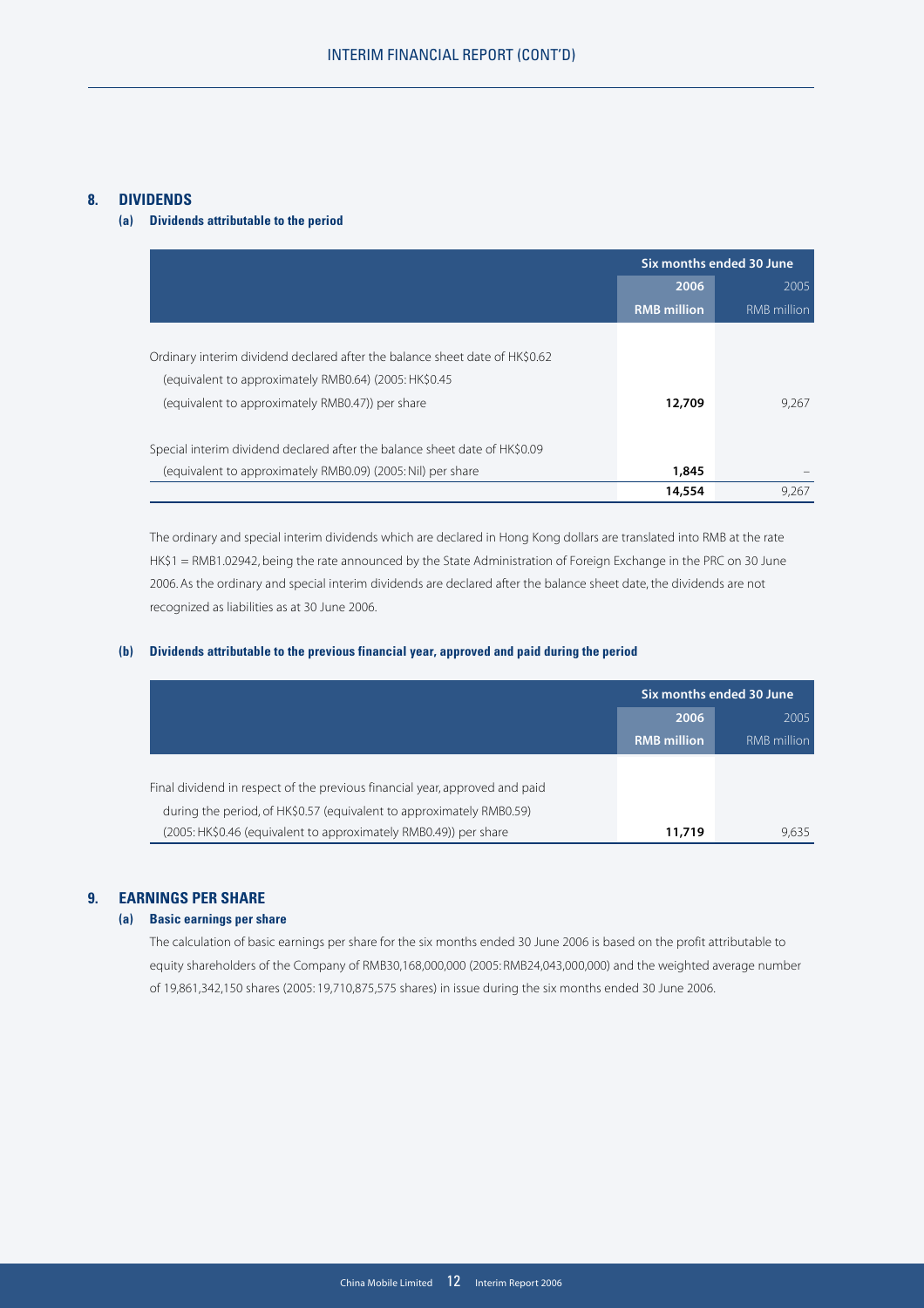#### **9. EARNINGS PER SHARE (CONT'D)**

#### **(b) Diluted earnings per share**

The calculation of diluted earnings per share for the six months ended 30 June 2006 is based on the adjusted profit attributable to equity shareholders of the Company of RMB30,168,000,000 (2005: RMB24,121,000,000, after adding back the interest expense on the convertible notes) and the weighted average number of 20,020,815,227 shares (2005: 19,850,879,881 shares), calculated as follows:

#### *(i) Adjusted profit attributable to equity shareholders of the Company (diluted)*

|                                                                                    | Six months ended 30 June |                    |
|------------------------------------------------------------------------------------|--------------------------|--------------------|
|                                                                                    | 2006                     | 2005               |
|                                                                                    | <b>RMB</b> million       | <b>RMB</b> million |
|                                                                                    |                          |                    |
| Profit attributable to equity shareholders                                         | 30,168                   | 24,043             |
| After tax effect of effective interest on liability component of convertible notes |                          | 78                 |
|                                                                                    |                          |                    |
| Adjusted profit attributable to equity shareholders (diluted)                      | 30,168                   | 24.121             |

#### *(ii) Weighted average number of shares (diluted)*

|                                                               | Six months ended 30 June |                |  |
|---------------------------------------------------------------|--------------------------|----------------|--|
|                                                               | 2006                     | 2005           |  |
|                                                               | Number of                | Number of      |  |
|                                                               | shares                   | shares         |  |
|                                                               |                          |                |  |
| Weighted average number of shares at 30 June                  | 19,861,342,150           | 19,710,875,575 |  |
| Effect of conversion of convertible notes                     |                          | 91,158,537     |  |
| Effect of deemed issue of ordinary shares under the Company's |                          |                |  |
| share option scheme for nil consideration                     | 159,473,077              | 48,845,769     |  |
|                                                               |                          |                |  |
| Weighted average number of shares (diluted) at 30 June        | 20,020,815,227           | 19,850,879,881 |  |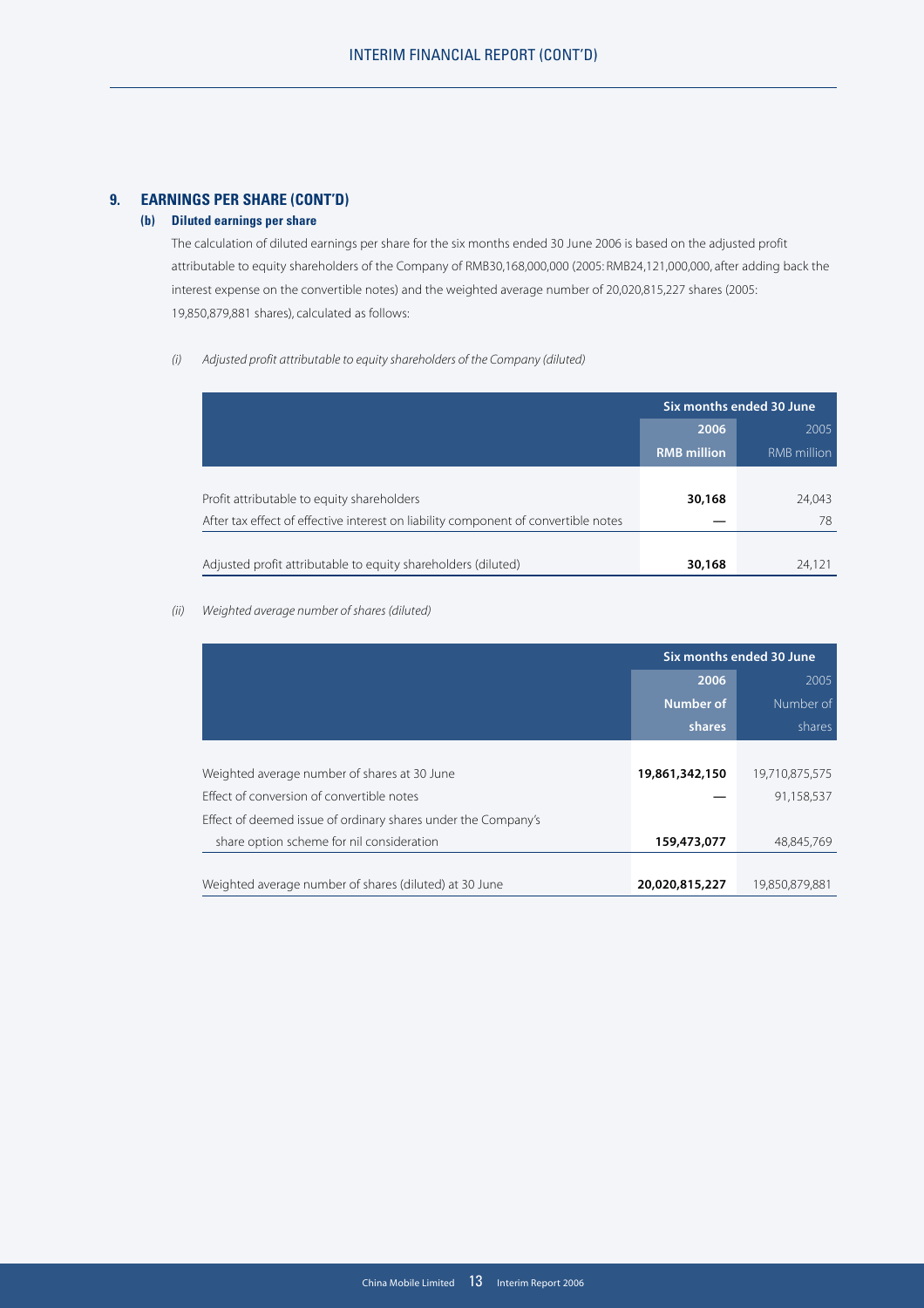#### **10. PROPERTY, PLANT AND EQUIPMENT AND CONSTRUCTION IN PROGRESS**

#### **(a) Change in assets estimated useful lives**

The estimated useful lives of certain existing network equipment are affected by the maturity of 3G technology. During the first half of 2006, the Group reviewed the current conditions of existing network equipment and assessed the impact of the continuous development in the telecommunications technology on that network equipment. As a result, the Group revised the estimated useful lives of 2G network equipment from 7 years to 5 years.

The change in accounting estimate is accounted for prospectively from 1 January 2006. The depreciation expenses for the six months ended 30 June 2006 increased by approximately RMB6,529,000,000 as a result of this change in useful lives.

#### **(b) Acquisition of property, plant and equipment and construction in progress**

During the six months ended 30 June 2006, the Group incurred capital expenditure of property, plant and equipment and construction in progress with a cost of RMB31,925,000,000 (for the six months ended 30 June 2005: RMB25,957,000,000).

#### **(c) Disposal/write-off of property, plant and equipment**

Property, plant and equipment with net book value of RMB59,000,000 were disposed of during the six months ended 30 June 2006 (for the six months ended 30 June 2005: RMB163,000,000), resulting in a gain on disposal of RMB9,000,000 (for the six months ended 30 June 2005 (loss on disposal): RMB99,000,000).

Property, plant and equipment with net book value of RMB721,000,000 were written off during the six months ended 30 June 2006 (for the six months ended 30 June 2005: RMB4,556,000,000).

#### **11. ACQUISITION OF A SUBSIDIARY**

On 10 November 2005, the Group, through Fit Best Limited, a company incorporated in the British Virgin Islands which is a wholly-owned subsidiary of the Company, made a voluntary conditional cash offer to acquire all the issued shares of China Resources Peoples Telephone Company Limited (currently known as "China Mobile Peoples Telephone Company Limited", or "Peoples Telephone"), a mobile telecommunications services provider based in Hong Kong with its shares listed on The Stock Exchange of Hong Kong Limited (the "SEHK"). The offer became unconditional in all respects on 29 December 2005.

On 5 January 2006, Fit Best Limited successfully acquired 736,221,101 shares of Peoples Telephone, representing 99.0% of the issued shares of Peoples Telephone. Up to 12 January 2006, the Company received additional valid acceptance in respect of the voluntary conditional cash offer to acquire 5,073,500 shares of Peoples Telephone, representing 0.68% of the issued shares of Peoples Telephone. At the same day, the Company applied the provisions of the Hong Kong Companies Ordinance to compulsorily acquire any remaining issued shares of Peoples Telephone.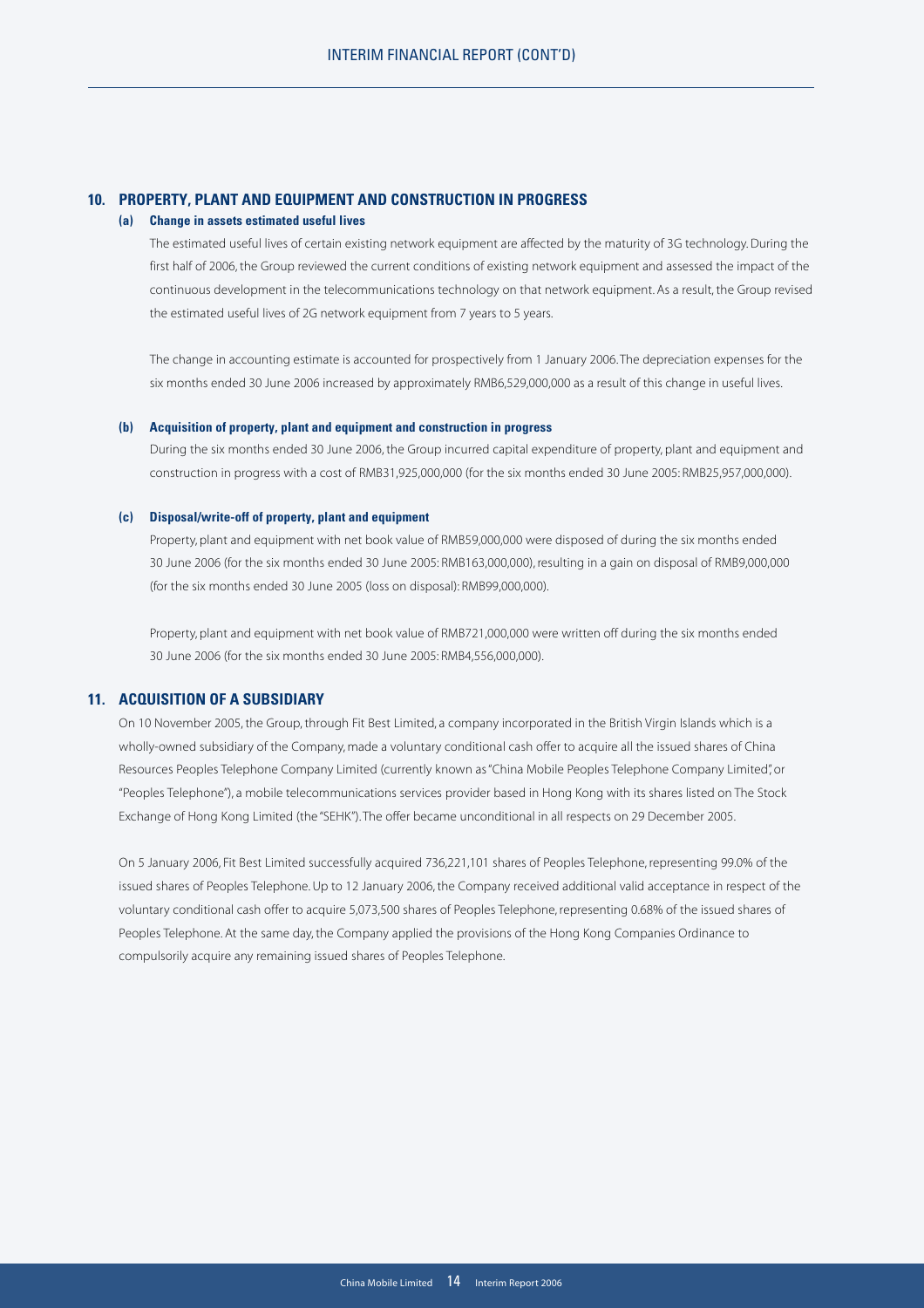#### **11. ACQUISITION OF A SUBSIDIARY (CONT'D)**

On 28 March 2006, the compulsory acquisition of all the issued and outstanding shares of Peoples Telephone was completed at a total cash consideration of HK\$3,384,000,000 (approximately RMB3,520,000,000) and the listing of the shares of Peoples Telephone on the SEHK was withdrawn with effect from 29 March 2006.

The newly acquired subsidiary has contributed profit for the period of RMB118,000,000 (equivalent to HK\$114,000,000). If the acquisition had occurred on 1 January 2006, the estimated Group revenue and profit for the period would be approximately the same as compared to the actual result.

The acquisition had the following effect on Group's assets and liabilities:

|                                           | Recognized<br>values on<br>acquisition<br>RMB million | <b>Pre-acquisition</b><br>carrying<br>amounts<br>RMB million |
|-------------------------------------------|-------------------------------------------------------|--------------------------------------------------------------|
|                                           |                                                       |                                                              |
| Property, plant and equipment             | 1,146                                                 | 1,146                                                        |
| Construction in progress                  | 9                                                     | 9                                                            |
| Land lease prepayments                    | 11                                                    | 11                                                           |
| Other intangible assets                   | 859                                                   | 27                                                           |
| Inventories                               | 17                                                    | 17                                                           |
| Accounts receivable and other receivables | 194                                                   | 194                                                          |
| Cash and cash equivalents                 | 178                                                   | 178                                                          |
| Bills payable                             | (44)                                                  | (44)                                                         |
| Accounts payable and other payables       | (192)                                                 | (192)                                                        |
| Interest-bearing borrowings               | (104)                                                 | (104)                                                        |
| Deferred tax liabilities                  | (80)                                                  | (80)                                                         |
| Net identified assets and liabilities     | 1,994                                                 | 1,162                                                        |
| Goodwill on acquisition                   | 1,594                                                 |                                                              |
|                                           | 3,588                                                 |                                                              |
| Cost of acquisition                       |                                                       |                                                              |
| Purchase consideration, satisfied in cash | 3,520                                                 |                                                              |
| Other directly attributable costs         | 68                                                    |                                                              |
|                                           | 3,588                                                 |                                                              |
| Cash acquired                             | (178)                                                 |                                                              |
| Net cash outflow                          | 3,410                                                 |                                                              |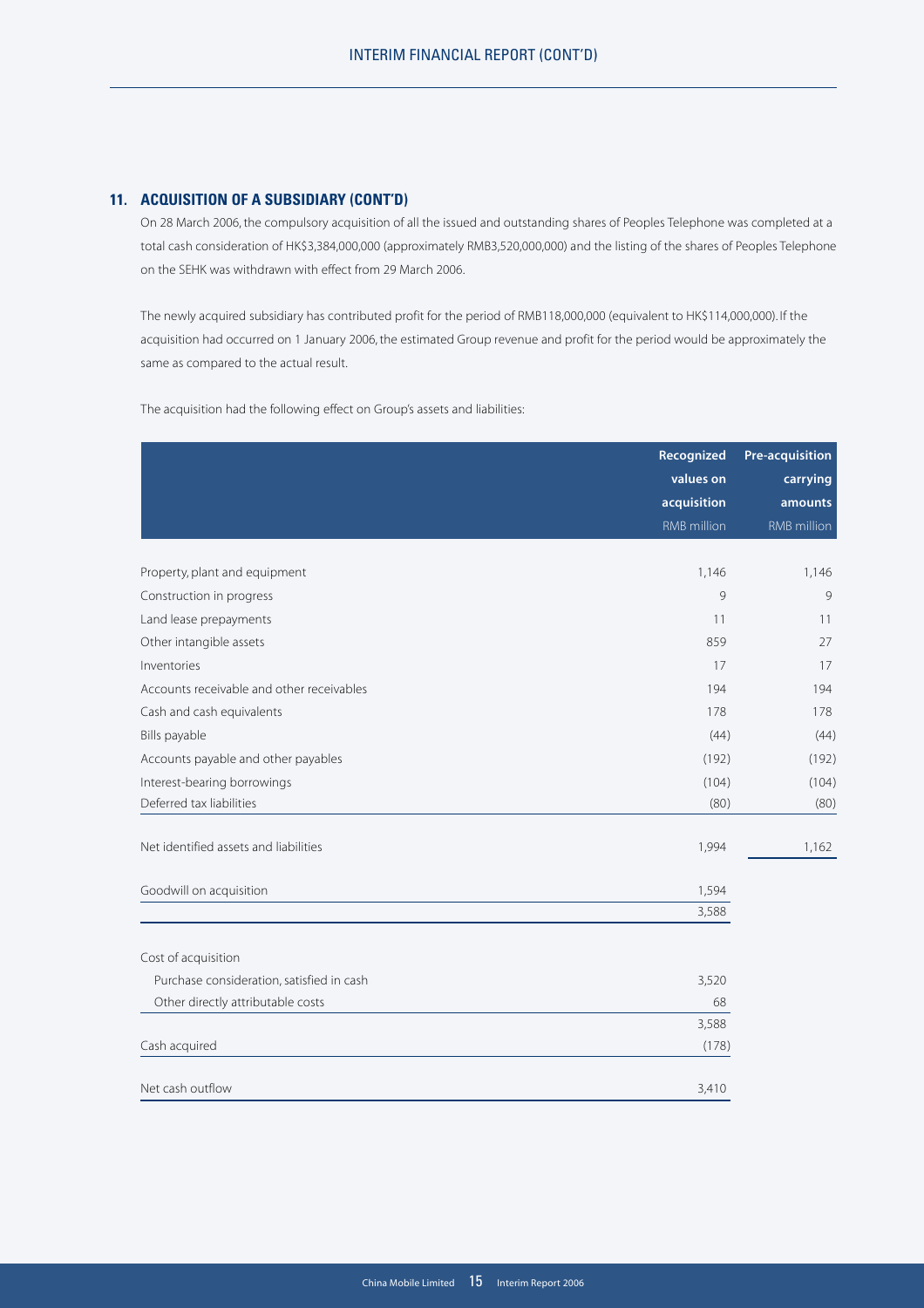#### **11. ACQUISITION OF A SUBSIDIARY (CONT'D)**

Apart from other intangible assets, the acquiree's book value of net assets acquired at the date of acquisition approximates its fair value as disclosed above.

The goodwill is attributable to the significant synergies expected to arise after the Group's acquisition of Peoples Telephone.

The amortization expenses of other intangible assets for the six months ended 30 June 2006 amounted to RMB100,000,000 (for the six months ended 30 June 2005: Nil).

#### **12. ACCOUNTS RECEIVABLE**

Ageing analysis of accounts receivable, net of impairment loss for doubtful accounts is as follows:

|                | <b>Unaudited</b>   | Audited     |
|----------------|--------------------|-------------|
|                | At                 | At          |
|                | 30 June            | 31 December |
|                | 2006               | 2005        |
|                | <b>RMB</b> million | RMB million |
|                |                    |             |
| Within 30 days | 5,835              | 5,269       |
| 31-60 days     | 1,223              | 697         |
| 61-90 days     | 540                | 637         |
| Over 90 days   | 441                |             |
|                | 8,039              | 6,603       |

Balances of subscribers are due for payment within one month from date of billing. Subscribers with balances that are overdue or exceed credit limits are required to settle all outstanding balances before any further phone calls can be made.

All of the accounts receivable are expected to be recovered within one year.

#### **13. OTHER RECEIVABLES**

Other receivables primarily comprise receivables from sales agents of revenue collected on behalf of the Group, utilities deposits and rental deposits.

All of the other receivables, except utilities deposits and rental deposits, are expected to be recovered within one year.

#### **14. AMOUNTS DUE FROM/TO ULTIMATE HOLDING COMPANY**

Amounts due from/to ultimate holding company are unsecured, non-interest bearing, repayable on demand and arose in the ordinary course of business.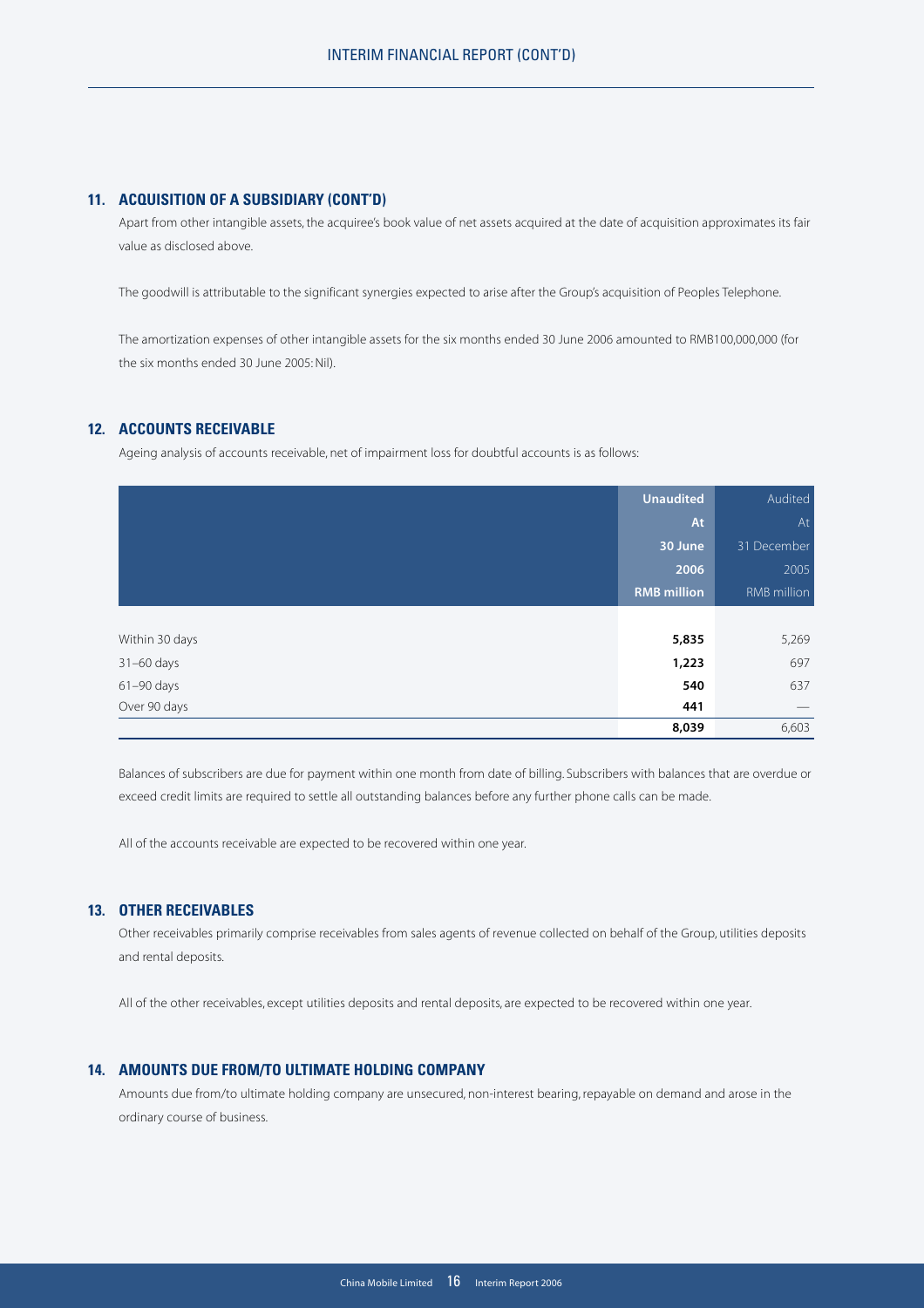## **15. CASH AND CASH EQUIVALENTS**

|                                                     | <b>Unaudited</b>   | Audited     |
|-----------------------------------------------------|--------------------|-------------|
|                                                     | At                 | At          |
|                                                     | 30 June            | 31 December |
|                                                     | 2006               | 2005        |
|                                                     | <b>RMB</b> million | RMB million |
|                                                     |                    |             |
| Deposits with banks within three months of maturity | 11,293             | 11,069      |
| Cash at banks and in hand                           | 60,118             | 53,392      |
|                                                     | 71,411             | 64,461      |

### **16. ACCOUNTS PAYABLE**

Accounts payable primarily includes payables for network expansion projects expenditure, leased lines and interconnection expenses.

|                              | <b>Unaudited</b>   | Audited     |
|------------------------------|--------------------|-------------|
|                              | At                 | At          |
|                              | 30 June            | 31 December |
|                              | 2006               | 2005        |
|                              | <b>RMB</b> million | RMB million |
|                              |                    |             |
| Amounts payable in the next: |                    |             |
| 1 month or on demand         | 36,679             | 27,493      |
| $2-3$ months                 | 4,055              | 4,599       |
| 4-6 months                   | 3,639              | 3,675       |
| 7-9 months                   | 1,279              | 1,448       |
| 10-12 months                 | 4,053              | 4,716       |
|                              | 49,705             | 41,931      |

The accounts payable are expected to be settled within one year.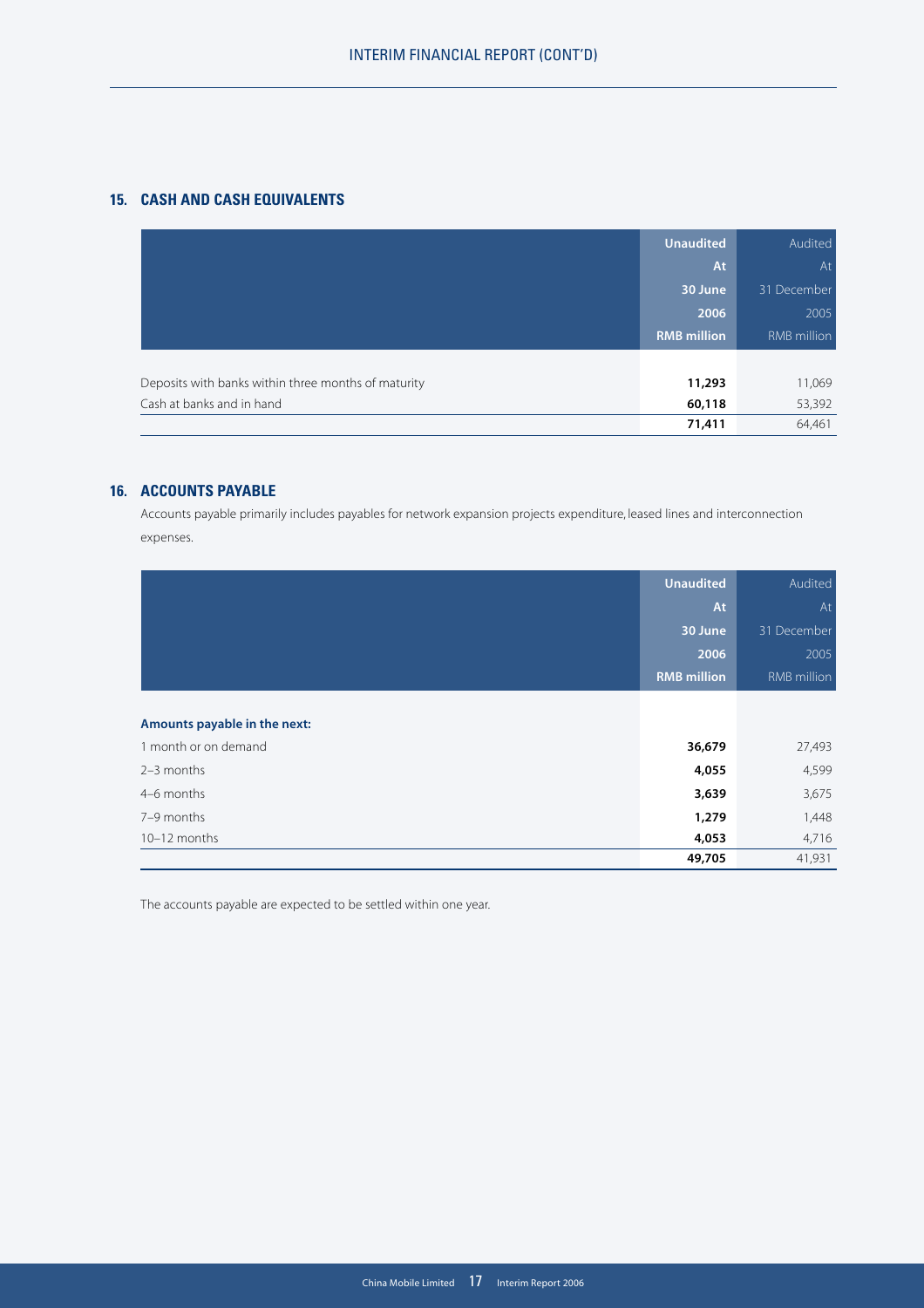#### **17. INTEREST-BEARING BORROWINGS**

|                                | <b>Unaudited</b>   | Audited     |
|--------------------------------|--------------------|-------------|
|                                | At                 | At          |
|                                | 30 June            | 31 December |
|                                | 2006               | 2005        |
|                                | <b>RMB</b> million | RMB million |
|                                |                    |             |
| Bonds                          | 12,930             | 12,912      |
| Deferred consideration payable | 23,633             | 23,633      |
|                                | 36,563             | 36,545      |

All of the above interest-bearing borrowings are unsecured and are not expected to be settled within one year.

As at 30 June 2006, the deferred consideration payable represents the deferred consideration of RMB9,976,000,000 and RMB13,657,000,000 payable to immediate holding company in respect of the acquisitions of subsidiaries in 2002 and 2004 respectively.

The deferred consideration is unsecured, bearing interest at the rate of two-year US dollar LIBOR swap rate per annum. The balances are subordinated to other senior debts owed by the Company from time to time. The Company may make early payment of all or part of the balances at any time before the due date without penalty. The balances in respect of the acquisitions of subsidiaries in 2002 and 2004 are due on 1 July 2017 and 2019 respectively.

The Company has issued a joint and irrevocable guarantee (the "Guarantee") for the performance of the above bonds. China Mobile Communications Corporation ("CMCC"), the ultimate holding company, has also issued a further guarantee in relation to the performance by the Company of its obligations under the Guarantee.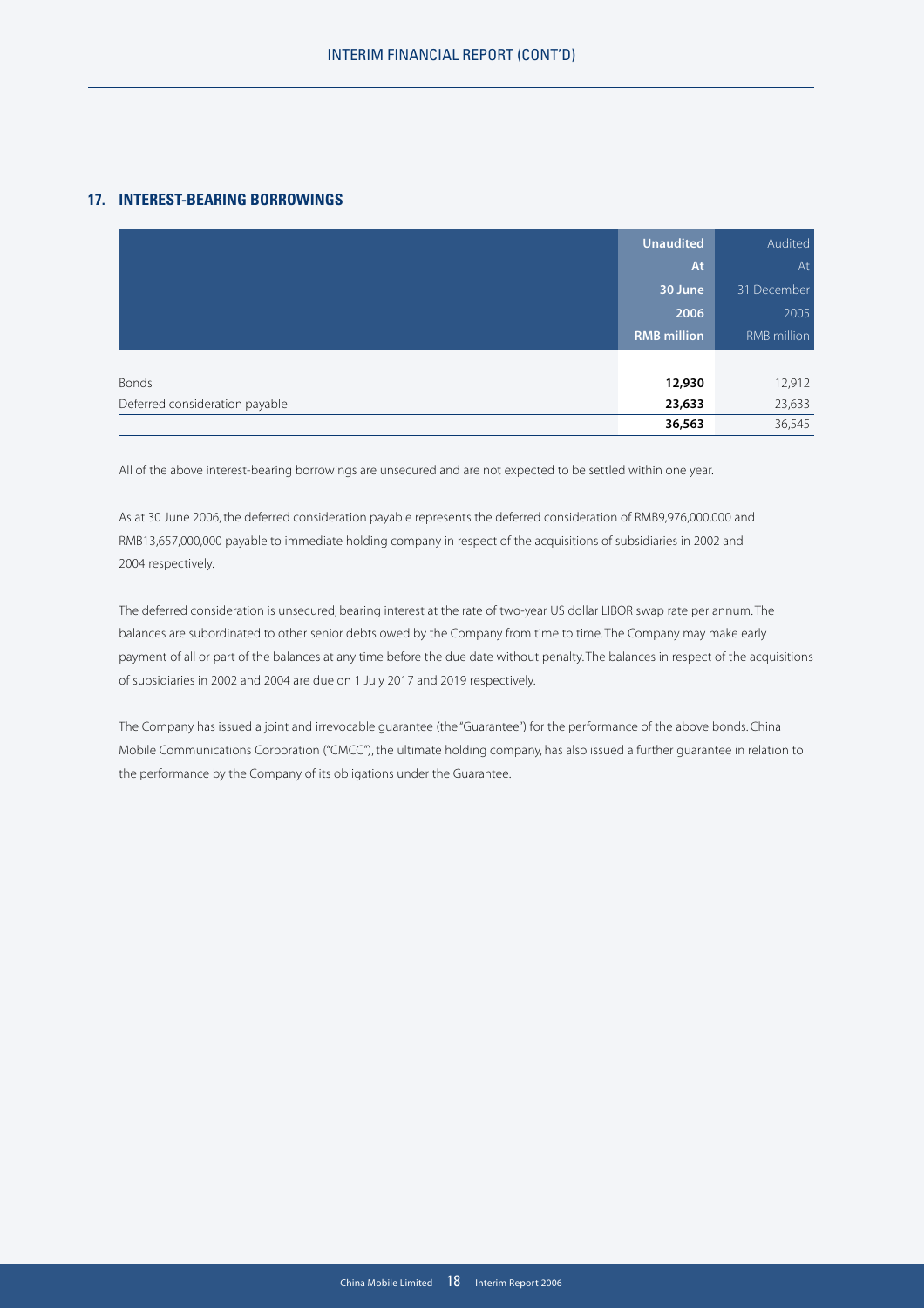## **18. SHARE CAPITAL**

**Issued and fully paid:**

|                                         | Number of      |              | <b>Equivalent</b>  |
|-----------------------------------------|----------------|--------------|--------------------|
|                                         | shares         | HK\$ million | <b>RMB</b> million |
|                                         |                |              |                    |
| At 1 January 2006                       | 19,835,160,399 | 1,984        | 2,116              |
| Shares issued under share option scheme | 48,936,400     | 5            | 6                  |
|                                         |                |              |                    |
| At 30 June 2006                         | 19,884,096,799 | 1.989        | 2,122              |

At 30 June 2006, the outstanding options were as follows:

|                                    | <b>Number of</b> |                                        | <b>Contractual</b> |
|------------------------------------|------------------|----------------------------------------|--------------------|
|                                    | instruments      | <b>Vesting conditions</b>              | life of options    |
|                                    |                  |                                        |                    |
| <b>Option granted to directors</b> |                  |                                        |                    |
| - on 25 April 2000                 | 1,170,000        | 50% two years from the date of grant,  | 7 years            |
|                                    |                  | 50% five years from the date of grant  |                    |
| - on 22 June 2001                  | 153,250          | 50% two years from the date of grant,  | 6 years            |
|                                    |                  | 50% five years from the date of grant  |                    |
| - on 3 July 2002                   | 370,000          | 50% two years from the date of grant,  | 10 years           |
|                                    |                  | 50% five years from the date of grant  |                    |
| - on 28 October 2004               | 1,144,600        | 40% one year from the date of grant,   | 10 years           |
|                                    |                  | 30% two years from the date of grant,  |                    |
|                                    |                  | 30% three years from the date of grant |                    |
| - on 21 December 2004              | 515,000          | 40% one year from the date of grant,   | 10 years           |
|                                    |                  | 30% two years from the date of grant,  |                    |
|                                    |                  | 30% three years from the date of grant |                    |
| - on 8 November 2005               | 6,490,500        | 40% one year from the date of grant,   | 10 years           |
|                                    |                  | 30% two years from the date of grant,  |                    |
|                                    |                  | 30% three years from the date of grant |                    |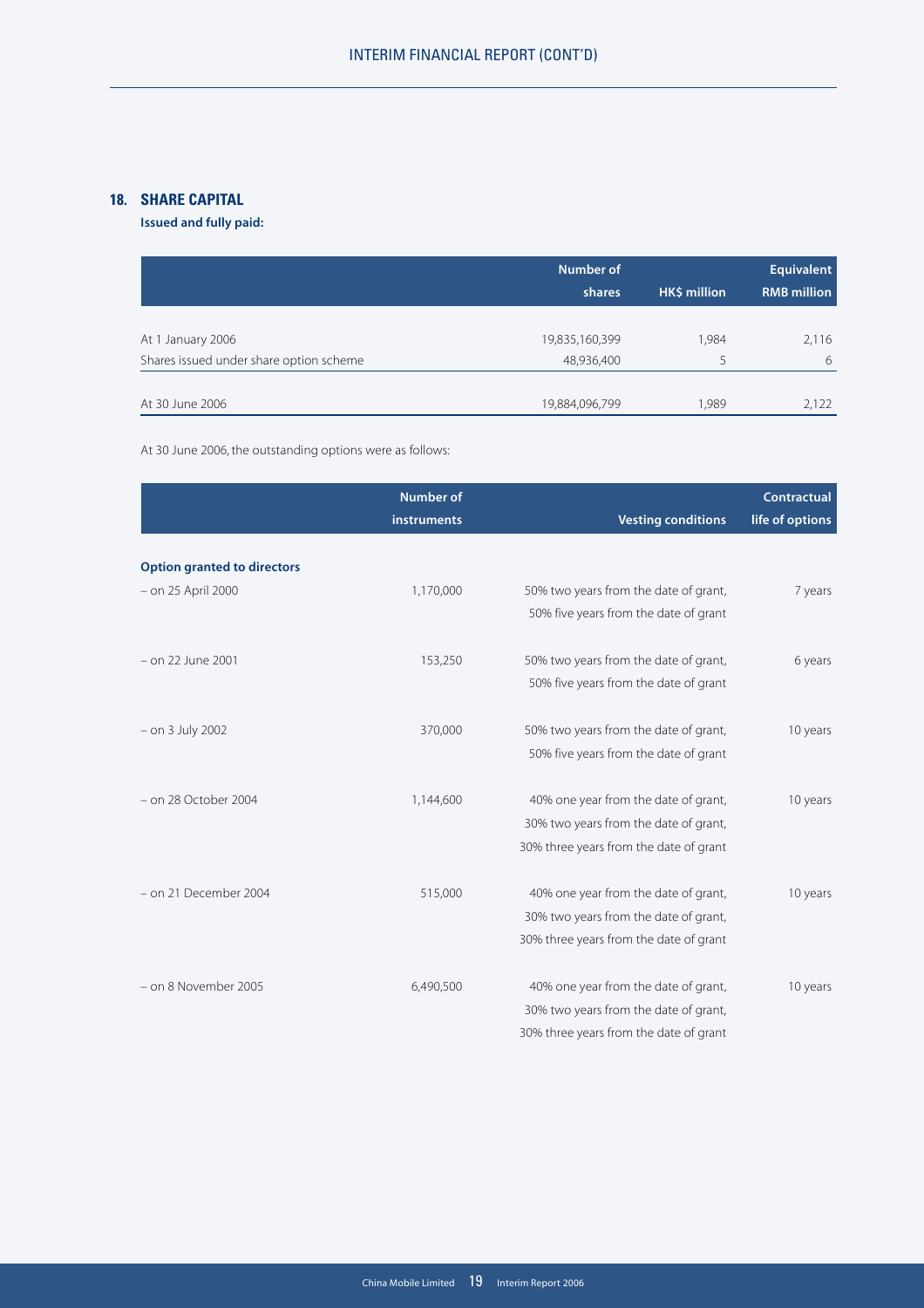#### **18. SHARE CAPITAL (CONT'D)**

|                                          | <b>Number of</b> |                                        | Contractual     |
|------------------------------------------|------------------|----------------------------------------|-----------------|
|                                          | instruments      | <b>Vesting conditions</b>              | life of options |
|                                          |                  |                                        |                 |
| <b>Option granted to other employees</b> |                  |                                        |                 |
| - on 26 November 1999                    | 1,000,000        | 50% on date of grant,                  | 8 years         |
|                                          |                  | 50% three years from the date of grant |                 |
| - on 25 April 2000                       | 25,618,000       | 50% two years from the date of grant,  | 7 years         |
|                                          |                  | 50% five years from the date of grant  |                 |
|                                          |                  |                                        |                 |
| - on 22 June 2001                        | 37,409,300       | 50% two years from the date of grant,  | 6 years         |
|                                          |                  | 50% five years from the date of grant  |                 |
| - on 3 July 2002                         | 73,222,050       | 50% two years from the date of grant,  | 10 years        |
|                                          |                  | 50% five years from the date of grant  |                 |
|                                          |                  |                                        |                 |
| - on 28 October 2004                     | 183,645,700      | 40% one year from the date of grant,   | 10 years        |
|                                          |                  | 30% two years from the date of grant,  |                 |
|                                          |                  | 30% three years from the date of grant |                 |
| - on 8 November 2005                     | 281,116,500      | 40% one year from the date of grant,   | 10 years        |
|                                          |                  | 30% two years from the date of grant,  |                 |
|                                          |                  | 30% three years from the date of grant |                 |
|                                          |                  |                                        |                 |
| Total share options                      | 611,854,900      |                                        |                 |

No option had been granted to the directors of the Company and employees of the Group during the six months ended 30 June 2006 (for the six months ended 30 June 2005: Nil). Share options involving a total number of 1,902,950 ordinary shares previously granted to certain employees of the Group were canceled during the period.

During the six months ended 30 June 2006, the employees of the Group and the directors of the Company exercised options to subscribe for 48,803,000 and 133,400 ordinary shares of the Company, respectively.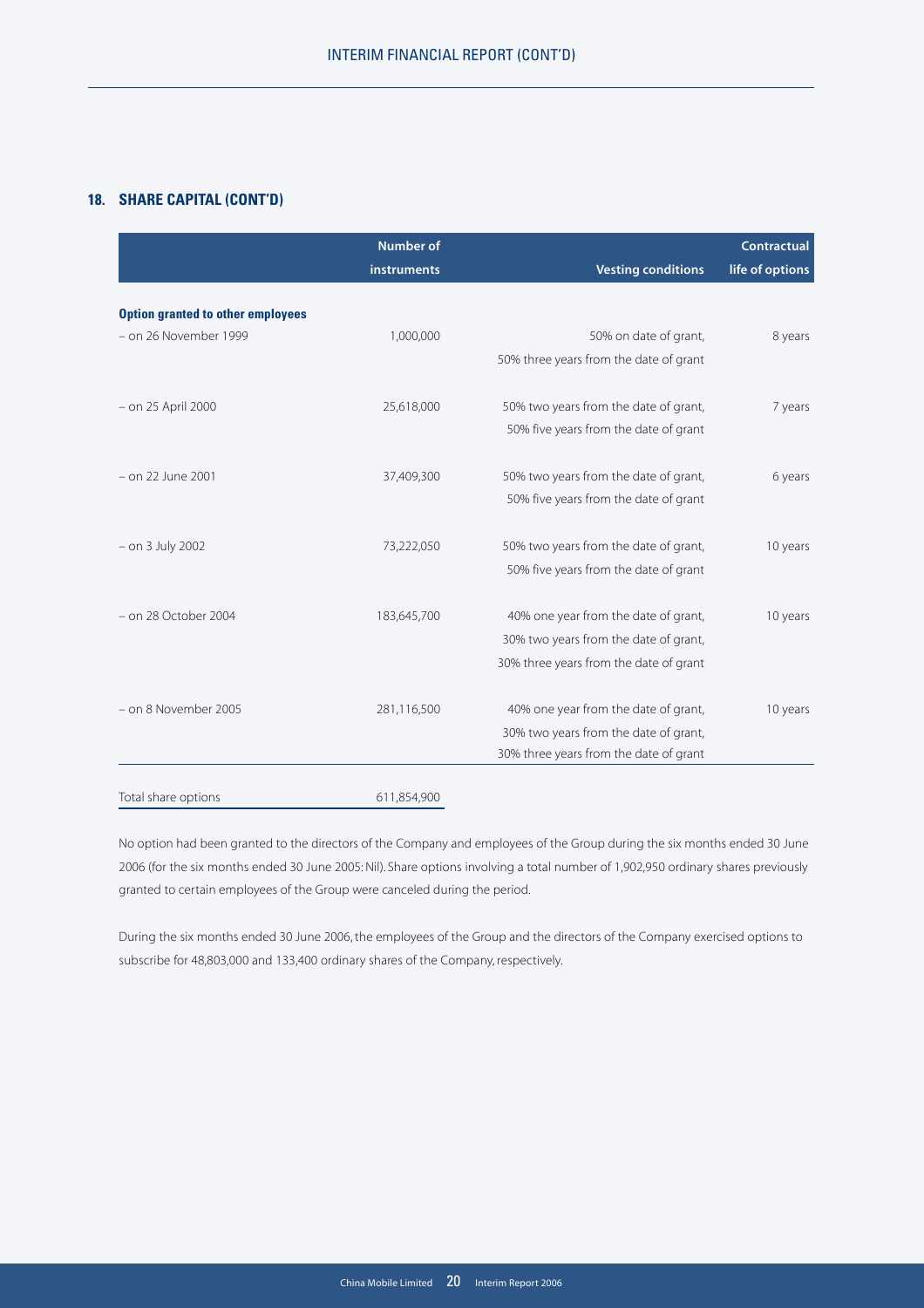#### **18. SHARE CAPITAL (CONT'D)**

**Details of share options exercised during the period**

|                   |                       | Weighted<br>average closing<br>price per share<br>of the share |                          | <b>Number of</b><br>shares involved |
|-------------------|-----------------------|----------------------------------------------------------------|--------------------------|-------------------------------------|
| <b>Grant date</b> | <b>Exercise price</b> | options exercised                                              | <b>Proceeds received</b> | in the options                      |
|                   |                       |                                                                |                          |                                     |
| 25 April 2000     | HK\$45.04             | HK\$46.49                                                      | HK\$21,258,880           | 472,000                             |
| 22 June 2001      | HK\$32.10             | HK\$41.44                                                      | HK\$480,559,470          | 14,970,700                          |
| 3 July 2002       | HK\$22.85             | HK\$41.17                                                      | HK\$50,423,095           | 2,206,700                           |
| 28 October 2004   | HK\$22.75             | HK\$41.00                                                      | HK\$672,000,875          | 29,538,500                          |
| 21 December 2004  | HK\$26.75             | HK\$44.45                                                      | HK\$2,273,750            | 85,000                              |
| 8 November 2005   | HK\$34.87             | HK\$39.02                                                      | HK\$58,006,245           | 1,663,500                           |
|                   |                       |                                                                |                          | 48.936.400                          |

## **19. RELATED PARTY TRANSACTIONS**

#### **(a) Transactions with CMCC Group**

The following is a summary of principal related party transactions entered into by the Group with CMCC and its subsidiaries, excluding the Group, (the "CMCC Group"), for the six months ended 30 June 2006 and 2005.

|                                                  |             | <b>Six months ended 30 June</b> |                    |
|--------------------------------------------------|-------------|---------------------------------|--------------------|
|                                                  |             | 2006                            | 2005               |
|                                                  | <b>Note</b> | <b>RMB million</b>              | <b>RMB</b> million |
|                                                  |             |                                 |                    |
| Property leasing and management services charges | (i)         | 267                             | 192                |
| Telecommunications services charges              | (ii)        | 595                             | 407                |
| Interest paid/payable                            | (iii)       | 325                             | 350                |

Notes:

- (i) Property leasing and management services charges represent the rental and property management fees paid or payable to CMCC Group in respect of business premises and offices, retail outlets and warehouses.
- (ii) Telecommunications services charges represent the amounts paid or payable to CMCC Group for the telecommunications project planning, design and construction services; telecommunications line and pipeline construction services; and telecommunications line maintenance services.
- (iii) Interest paid/payable represents the interest paid or payable to China Mobile Hong Kong (BVI) Limited, the Company's immediate holding company, in respect of the balances of purchase consideration for acquisitions of subsidiaries.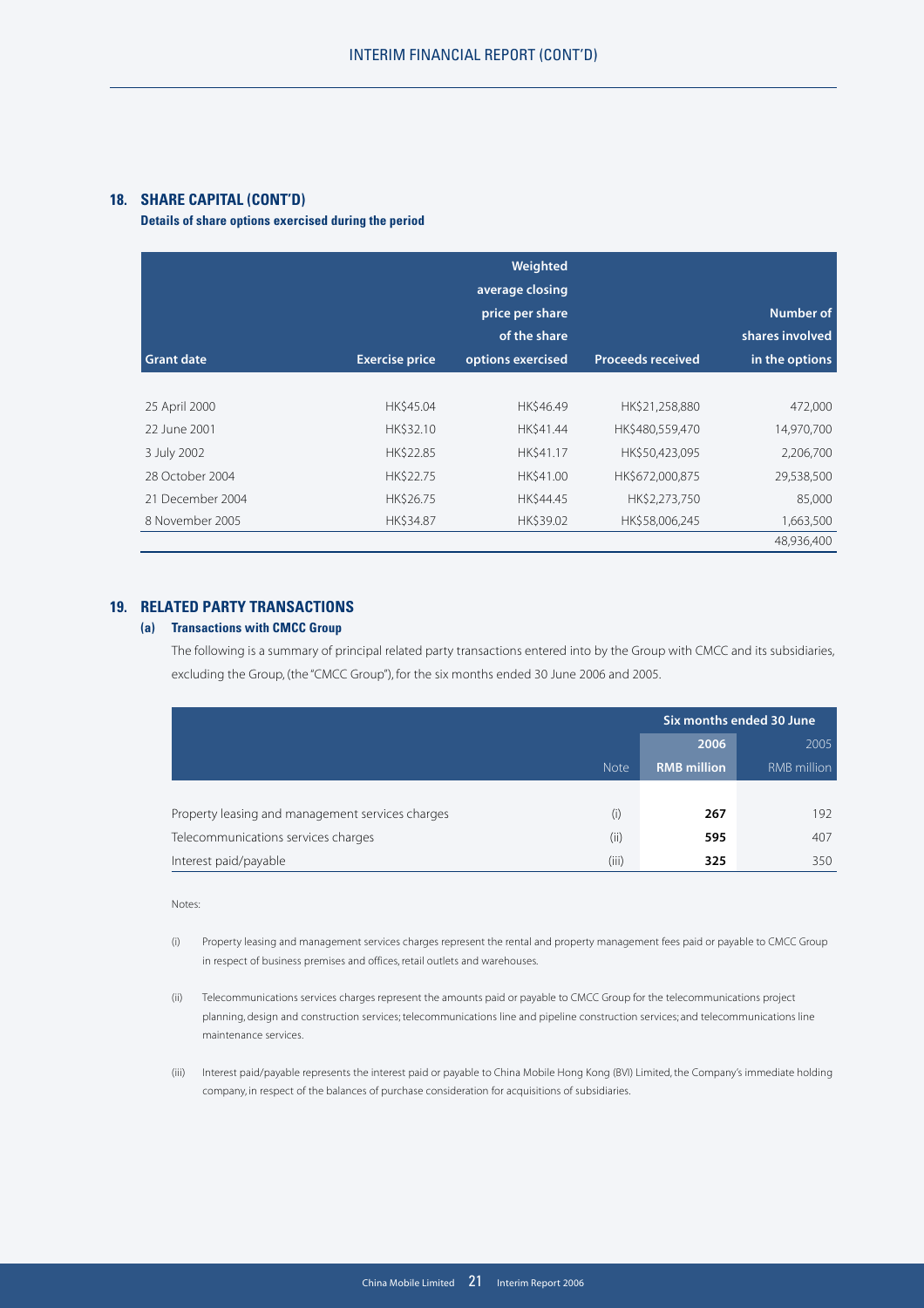#### **19. RELATED PARTY TRANSACTIONS (CONT'D)**

#### **(b) Transactions with other state-controlled entities in the PRC**

Apart from transactions with the parent company and its affiliates, the Group, a state-controlled enterprise, conducts certain business activities with enterprises directly or indirectly owned or controlled by the PRC government and governmental authorities and agencies (collectively referred to as "state-controlled entities") in the ordinary course of business. These transactions primarily include rendering and receiving services, sales and purchase of goods and deposits with financial institutions, are carried out at terms similar to those that would be entered into with non-state-controlled entities and have been reflected in the financial statements.

Set out below are the principal transactions and balances with state-controlled telecommunications operators and statecontrolled financial institutions in the PRC:

|                         | Six months ended 30 June |             |
|-------------------------|--------------------------|-------------|
|                         | 2006                     | 2005        |
|                         | <b>RMB</b> million       | RMB million |
|                         |                          |             |
| Interconnection revenue | 3,908                    | 2,787       |
| Interconnection charges | 7,803                    | 5,888       |
| Leased line charges     | 805                      | 2,158       |

(i) Principal transactions with state-controlled telecommunications operators in the PRC

(ii) Principal balances with state-controlled telecommunications operators in the PRC

|                                           | <b>Unaudited</b>   | Audited     |
|-------------------------------------------|--------------------|-------------|
|                                           | At                 | At          |
|                                           | 30 June            | 31 December |
|                                           | 2006               | 2005        |
|                                           | <b>RMB</b> million | RMB million |
|                                           |                    |             |
| Accounts receivable and other receivables | 749                | 180         |
| Accounts payable and other payables       | 2,770              | 2,172       |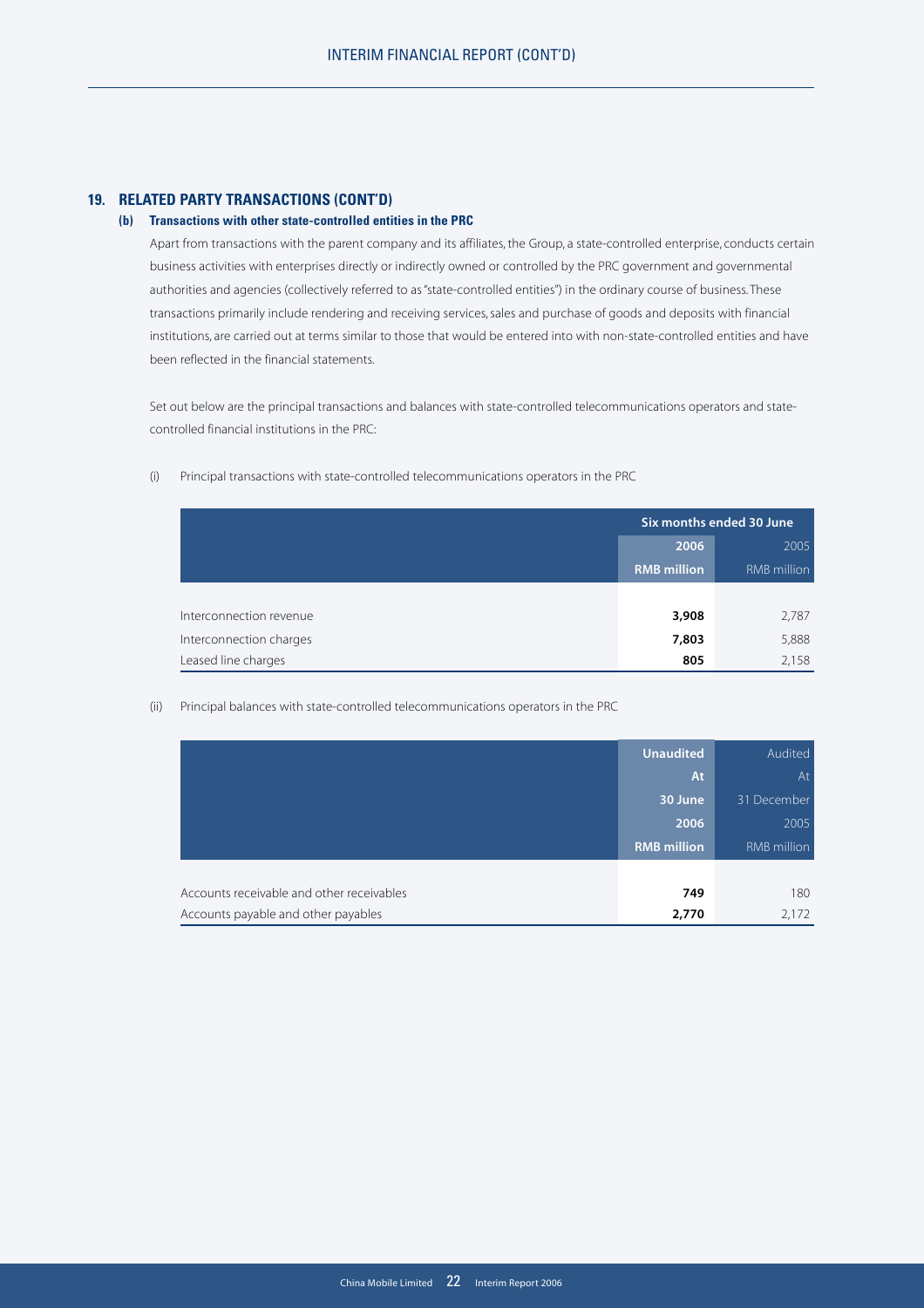### **19. RELATED PARTY TRANSACTIONS (CONT'D)**

#### **(b) Transactions with other state-controlled entities in the PRC (Cont'd)**

(iii) Principal transactions with state-controlled financial institutions in the PRC

|                 | Six months ended 30 June |             |
|-----------------|--------------------------|-------------|
|                 | 2006                     | 2005        |
|                 | <b>RMB</b> million       | RMB million |
|                 |                          |             |
| Interest income | 1,048                    | 504         |

#### (iv) Principal balances with state-controlled financial institutions in the PRC

|                           | <b>Unaudited</b>   | Audited     |
|---------------------------|--------------------|-------------|
|                           | At                 | At          |
|                           | 30 June            | 31 December |
|                           | 2006               | 2005        |
|                           | <b>RMB</b> million | RMB million |
|                           |                    |             |
| Deposits with banks       | 69,889             | 41,787      |
| Cash and cash equivalents | 64,630             | 59,368      |

Other than the above, the Group also has transactions with PRC governmental authorities and affiliates and other state-controlled entities. The Group believes that such activities are not material.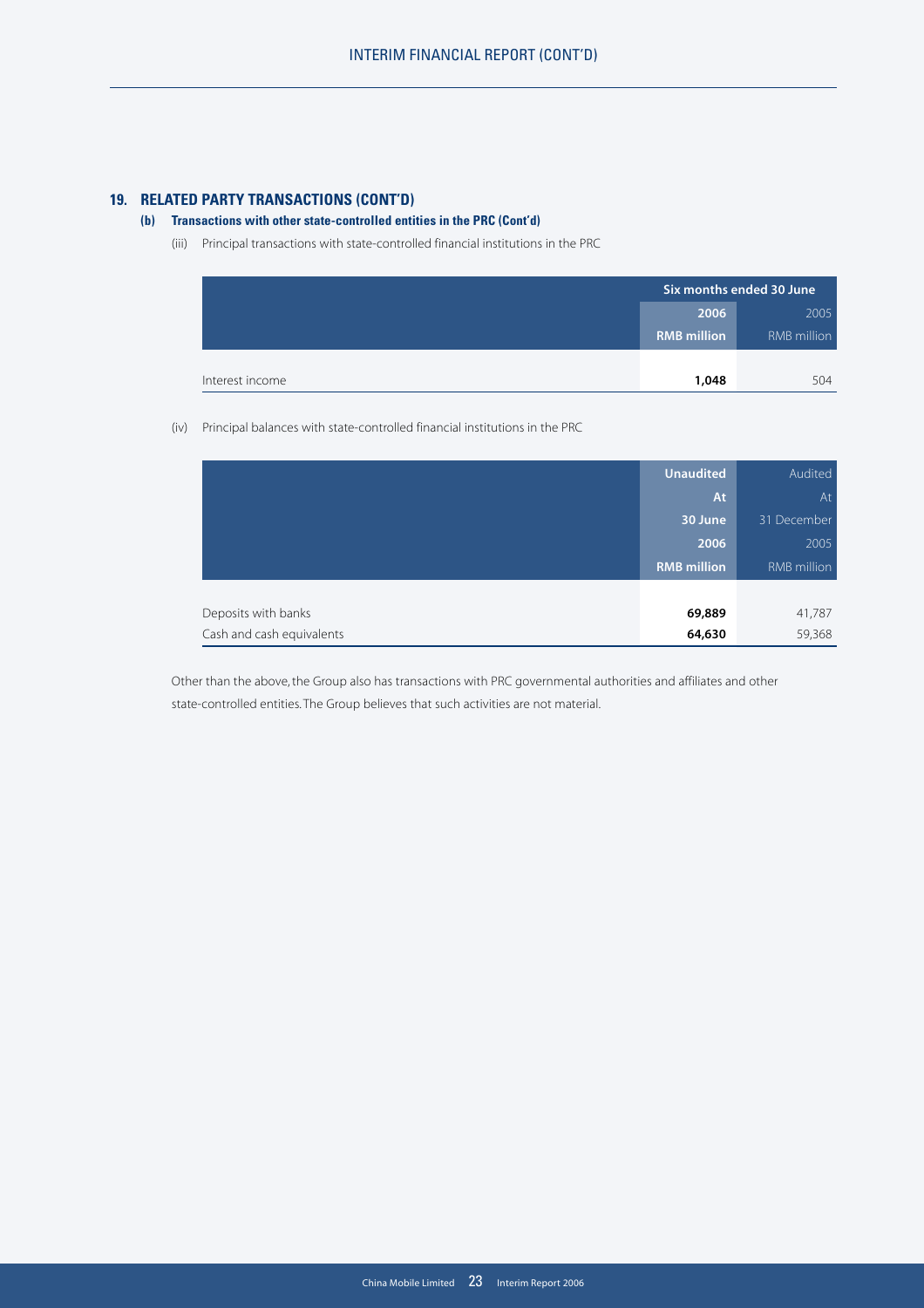## **20. COMMITMENTS**

### **(a) Capital commitments**

Capital commitments outstanding not provided for in the interim financial report were as follows:

|                                                        | <b>Unaudited</b>   | Audited     |
|--------------------------------------------------------|--------------------|-------------|
|                                                        | At                 | At          |
|                                                        | 30 June            | 31 December |
|                                                        | 2006               | 2005        |
|                                                        | <b>RMB</b> million | RMB million |
|                                                        |                    |             |
| Commitments in respect of land and buildings           |                    |             |
| - authorized and contracted for                        | 1,214              | 1,478       |
| - authorized but not contracted for                    | 2,003              | 3,575       |
|                                                        | 3,217              | 5,053       |
|                                                        |                    |             |
| Commitments in respect of telecommunications equipment |                    |             |
| - authorized and contracted for                        | 11,286             | 10,389      |
| - authorized but not contracted for                    | 33,065             | 43,899      |
|                                                        | 44,351             | 54,288      |
|                                                        |                    |             |
| Total commitments                                      |                    |             |
| - authorized and contracted for                        | 12,500             | 11,867      |
| - authorized but not contracted for                    | 35,068             | 47,474      |
|                                                        | 47,568             | 59,341      |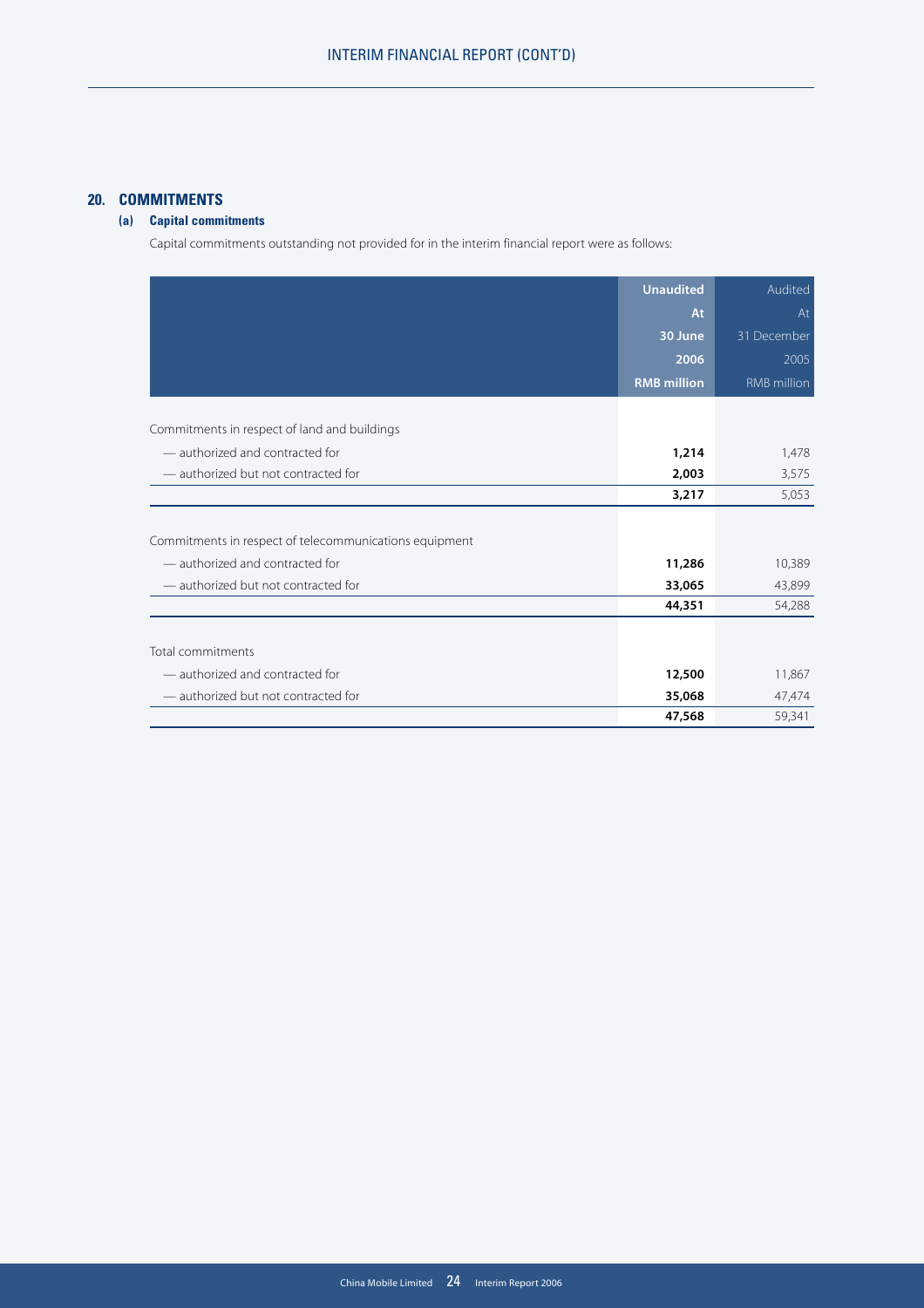#### **20. COMMITMENTS (CONT'D)**

#### **(b) Operating lease commitments**

The total future minimum lease payments under non-cancellable operating leases are payable as follows:

|                                      | <b>Land and</b> | <b>Leased</b> |               |              |
|--------------------------------------|-----------------|---------------|---------------|--------------|
|                                      | buildings       | <b>lines</b>  | <b>Others</b> | <b>Total</b> |
|                                      | RMB million     | RMB million   | RMB million   | RMB million  |
|                                      |                 |               |               |              |
| At 30 June 2006                      |                 |               |               |              |
| Within one year                      | 1,749           | 1,013         | 772           | 3,534        |
| After one year but within five years | 4,061           | 1,452         | 1,105         | 6,618        |
| After five years                     | 1,371           | 434           | 77            | 1,882        |
|                                      | 7,181           | 2,899         | 1,954         | 12,034       |
|                                      |                 |               |               |              |
| At 31 December 2005                  |                 |               |               |              |
| Within one year                      | 1,506           | 1,477         | 546           | 3,529        |
| After one year but within five years | 3,509           | 998           | 1,068         | 5,575        |
| After five years                     | 1,053           | 298           | 104           | 1,455        |
|                                      | 6,068           | 2,773         | 1,718         | 10,559       |

### **21. POST BALANCE SHEET EVENTS**

After the balance sheet date the directors declared ordinary and special interim dividends. Further details are disclosed in note 8(a).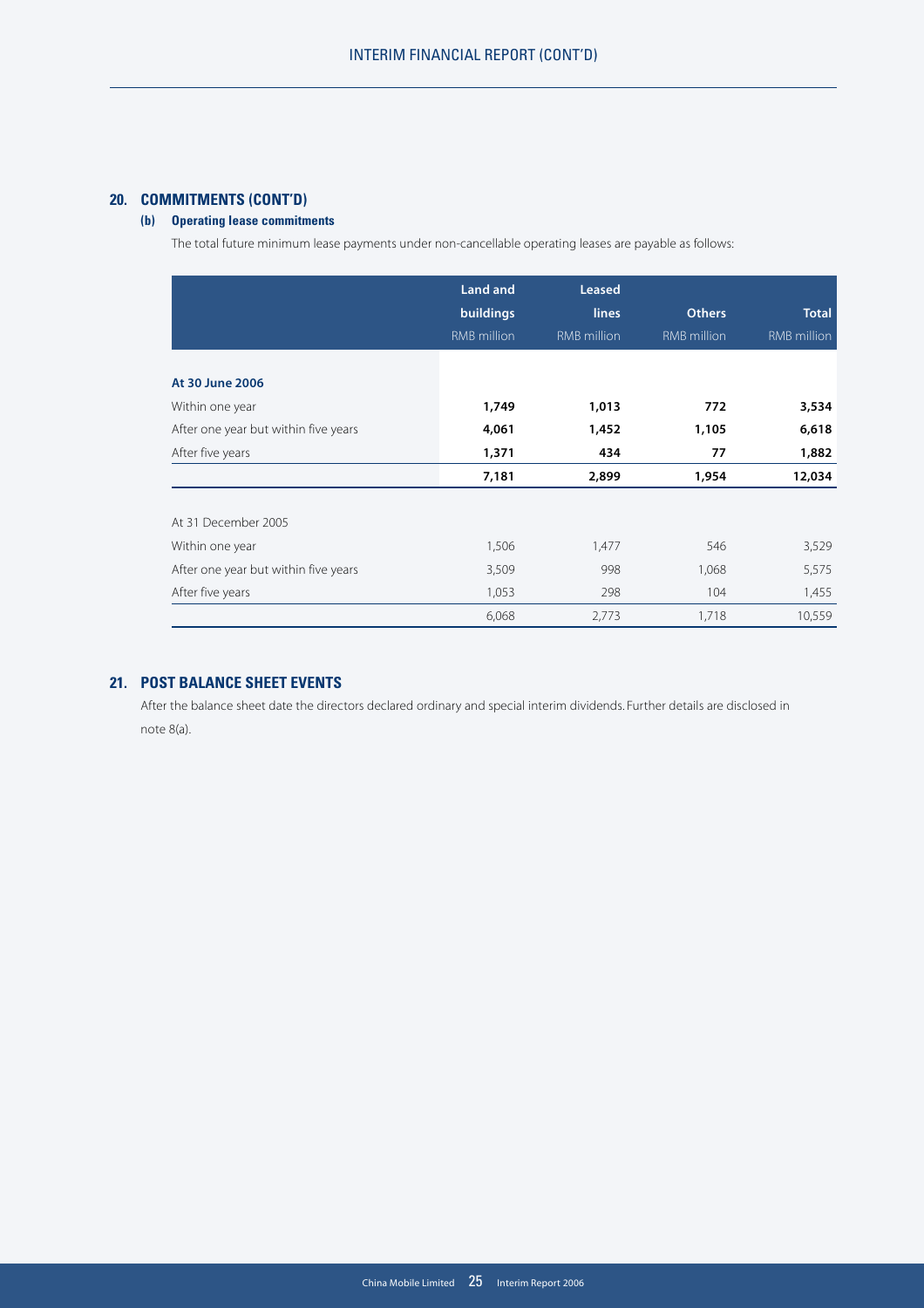#### **22. POSSIBLE IMPACT OF AMENDMENTS, NEW STANDARDS AND INTERPRETATIONS ISSUED BUT NOT YET EFFECTIVE FOR THE ANNUAL ACCOUNTING PERIOD ENDING 31 DECEMBER 2006**

Up to the date of issue of this interim financial report, the HKICPA has issued a number of amendments, new standards and interpretations which are not yet effective for the accounting period ending 31 December 2006 and which have not been adopted in this interim financial report.

Of these developments, the following relate to matters that may be relevant to the Group's operations and financial statements:

|                     |                                                           | <b>Effective for</b><br>accounting periods<br>beginning on or after |
|---------------------|-----------------------------------------------------------|---------------------------------------------------------------------|
| <b>HKFRS 7</b>      | Financial instruments: disclosures                        | 1 January 2007                                                      |
| Amendment to HKAS 1 | Presentation of financial statements: capital disclosures | 1 January 2007                                                      |

The Group is in the process of making an assessment of what the impact of these amendments, new standards and new interpretations is expected to be in the period of initial application. So far it has concluded that while the adoption of them may result in new or amended disclosures, it is unlikely to have a significant impact on the Group's results of operations and financial position.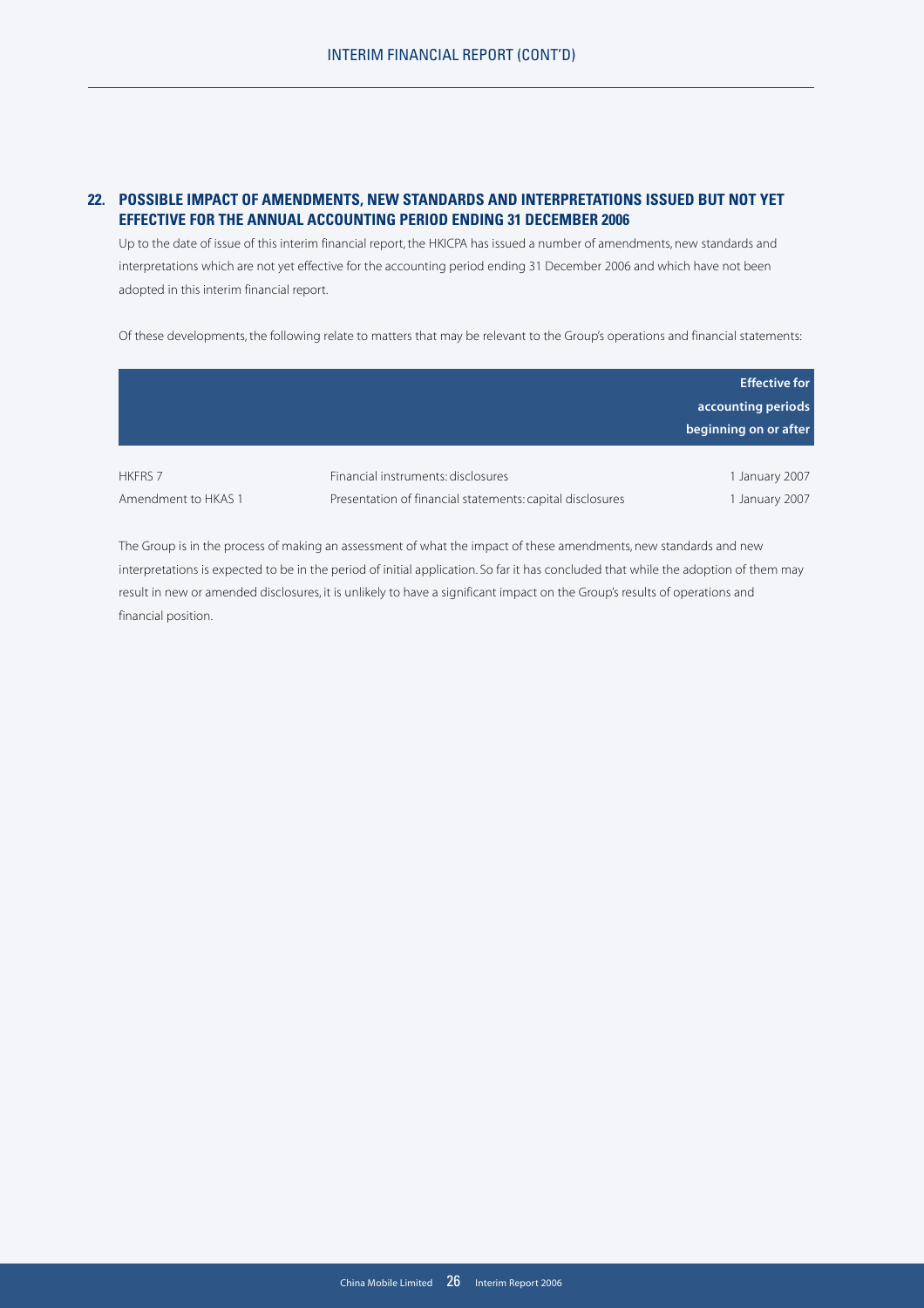## **To the Board of Directors of China Mobile Limited**



#### **Introduction**

We have been instructed by the company to review the interim financial report set out on pages 4 to 26.

#### **Respective responsibilities of directors and auditors**

The Rules Governing the Listing of Securities on The Stock Exchange of Hong Kong Limited require the preparation of an interim financial report to be in compliance with the relevant provisions thereof and Hong Kong Accounting Standard 34 ''Interim financial reporting'' issued by the Hong Kong Institute of Certified Public Accountants. The interim financial report is the responsibility of, and has been approved by, the directors.

It is our responsibility to form an independent conclusion, based on our review, on the interim financial report and to report our conclusion solely to you, as a body, in accordance with our agreed terms of engagement, and for no other purpose. We do not assume responsibility towards or accept liability to any other person for the contents of this report.

#### **Review work performed**

We conducted our review in accordance with Statement of Auditing Standards 700 ''Engagements to review interim financial reports'' issued by the Hong Kong Institute of Certified Public Accountants. A review consists principally of making enquiries of group management and applying analytical procedures to the interim financial report and based thereon, assessing whether the accounting policies and presentation have been consistently applied unless otherwise disclosed. A review excludes audit procedures such as tests of controls and verification of assets, liabilities and transactions. It is substantially less in scope than an audit and therefore provides a lower level of assurance than an audit. Accordingly we do not express an audit opinion on the interim financial report.

#### **Review conclusion**

On the basis of our review, which does not constitute an audit, we are not aware of any material modifications that should be made to the interim financial report for the six months ended 30 June 2006.

#### **KPMG**

*Certified Public Accountants*

Hong Kong, 17 August 2006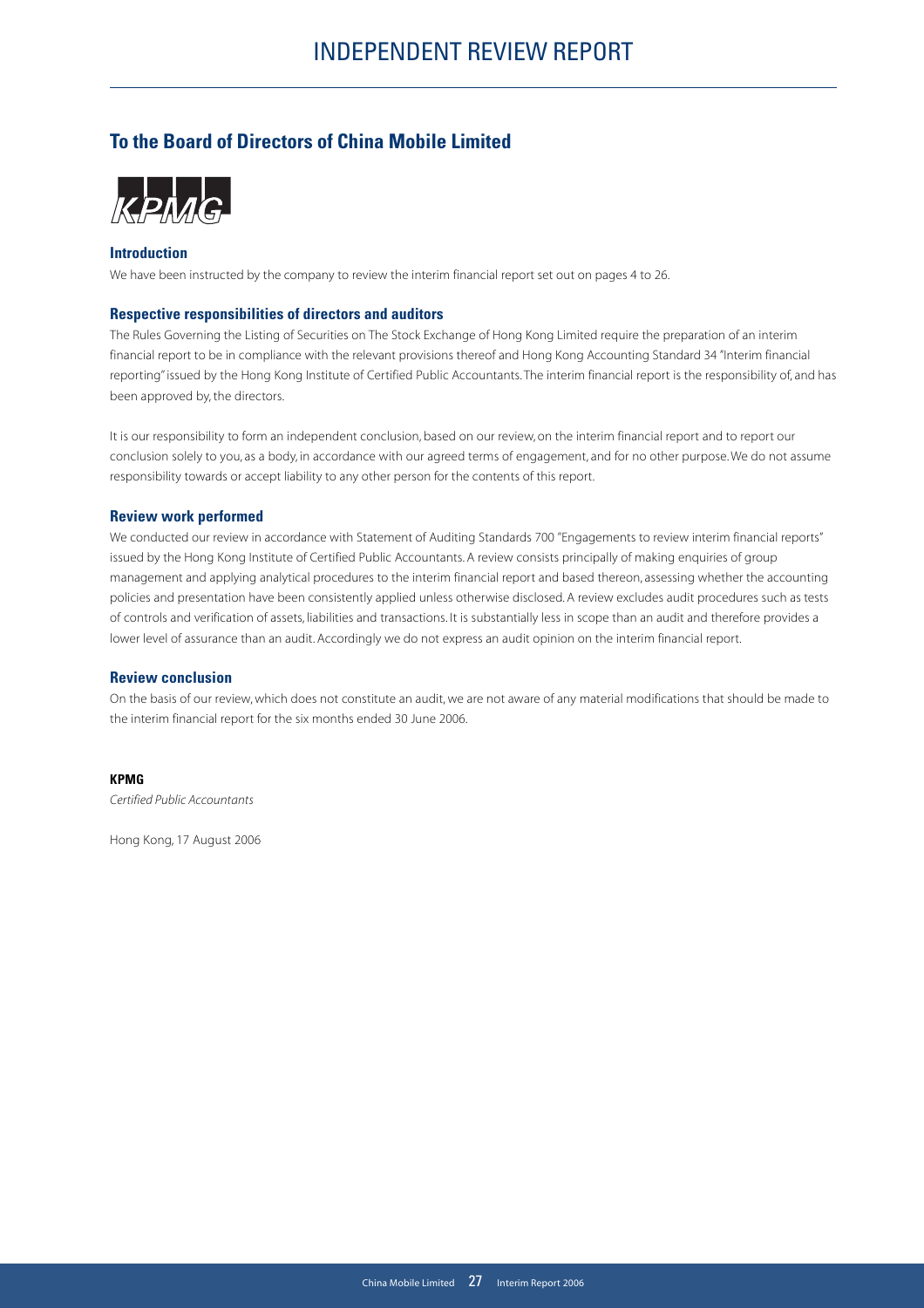#### **1. STRONG CASH FLOW AND SOUND CAPITAL STRUCTURE**

The Group continued to sustain its robust cash flow as a result of favorable business growth, proactive cost control measures, meticulous capital expenditure management and the effect of economies of scale. The Group's free cash flow (net cash generated from operating activities after deduction of capital expenditure incurred) was RMB47,182 million for the six months ended 30 June 2006. As at 30 June 2006, the Group's total cash and bank balances were RMB141,300 million, of which 95.2 per cent., 0.6 per cent. and 4.2 per cent. were denominated in RMB, U.S. dollars and Hong Kong dollars, respectively.

As at 30 June 2006, the Group's debt to capitalization ratio (capitalization represents the sum of total debt and total shareholders' equity value) was approximately 11.4 per cent.. At the end of June 2006, short-term and long-term borrowings of the Group totaled RMB37,808 million, representing a decrease of RMB164 million from year-end 2005, which reflects that the Group's financial position continued to remain at a sound level. Of the total borrowings, 37.5 per cent. was in RMB (consisting principally of RMB bonds), and 62.5 per cent. was in U.S. dollars (consisting principally of the balances of the deferred consideration for the acquisitions of the eight and the ten provincial telecommunications operators). Approximately 75.8 per cent. of the Group's borrowings were made at floating interest rates. The actual average interest rate of borrowings (including capitalized interest) of the Group was approximately 3.22 per cent. in the first half of 2006, whereas the actual interest coverage multiple (ratio of profit before interest and tax to interest expenses) amounted to 72 times.

The Group will continue to pursue prudent financial principles, strictly control financial risks, maintain its strong cash-flow generating capability, allocate its resources in a scientific manner, maintain a prudent debt policy and reinforce and develop favorable economic efficiency, with a view to generating greater returns for our shareholders continuously.

#### **2. CAPITAL EXPENDITURE**

The Group's capital expenditure for the first half of 2006 totaled approximately RMB31,925 million. Capital expenditure was mainly used for the construction of GSM networks, support systems, transmission facilities, infrastructure buildings and for the development of new technologies and new businesses. Capital expenditure was financed primarily by cash flow generated from operations. The Group will continue to pursue rational investments and cautiously consider the cost efficiency of any capital investment, with a view to ensuring favorable investment returns.

#### **3. PERSONNEL EXPENSES**

The Group continued to strengthen its highly-efficient staff management and incentive structure, promote human resources management, persistently implement effective and comprehensive budget management and performance-based evaluation, thereby maintaining a competitive advantage in terms of human resources while effectively controlling personnel expenses. Personnel expenses were RMB7,990 million in the first half of 2006, and accounted for 5.8 per cent. of the operating revenue which remained generally stable when compared with the same period in the prior year. The Group had a total of 105,456 employees as at 30 June 2006. In order to align the interest of the employees with that of the shareholders, the Group granted share options to employees pursuant to the share option schemes of the Company. The relevant cost of share options have been included in the above personnel expenses. Further details of the share option schemes and the share options granted are set out in Note 18 of the "Notes on the Unaudited Interim Financial Report" and in the section "Other Information — Directors', Chief Executive's and Employees' Rights to Acquire Shares" in this interim report.

#### **4. DEPRECIATION EXPENSES AND ASSETS DISPOSED/WRITTEN OFF**

In view of the maturity of 3G technology, the technical life and the estimated useful lives of certain existing network equipment are being affected. In accordance with prudent financial principles, the Company reviewed and assessed the situation of current network assets and decided to revise the estimated useful lives of 2G network equipment from 7 years to 5 years in the first half of 2006. The change in accounting estimate is accounted for prospectively from 1 January 2006. Depreciation expense was RMB34,542 million in the first half of 2006, representing an increase of 24.6 per cent. over the same period of the prior year, of which such change of estimated useful lives had resulted in an increase of depreciation expense by RMB6,529 million.

In addition, the Group continued to upgrade and replace certain functional obsolete equipment during the first half of 2006 and the relevant assets of RMB712 million were disposed and written off.

The change of estimated useful lives of certain assets is consistent with the prudent approach of the Group's financial principles that has been persistently adopted. It truly reflects the actual usage condition of those assets and further optimizes the asset quality, thereby laying down a solid foundation for the migration to next generation network and for the future development of our new businesses.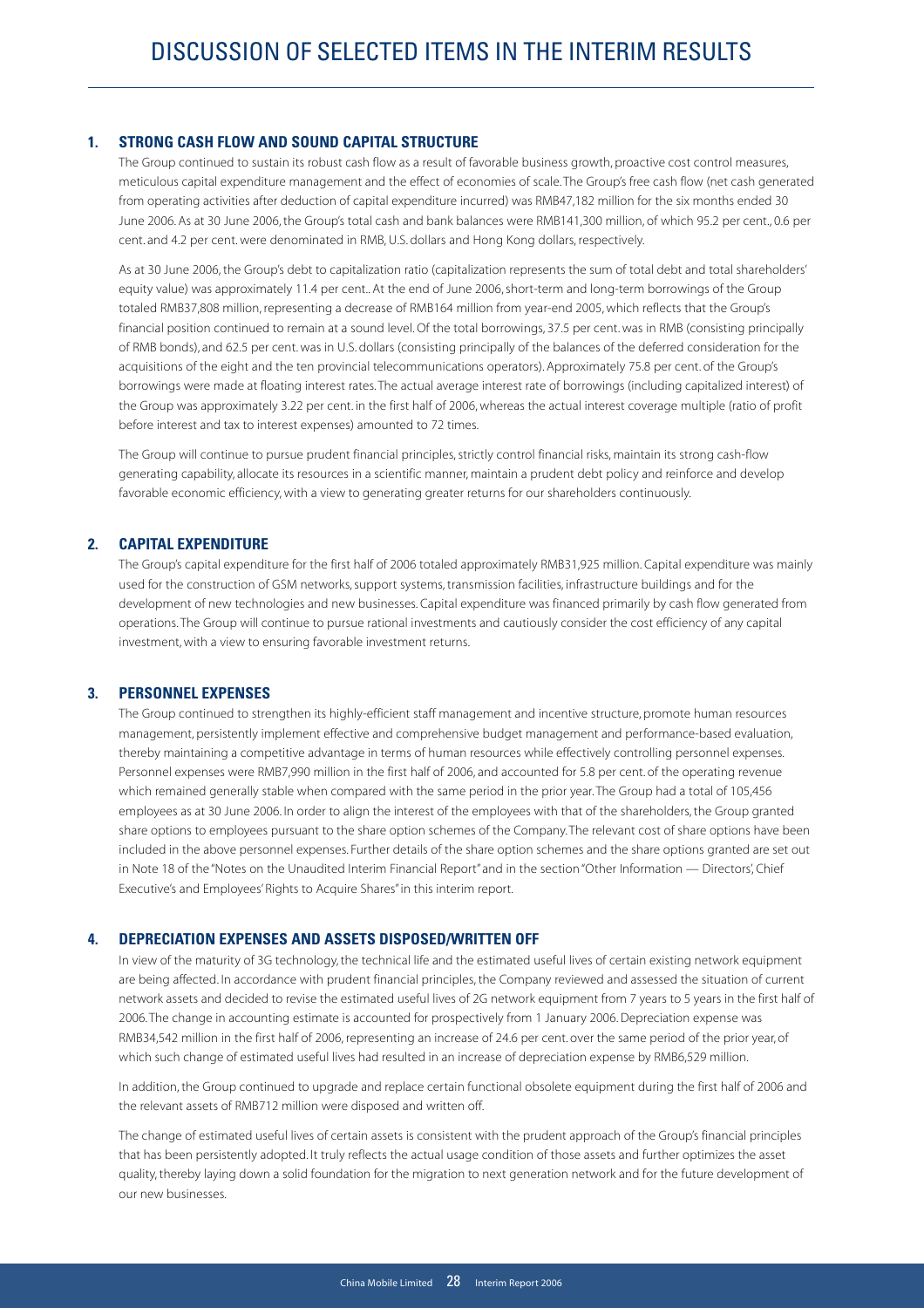#### **DIRECTORS' AND CHIEF EXECUTIVE'S INTERESTS IN SHARES AND SHORT POSITIONS**

Certain directors of the Company personally hold options to subscribe for ordinary shares of the Company. Details of such options are disclosed under the paragraph "Directors', chief executive's and employees' rights to acquire shares" below. These share options were granted pursuant to the terms of the share option schemes adopted by the Company.

Apart from those disclosed herein, as at 30 June 2006, none of the directors nor the chief executive of the Company had any interests or short positions in any of the shares, underlying shares or debentures of the Company or any of its associated corporations (within the meaning of the Securities and Futures Ordinance ("SFO")) that is required to be recorded and kept in the register in accordance with section 352 of the SFO, any interests required to be notified to the Company and The Stock Exchange of Hong Kong Limited pursuant to the Model Code for Securities Transactions by Directors of Listed Issuers (the "Model Code").

#### **DIRECTORS', CHIEF EXECUTIVE'S AND EMPLOYEES' RIGHTS TO ACQUIRE SHARES**

#### **Share option schemes of the Company**

During the six months ended 30 June 2006, no share option has been granted under the current share option scheme of the Company.

As at 30 June 2006, the directors and chief executive of the Company and employees of the Group had the following personal interests in options to subscribe for shares of the Company granted under the old share option scheme of the Company (adopted on 8 October 1997 and terminated on 24 June 2002) and the current share option scheme of the Company (effective on 24 June 2002).

|                          | No. of shares<br>involved in<br>the options<br>outstanding at<br>the beginning<br>of the period | <b>No. of shares</b><br>involved in<br>the options<br>outstanding at<br>period end | Date on which<br>options were<br>granted | No. of<br>shares<br>involved in<br>the options<br>lapsed<br>during the<br>period | No. of<br>shares<br>acquired on<br>exercise of<br>options<br>during the<br>period | Price per<br>share to be<br>paid on<br>exercise of<br>options<br>HK\$ |
|--------------------------|-------------------------------------------------------------------------------------------------|------------------------------------------------------------------------------------|------------------------------------------|----------------------------------------------------------------------------------|-----------------------------------------------------------------------------------|-----------------------------------------------------------------------|
| <b>Directors</b>         |                                                                                                 |                                                                                    |                                          |                                                                                  |                                                                                   |                                                                       |
| WANG Jianzhou (also the  | 600,000                                                                                         | 515,000                                                                            | 21 December 2004                         |                                                                                  | 85,000                                                                            | 26.75                                                                 |
| Chief Executive Officer) | 970,000                                                                                         | 970,000                                                                            | 8 November 2005                          |                                                                                  |                                                                                   | 34.87                                                                 |
| LI Yue                   | 240,000                                                                                         | 192,000                                                                            | 28 October 2004                          |                                                                                  | 48,000                                                                            | 22.75                                                                 |
|                          | 780,000                                                                                         | 780,000                                                                            | 8 November 2005                          |                                                                                  |                                                                                   | 34.87                                                                 |
| LU Xiangdong             | 192,000                                                                                         | 192,000                                                                            | 28 October 2004                          |                                                                                  |                                                                                   | 22.75                                                                 |
|                          | 780,000                                                                                         | 780,000                                                                            | 8 November 2005                          |                                                                                  |                                                                                   | 34.87                                                                 |
| XUE Taohai               | 100,000                                                                                         | 100,000                                                                            | 3 July 2002                              |                                                                                  |                                                                                   | 22.85                                                                 |
|                          | 192,000                                                                                         | 192,000                                                                            | 28 October 2004                          |                                                                                  |                                                                                   | 22.75                                                                 |
|                          | 780,000                                                                                         | 780,000                                                                            | 8 November 2005                          |                                                                                  |                                                                                   | 34.87                                                                 |
| ZHANG Chenshuang         | 192,000                                                                                         | 192,000                                                                            | 28 October 2004                          |                                                                                  |                                                                                   | 22.75                                                                 |
|                          | 780,000                                                                                         | 780,000                                                                            | 8 November 2005                          |                                                                                  |                                                                                   | 34.87                                                                 |
| SHA Yuejia               | 45,750                                                                                          | 45,750                                                                             | 22 June 2001                             |                                                                                  |                                                                                   | 32.10                                                                 |
|                          | 90,000                                                                                          | 90,000                                                                             | 3 July 2002                              |                                                                                  |                                                                                   | 22.85                                                                 |
|                          | 110,500                                                                                         | 110,100                                                                            | 28 October 2004                          |                                                                                  | 400                                                                               | 22.75                                                                 |
|                          | 780,000                                                                                         | 780,000                                                                            | 8 November 2005                          |                                                                                  |                                                                                   | 34.87                                                                 |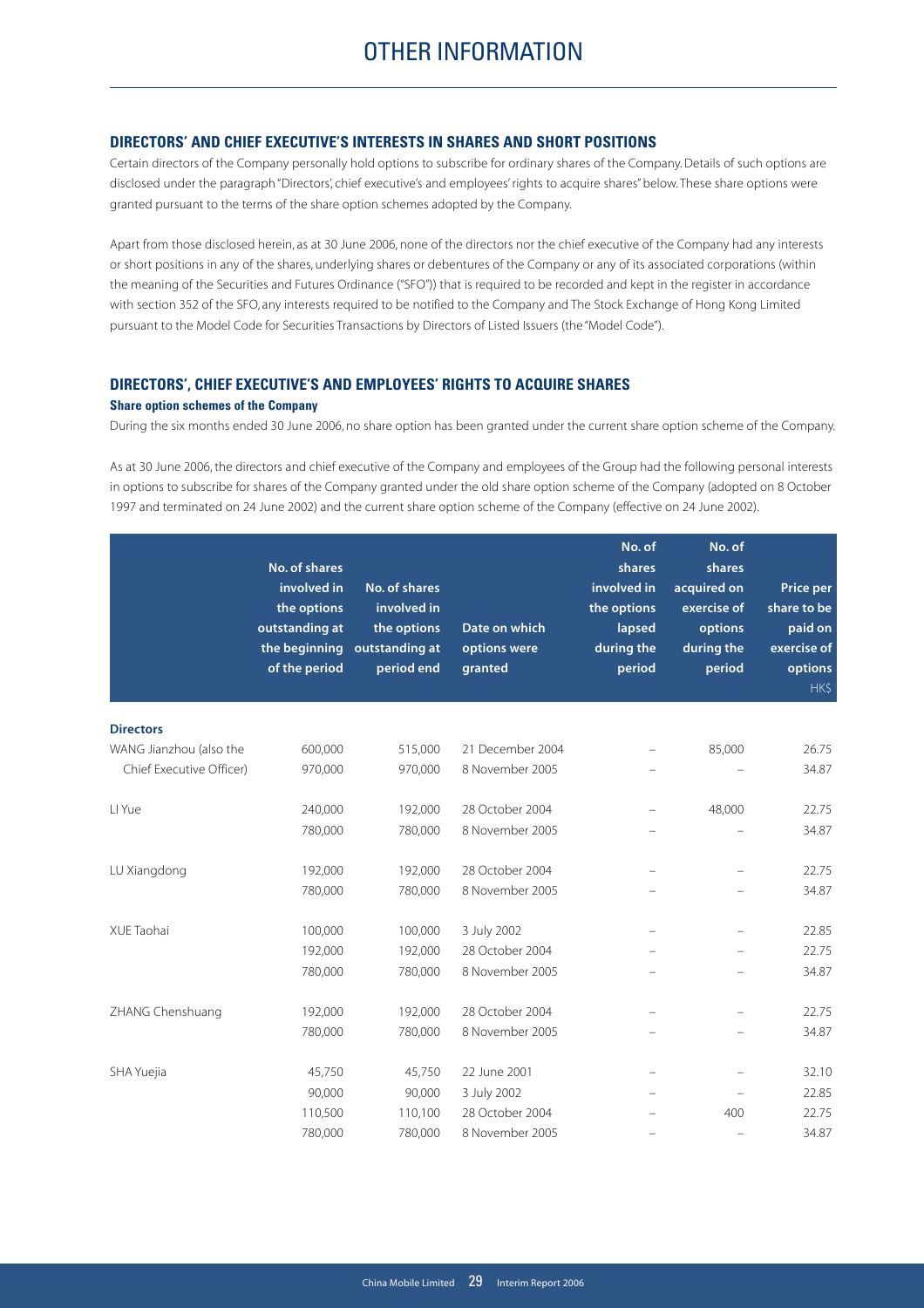#### **DIRECTORS', CHIEF EXECUTIVE'S AND EMPLOYEES' RIGHTS TO ACQUIRE SHARES (CONT'D)**

**Share option schemes of the Company (Cont'd)**

|                        | No. of shares<br>involved in<br>the options<br>outstanding at<br>the beginning<br>of the period | <b>No. of shares</b><br>involved in<br>the options<br>outstanding at<br>period end | Date on which<br>options were<br>granted | No. of<br>shares<br>involved in<br>the options<br>lapsed<br>during the<br>period | No. of<br>shares<br>acquired on<br>exercise of<br>options<br>during the<br>period | <b>Price per</b><br>share to be<br>paid on<br>exercise of<br>options<br>HK\$ |
|------------------------|-------------------------------------------------------------------------------------------------|------------------------------------------------------------------------------------|------------------------------------------|----------------------------------------------------------------------------------|-----------------------------------------------------------------------------------|------------------------------------------------------------------------------|
|                        |                                                                                                 |                                                                                    |                                          |                                                                                  |                                                                                   |                                                                              |
| LIU Aili               | 60,000                                                                                          | 60,000                                                                             | 22 June 2001                             |                                                                                  |                                                                                   | 32.10                                                                        |
|                        | 90,000                                                                                          | 90,000                                                                             | 3 July 2002                              |                                                                                  |                                                                                   | 22.85                                                                        |
|                        | 110,500                                                                                         | 110,500                                                                            | 28 October 2004                          |                                                                                  |                                                                                   | 22.75                                                                        |
|                        | 150,500                                                                                         | 150,500                                                                            | 8 November 2005                          |                                                                                  |                                                                                   | 34.87                                                                        |
| XU Long                | 1,170,000                                                                                       | 1,170,000                                                                          | 25 April 2000                            | $\overline{\phantom{0}}$                                                         | $\overline{\phantom{0}}$                                                          | 45.04                                                                        |
|                        | 47,500                                                                                          | 47,500                                                                             | 22 June 2001                             |                                                                                  |                                                                                   | 32.10                                                                        |
|                        | 90,000                                                                                          | 90,000                                                                             | 3 July 2002                              |                                                                                  |                                                                                   | 22.85                                                                        |
|                        | 156,000                                                                                         | 156,000                                                                            | 28 October 2004                          |                                                                                  |                                                                                   | 22.75                                                                        |
|                        | 270,000                                                                                         | 270,000                                                                            | 8 November 2005                          |                                                                                  |                                                                                   | 34.87                                                                        |
| LO Ka Shui             | 400,000                                                                                         | 400,000                                                                            | 8 November 2005                          |                                                                                  |                                                                                   | 34.87                                                                        |
| Frank WONG Kwong Shing | 400,000                                                                                         | 400,000                                                                            | 8 November 2005                          |                                                                                  |                                                                                   | 34.87                                                                        |
| Moses CHENG Mo Chi     | 400,000                                                                                         | 400,000                                                                            | 8 November 2005                          |                                                                                  |                                                                                   | 34.87                                                                        |
| Employees*             | 2,000,000                                                                                       | 1,000,000                                                                          | 26 November 1999                         | 1,000,000                                                                        |                                                                                   | 33.91                                                                        |
|                        | 26,438,000                                                                                      | 25,618,000                                                                         | 25 April 2000                            | 348,000                                                                          | 472,000                                                                           | 45.04                                                                        |
|                        | 52,380,000                                                                                      | 37,409,300                                                                         | 22 June 2001                             | $\overline{\phantom{a}}$                                                         | 14,970,700                                                                        | 32.10                                                                        |
|                        | 75,575,000                                                                                      | 73,222,050                                                                         | 3 July 2002                              | 146,250                                                                          | 2,206,700                                                                         | 22.85                                                                        |
|                        | 213,446,500                                                                                     | 183,645,700                                                                        | 28 October 2004                          | 310,700                                                                          | 29,490,100                                                                        | 22.75                                                                        |
|                        | 282,878,000                                                                                     | 281,116,500                                                                        | 8 November 2005                          | 98,000                                                                           | 1,663,500                                                                         | 34.87                                                                        |
|                        |                                                                                                 | 611,854,900                                                                        | (Note (a))                               |                                                                                  |                                                                                   |                                                                              |

The number of shares involved in the options outstanding at the beginning of the period included share options granted to Madam LI Mofang, Mr. HE Ning, Mr. LI Gang and Sir Julian Michael HORN-SMITH involving a total of 5,402,000 shares. Madam LI Mofang resigned as executive director, vice president and chief engineer of the Company in March 2006. Mr. HE Ning resigned as executive director and vice president of the Company and Mr. LI Gang resigned as executive director of the Company in January 2006. Sir Julian Michael HORN-SMITH resigned as non-executive director of the Company in June 2006.

#### Notes:

(a) The total number of shares involved in the options outstanding at period end represents 3.07 per cent. of the issued share capital of the Company as at the latest practicable date prior to the printing of this report.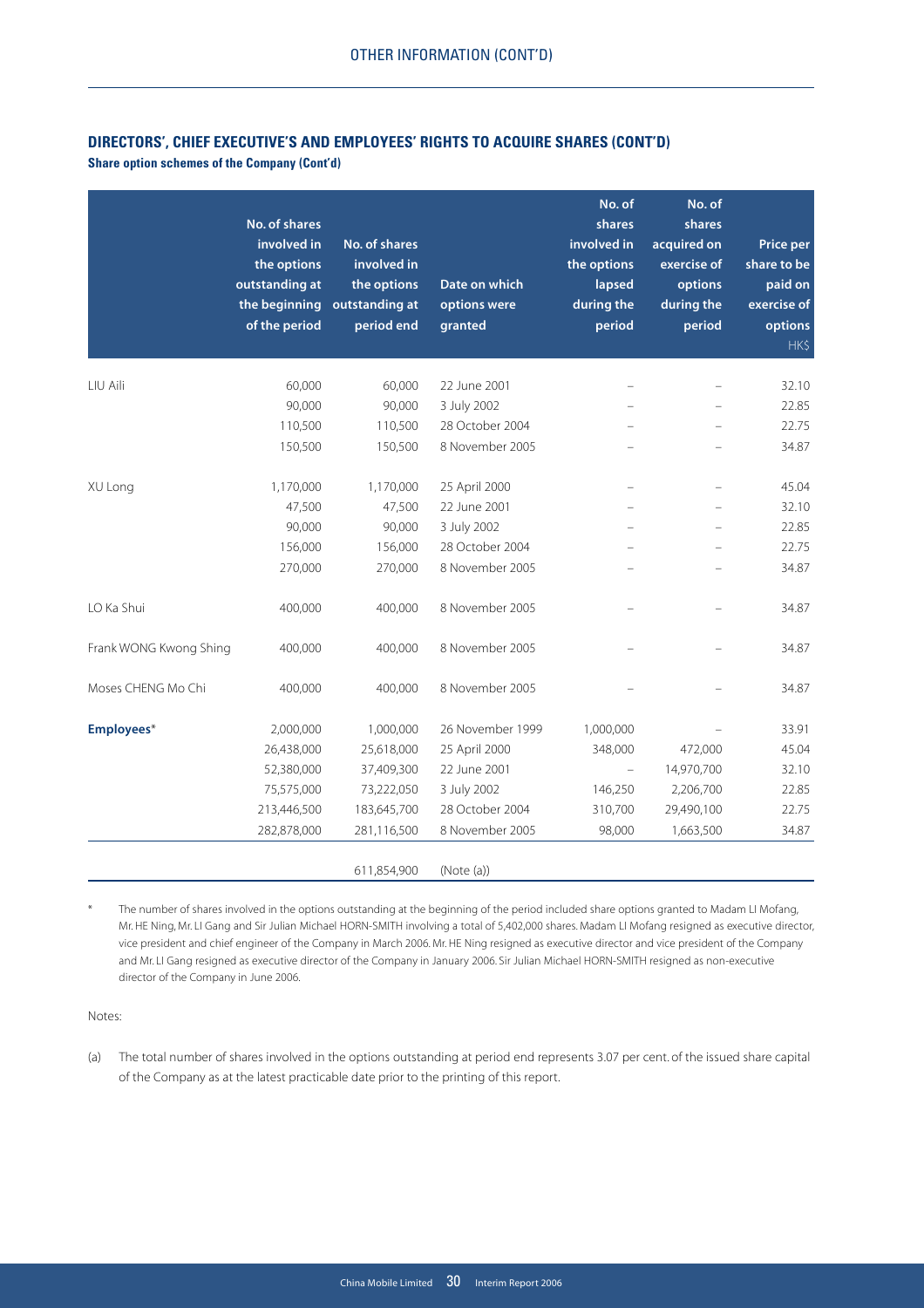## **DIRECTORS', CHIEF EXECUTIVE'S AND EMPLOYEES' RIGHTS TO ACQUIRE SHARES (CONT'D)**

## **Share option schemes of the Company (Cont'd)**

(b) Particulars of share options:

| Date of grant    | <b>Exercise period</b>                                                                                                                                                                                                                                              |
|------------------|---------------------------------------------------------------------------------------------------------------------------------------------------------------------------------------------------------------------------------------------------------------------|
| 26 November 1999 | 26 November 1999 to 7 October 2007 (in respect of 50% of the options granted)<br>26 November 2002 to 7 October 2007 (in respect of the remaining 50% of the options granted)                                                                                        |
| 25 April 2000    | 25 April 2002 to 7 October 2007 (in respect of 50% of the options granted)<br>25 April 2005 to 7 October 2007 (in respect of the remaining 50% of the options granted)                                                                                              |
| 22 June 2001     | 22 June 2003 to 7 October 2007 (in respect of 50% of the options granted)<br>22 June 2006 to 7 October 2007 (in respect of the remaining 50% of the options granted)                                                                                                |
| 3 July 2002      | 3 July 2004 to 2 July 2012 (in respect of 50% of the options granted)<br>3 July 2007 to 2 July 2012 (in respect of the remaining 50% of the options granted)                                                                                                        |
| 28 October 2004  | 28 October 2005 to 27 October 2014 (in respect of 40% of the options granted)<br>28 October 2006 to 27 October 2014 (in respect of 30% of the options granted)<br>28 October 2007 to 27 October 2014 (in respect of the remaining 30% of the options granted)       |
| 21 December 2004 | 21 December 2005 to 20 December 2014 (in respect of 40% of the options granted)<br>21 December 2006 to 20 December 2014 (in respect of 30% of the options granted)<br>21 December 2007 to 20 December 2014 (in respect of the remaining 30% of the options granted) |
| 8 November 2005  | 8 November 2006 to 7 November 2015 (in respect of 40% of the options granted)<br>8 November 2007 to 7 November 2015 (in respect of 30% of the options granted)<br>8 November 2008 to 7 November 2015 (in respect of the remaining 30% of the options granted)       |

Details of share options exercised during the period:

| <b>Period during</b><br>which options were<br>exercised | <b>Exercise price</b> | <b>Weighted average</b><br>closing price per<br>share immediately<br>before dates of<br>exercise of options | <b>Proceeds received</b> | <b>Number of shares</b><br>involved in the<br>options |
|---------------------------------------------------------|-----------------------|-------------------------------------------------------------------------------------------------------------|--------------------------|-------------------------------------------------------|
|                                                         | HK\$                  | HK\$                                                                                                        | HK\$                     |                                                       |
|                                                         |                       |                                                                                                             |                          |                                                       |
| 19 April 2006 to 11 May 2006                            | 45.04                 | 46.03                                                                                                       | 21,258,880               | 472,000                                               |
| 3 January 2006 to 30 June 2006                          | 32.10                 | 40.67                                                                                                       | 480,559,470              | 14,970,700                                            |
| 4 January 2006 to 30 June 2006                          | 22.85                 | 40.54                                                                                                       | 50,423,095               | 2,206,700                                             |
| 3 January 2006 to 30 June 2006                          | 22.75                 | 40.25                                                                                                       | 672,000,875              | 29,538,500                                            |
| 2 May 2006                                              | 26.75                 | 45.10                                                                                                       | 2,273,750                | 85,000                                                |
| 6 January 2006 to 30 June 2006                          | 34.87                 | 38.61                                                                                                       | 58,006,245               | 1,663,500                                             |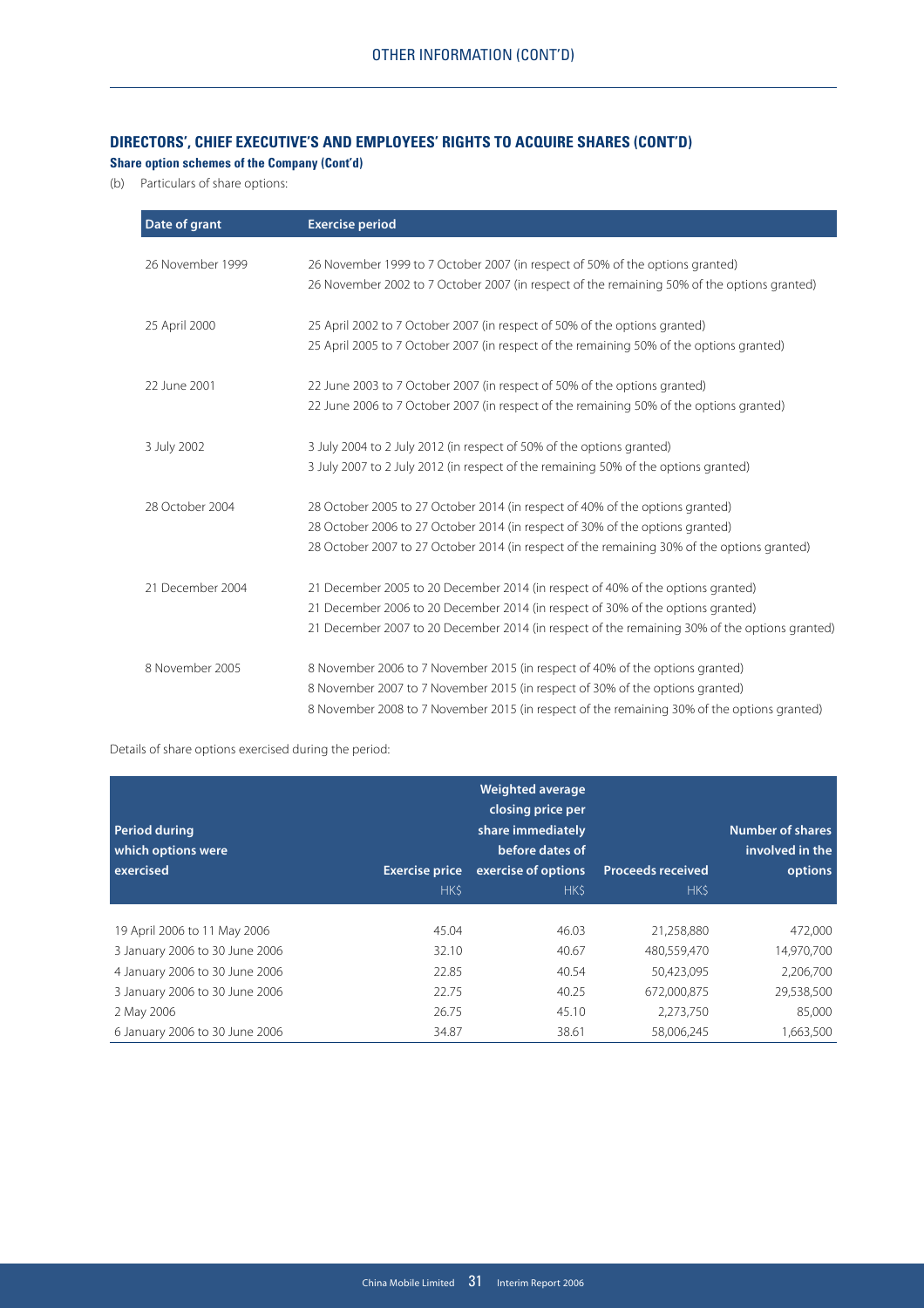#### **DIRECTORS', CHIEF EXECUTIVE'S AND EMPLOYEES' RIGHTS TO ACQUIRE SHARES (CONT'D) Share option scheme of Aspire Holdings Limited (''Aspire'')**

Pursuant to a resolution passed at the annual general meeting of the Company held on 24 June 2002, the share option scheme of Aspire (the ''Aspire Scheme'') was adopted.

As at 30 June 2006, the directors and the employees of Aspire had the following personal interests in options to subscribe for shares of Aspire granted under the Aspire Scheme.

|                      | No. of shares<br>involved in the<br>options<br>outstanding at<br>the beginning<br>of the period | No. of shares<br>involved in<br>the options<br>outstanding<br>at the<br>period end | Date on which<br>options were<br>granted | <b>Normal period</b><br>during which<br>options are<br>exercisable | No. of shares<br>involved in<br>the options<br>lapsed<br>during<br>the period | Price per<br>share to be<br>paid on<br>exercise of<br>options<br>US\$ |
|----------------------|-------------------------------------------------------------------------------------------------|------------------------------------------------------------------------------------|------------------------------------------|--------------------------------------------------------------------|-------------------------------------------------------------------------------|-----------------------------------------------------------------------|
| Directors of Aspire* | 2,800,000                                                                                       | 2,800,000                                                                          | 18 February 2003                         | (Note 2)                                                           |                                                                               | 0.182                                                                 |
|                      | 500,000                                                                                         | 500,000                                                                            | 28 May 2004                              | (Note 2)                                                           |                                                                               | 0.298                                                                 |
| Employees of Aspire* | 9,705,000                                                                                       | 9,565,000                                                                          | 18 February 2003                         | (Note 3)                                                           | 140,000                                                                       | 0.298                                                                 |
|                      | 720,000                                                                                         | 640,000                                                                            | 18 April 2003                            | (Note 3)                                                           | 80,000                                                                        | 0.298                                                                 |
|                      | 2,540,000                                                                                       | 2,350,000                                                                          | 16 September 2003                        | (Note 3)                                                           | 190,000                                                                       | 0.298                                                                 |
|                      | 1,970,000                                                                                       | 1,810,000                                                                          | 18 March 2004                            | (Note 3)                                                           | 160,000                                                                       | 0.298                                                                 |
|                      | 595,000                                                                                         | 515,000                                                                            | 28 May 2004                              | (Note 3)                                                           | 80,000                                                                        | 0.298                                                                 |

18,180,000 (Note 1)

During the six months ended 30 June 2006, no share options have been granted under the Aspire Scheme for the directors and chief executive of the Company.

- Note 1: The total number of shares involved in the options outstanding at the end of the period represents 1.9 per cent. of the issued share capital of Aspire as at the date of this report.
- Note 2: (a) 50 per cent. of the options are exercisable between the period:
	- commencing on the later of:
		- (i) two years after the date of appointment as director or the date of grant of the option (as the case may be); or
		- (ii) the listing of the shares of Aspire;
	- ending on the date falling 10 years from the option grant date; and
	- (b) the remaining 50 per cent. of such options shall be exercisable between the period commencing three years after the initial 50 per cent. of the option becomes exercisable and ending on the date falling 10 years from the option grant date.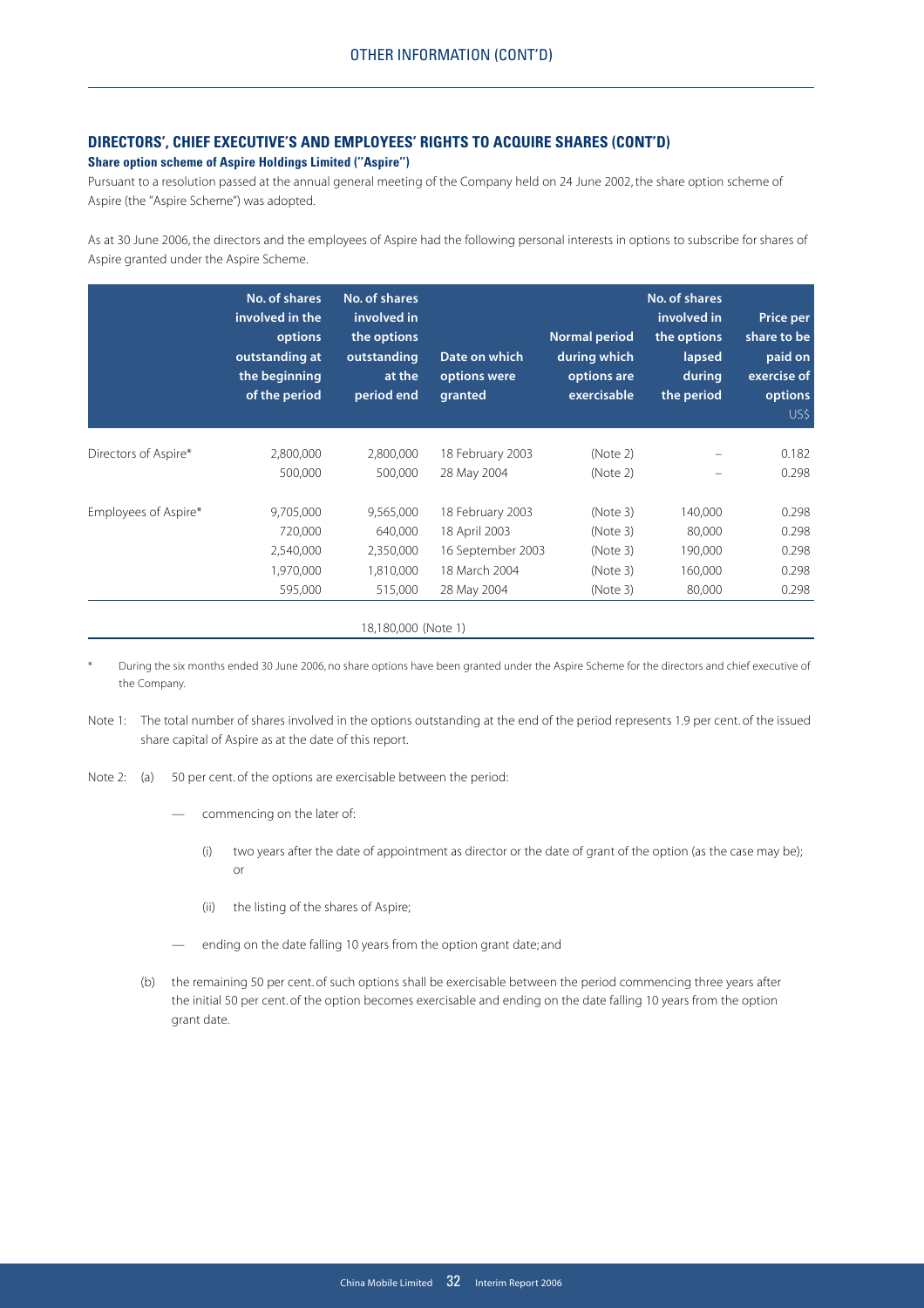#### **DIRECTORS', CHIEF EXECUTIVE'S AND EMPLOYEES' RIGHTS TO ACQUIRE SHARES (CONT'D)**

#### **Share option scheme of Aspire Holdings Limited (''Aspire'') (Cont'd)**

Note 3: (a) 50 per cent. of the options granted to a particular employee are exercisable between the period:

- commencing on the later of:
	- (i) two years after the commencement of employment of that employee or the option offer date (as the case may be); or
	- (ii) the listing of the shares of Aspire;
- ending on the date falling 10 years from the option grant date; and
- (b) the remaining 50 per cent. of such options shall be exercisable between the period commencing three years after the initial 50 per cent. of the option becomes exercisable and ending on the date falling 10 years from the option grant date.

No options granted under the Aspire Scheme were exercised during the six months ended 30 June 2006.

Since the options granted pursuant to the Aspire Scheme are for the subscription of shares in Aspire which are not listed, the value of the options granted is not required to be disclosed under the Rules Governing the Listing of Securities on The Stock Exchange of Hong Kong Limited (the ''Listing Rules'').

#### **Share option schemes of China Mobile Peoples Telephone Company Limited ("Peoples Telephone")**

Pursuant to the resolutions passed by the shareholders of Peoples Telephone on 4 March 2004, the pre-IPO share option scheme (the "Peoples Telephone Pre-IPO Scheme") and the share option scheme of Peoples Telephone (the "Peoples Telephone Scheme") were adopted.

On 10 November 2005, Fit Best Limited, a wholly-owned subsidiary of the Company, extended voluntary cash offers to acquire all the issued shares in the share capital of Peoples Telephone and to cancel all outstanding options granted under the Peoples Telephone Pre-IPO Scheme. The offers became unconditional on 29 December 2005 and closed on 12 January 2006.

As the Peoples Telephone Pre-IPO Scheme ceased to have effect after the listing of the shares of Peoples Telephone on The Stock Exchange of Hong Kong Limited, no further share options were granted under the Peoples Telephone Pre-IPO Scheme thereafter. No share option has ever been granted under the Peoples Telephone Scheme.

The total number of shares involved in the share options granted under the Peoples Telephone Pre-IPO Scheme which were outstanding at the beginning and at the end of the period were 13,820,000 and 2,640,000, respectively. All the share options outstanding at the beginning of the period were granted to the employees of Peoples Telephone on 11 March 2004, and the exercise price of which was HK\$4.55 per share. Grantees of the outstanding share options are entitled to exercise the share options from 11 March 2005 to 10 March 2014.

No share option granted under the Peoples Telephone Pre-IPO Scheme has been exercised during the six months ended 30 June 2006. Share options involving 900,000 and 10,280,000 shares were canceled and lapsed, respectively in accordance with the terms of Peoples Telephone Pre-IPO Scheme during the period.

Apart from the foregoing, at no time during the six months ended 30 June 2006 was the Company, any of its holding companies or subsidiaries, a party for any arrangement to enable the directors or chief executive of the Company or any of their spouses or children under eighteen years of age to acquire benefits by means of the acquisition of shares in or debentures of the Company or any other body corporate.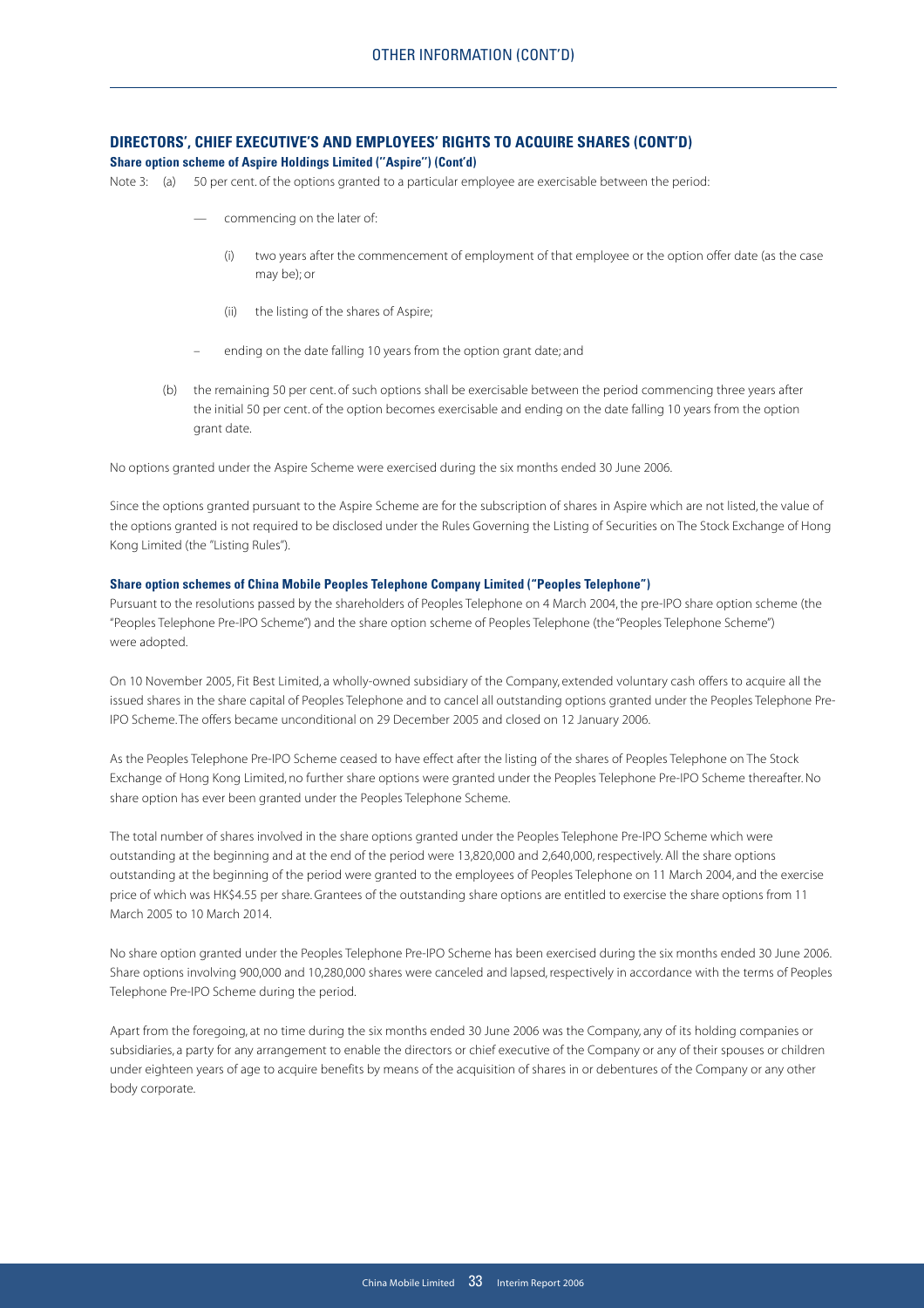#### **SUBSTANTIAL INTERESTS IN THE SHARE CAPITAL OF THE COMPANY**

The Company has been notified of the following interests in the Company's issued shares at 30 June 2006 amounting to 5 per cent. or more of the ordinary shares in issue:

|       |                                         |                | <b>Ordinary shares held</b> |               |
|-------|-----------------------------------------|----------------|-----------------------------|---------------|
|       |                                         | directly       | indirectly                  | issued shares |
| (i)   | China Mobile Communications Corporation |                | 14,890,116,842              | 74.88%        |
| (ii)  | China Mobile (Hong Kong) Group Limited  |                | 14,890,116,842              | 74.88%        |
| (iii) | China Mobile Hong Kong (BVI) Limited    | 14,890,116,842 |                             | 74.88%        |

Note: In light of the fact that China Mobile Communications Corporation and China Mobile (Hong Kong) Group Limited directly or indirectly control one-third or more of the voting rights in the shareholders' meetings of China Mobile Hong Kong (BVI) Limited, in accordance with the SFO, the interests of China Mobile Hong Kong (BVI) Limited are deemed to be, and have therefore been included in, the interests of China Mobile Communications Corporation and China Mobile (Hong Kong) Group Limited.

Apart from the foregoing, as at 30 June 2006, no person or corporation had any interest in the share capital of the Company as recorded in the registers required to be kept under section 336 of the SFO as having an interest in 5 per cent. or more of or any short position in the issued share capital of the Company.

#### **PROSPECTS**

In the second half of 2006, the Group will continue to pursue rational competition, develop new customers, new businesses and new voice usage, endeavor to maintain growth with innovation and further promote the development of economies of scale. In addition to its comprehensive development, the Group will increase its efforts in developing mobile telecommunications in rural areas through the establishment and enhancement of fundamental mobile telecommunications coverage network, service and sales networks and agricultural information network for rural areas. The Group will, on the strength of its voice business, continue to develop value-added businesses, strengthen the preparation of new product and application offerings, ceaselessly create new business areas and strive to become the "Mobile Information Expert".

#### **PURCHASE, SALE OR REDEMPTION OF THE COMPANY'S LISTED SECURITIES**

During the six months ended 30 June 2006, neither the Company nor any of its subsidiaries purchased, sold or redeemed any of the Company's listed securities.

#### **AUDIT COMMITTEE**

The Audit Committee reviewed with management the accounting principles and practices adopted by the Group and discussed auditing, internal control and financial report matters including the review of the unaudited interim report for the six months ended 30 June 2006.

#### **COMPLIANCE WITH THE CODE PROVISIONS OF THE CODE ON CORPORATE GOVERNANCE PRACTICES**

Throughout the six months ended 30 June 2006, other than the roles of the Chairman and the Chief Executive Officer being performed by Mr. Wang Jianzhou, the Company has complied with all the code provisions of the Code on Corporate Governance Practices as set out in Appendix 14 to the Listing Rules.

Mr. Wang Jianzhou joined the board of directors of the Company (the "Board") in November 2004 and has been the Chairman and the Chief Executive Officer of the Company since his appointment to the Board. Mr. Wang is in charge of the overall management of the Company.

The Company considers that the combination of the roles of the Chairman and the Chief Executive Officer can promote the efficient formulation and implementation of the Company's strategies which will enable the Group to grasp business opportunities efficiently and promptly. The Company considers that through the supervision of its Board and its independent non-executive directors, a balancing mechanism exists so that the interests of the shareholders are adequately and fairly represented.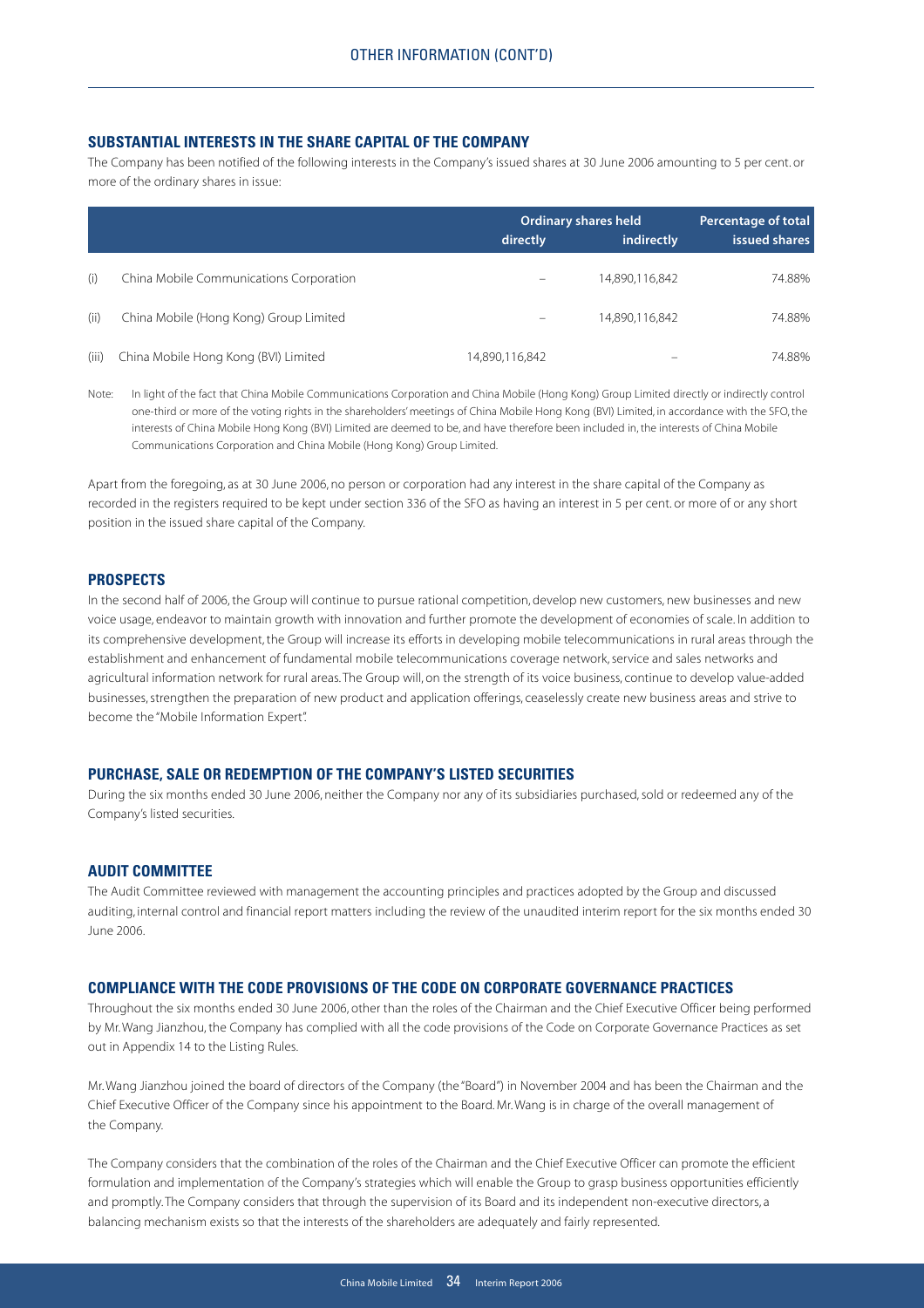#### **COMPLIANCE WITH THE MODEL CODE**

The Company has adopted the Model Code as set out in Appendix 10 to the Listing Rules. All directors have confirmed, following enquiry by the Company, that they have complied with the required standard set out in the Model Code throughout the period from 1 January 2006 to 30 June 2006.

#### **CLOSURE OF REGISTER OF MEMBERS**

The register of members of the Company will be closed from 6 September 2006 to 8 September 2006 (both days inclusive). During this period, no transfer of shares will be registered. In order to qualify for the 2006 ordinary and special interim dividends, all transfers of shares accompanied by the relevant share certificates must be lodged with the Company's share registrar, Hong Kong Registrars Limited, at Shops 1712-1716, 17th Floor, Hopewell Centre, 183 Queen's Road East, Wan Chai, Hong Kong not later than 4:00 p.m. on 5 September 2006. The ordinary and special interim dividends will be paid on or about 15 September 2006 to those shareholders on the register of members on 8 September 2006.

#### **SUPPLEMENTAL INFORMATION FOR ADS HOLDERS**

The above unaudited financial information has been prepared in accordance with the generally accepted accounting principles applicable in Hong Kong ("HK GAAP"), which differ in certain significant respects from those applicable in the United States ("US GAAP"). The significant differences between HK GAAP and US GAAP that affect the Group's results for the six months ended 30 June 2006 are substantially the same as those disclosed in the Company's 2005 annual report. The effect of the significant differences between HK GAAP and US GAAP on the Group's unaudited consolidated profit attributable to equity shareholders for the six months ended 30 June 2006 is set out below. The US GAAP adjustments shown below have been prepared by management and have not been subject to independent audit.

|                                                  | <b>Six months ended</b><br>30 June 2006 |                    |              | Six months ended<br>30 June 2005 |
|--------------------------------------------------|-----------------------------------------|--------------------|--------------|----------------------------------|
|                                                  | US\$ million                            | <b>RMB</b> million | US\$ million | RMB million                      |
| Profit attributable to equity shareholders under |                                         |                    |              |                                  |
| <b>HK GAAP</b>                                   | 3,774                                   | 30,168             | 2,905        | 24,043                           |
| US GAAP adjustments                              | (73)                                    | (579)              | 43           | 355                              |
| Approximate profit attributable                  |                                         |                    |              |                                  |
| to equity shareholders under US GAAP             | 3,701                                   | 29,589             | 2,948        | 24,398                           |
| Approximate basic net income                     |                                         |                    |              |                                  |
| per share in accordance with US GAAP             | US\$0.19                                | <b>RMB1.49</b>     | US\$0.15     | RMB1.24                          |
| Approximate diluted net income per share         |                                         |                    |              |                                  |
| in accordance with US GAAP                       | US\$0.18                                | <b>RMB1.48</b>     | US\$0.15     | RMB1.23                          |
| Approximate basic net income                     |                                         |                    |              |                                  |
| per ADS in accordance with US GAAP *             | <b>US\$0.93</b>                         | <b>RMB7.45</b>     | US\$0.75     | RMB6.19                          |
| Approximate diluted net income per ADS           |                                         |                    |              |                                  |
| in accordance with US GAAP *                     | <b>US\$0.92</b>                         | <b>RMB7.39</b>     | US\$0.74     | RMB6.17                          |

Based on a ratio of 5 ordinary shares to one ADS.

Solely for the convenience of the reader, the table above has been translated into United States dollars at the rate of US\$1.00 = RMB7.9943 quoted by the Federal Reserve Bank of New York on 30 June 2006. No representation is made that the Renminbi amounts could have been, or could be, converted into United States dollars at that rate or at any other certain rate on 30 June 2006 or on any other certain date.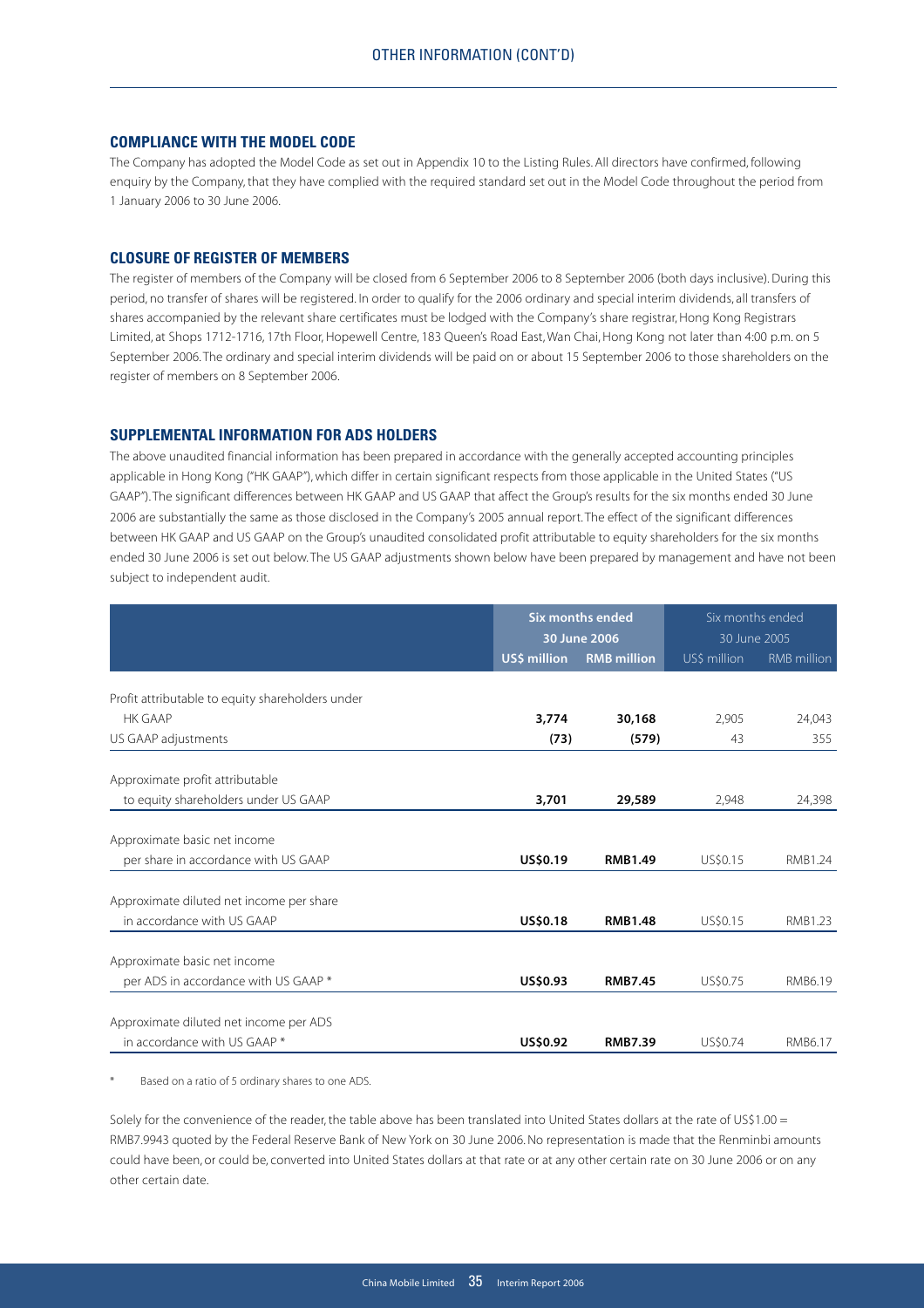#### **FORWARD-LOOKING STATEMENTS**

Certain statements contained in this interim report may be viewed as ''forward-looking statements'' within the meaning of Section 27A of the U.S. Securities Act of 1933, as amended, and Section 21E of the U.S. Securities Exchange Act of 1934, as amended. Such forwardlooking statements involve known and unknown risks, uncertainties and other factors, which may cause the actual performance, financial condition or results of operations of the Company to be materially different from any future performance, financial condition or results of operations implied by such forward-looking statements. Further information regarding these risks, uncertainties and other factors is included in the Company's most recent Annual Report on Form 20-F filed with the U.S. Securities and Exchange Commission (the ''SEC'') and in the Company's other filings with the SEC.